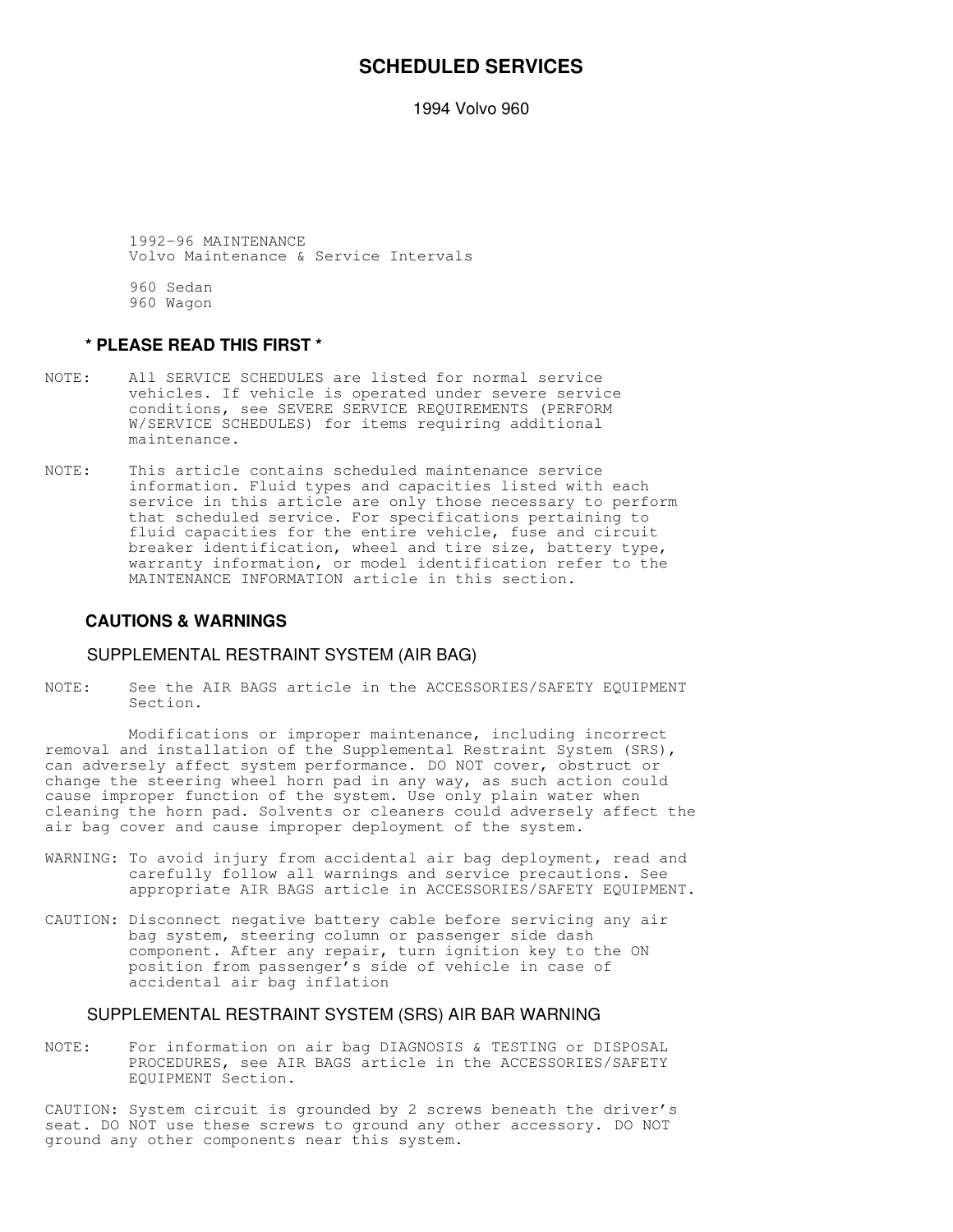## SIDE IMPACT PROTECTION SYSTEM (SIPS) - 1996 MODELS

NOTE: For information on air bag DIAGNOSIS & TESTING or DISPOSAL PROCEDURES, see AIR BAGS article in the ACCESSORIES/SAFETY EQUIPMENT Section.

## AIR CONDITIONING SERVICING

- CAUTION: Avoid breathing R-134a refrigerant and PAG lubricant vapors, exposure may irritate eyes, nose and throat. To remove R-134a from system use R-134a recycling equipment that meets SAE J2210 specifications. If accidental system discharge occurs, ventilate work area before resuming service.
- WARNING: R-134a service equipment or vehicle A/C systems SHOULD NOT be pressure tested or leak tested with compressed air. Some mixtures of air/R134a have shown to be combustible at elevated pressures. These mixtures are dangerous and may cause fire and/or explosions. See AIR CONDITIONING SERVICE article in GENERAL INFORMATION section.

## ANTI-LOCK BRAKE SYSTEM

 The anti-lock brake system contains electronic equipment that can be susceptible to interference caused by improperly installed or high output radio transmitting equipment. Since this interference could cause the possible loss of the anti-lock braking capability, such equipment should be installed by qualified professionals.

 On models equipped with anti-lock brake systems, ALWAYS observe the following cautions:

- DO NOT attempt to bleed hydraulic system without first referring to the appropriate ANTI-LOCK BRAKE SYSTEM article in the BRAKES Section.
- DO NOT mix tire sizes. As long as tires remain close to the original diameter, increasing the width is acceptable. Rolling diameter must be identical for all 4 tires. Some manufacturers recommend tires of the same brand, style and type. Failure to follow this precaution may cause inaccurate wheel speed readings.
- Use ONLY recommended brake fluids. DO NOT use silicone brake fluids in an ABS-equipped vehicle.

#### BATTERY WARNING

WARNING: When battery is disconnected, vehicles equipped with computers may lose memory data. When battery power is restored, driveability problems may exist on some vehicles. These vehicles may require a relearn procedure. See COMPUTER RELEARN PROCEDURES article in GENERAL INFORMATION section.

## REPLACING BLOWN FUSES

 Before replacing a blown fuse, remove ignition key, turn off all lights and accessories to avoid damaging the electrical system. Be sure to use fuse with the correct indicated amperage rating. The use of an incorrect amperage rating fuse may result in a dangerous electrical system overload.

## BRAKE SYSTEM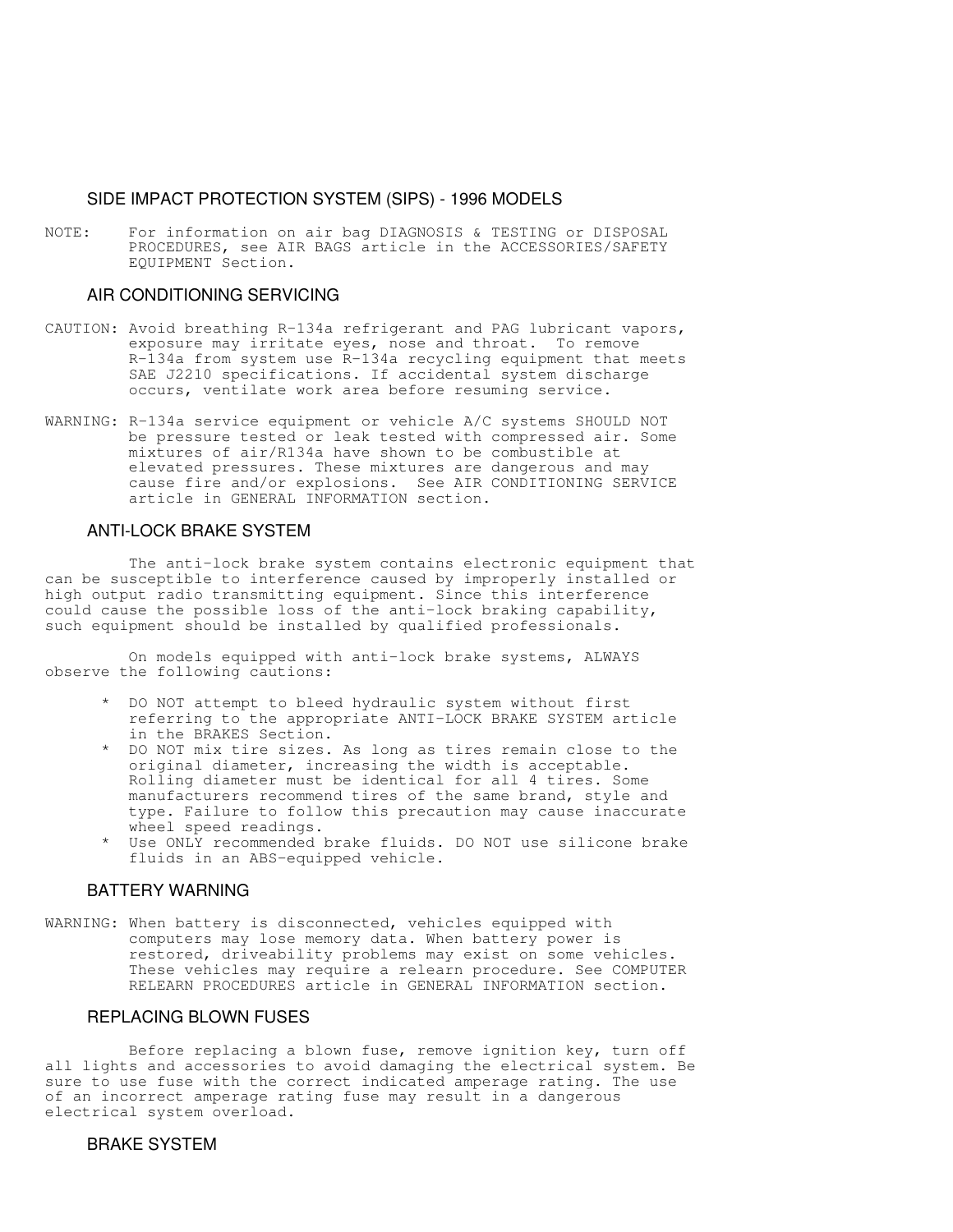CAUTION: If brake warning light comes on while driving it indicates a low fluid level or failure in one of the braking circuits. If the brake pedal can be depressed further than normal it is an indication that one of the brake circuits is not functioning. Stop vehicle and check brake reservoir fluid level. If level is below MIN mark, DO NOT drive vehicle. Have it towed to a repair shop. If level is between the MIN and MAX marks, proceed cautiously to a repair shop.

## BRAKE PAD WEAR INDICATOR

 Indicator will cause a squealing or scraping noise, warning that brake pads need replacement.

## CATALYTIC CONVERTER

 Continued operation of vehicle with a severe malfunction could cause converter to overheat, resulting in possible damage to converter and vehicle.

 Any modification to the exhaust system on turbo models, which reduces exhaust backpressure, will lead to lean fuel mixtures and excessive spark advance. This could cause serious engine damage.

## ELECTROSTATIC DISCHARGE SENSITIVE (ESD) PARTS

WARNING: Many solid state electrical components can be damaged by static electricity (ESD). Some will display a warning label, but many will not. Discharge personal static electricity by touching a metal ground point on the vehicle prior to servicing any ESD sensitive component.

## ENGINE OIL

CAUTION: Never use non-detergent or straight mineral oil.

## FUEL SYSTEM SERVICE

WARNING: Relieve fuel system pressure prior to servicing any fuel system component (fuel injection models).

### HALOGEN BULBS

 Halogen bulbs contain pressurized gas which may explode if overheated. DO NOT touch glass portion of bulb with bare hands. Eye protection should be worn when handling or working around halogen bulbs.

## RADIATOR CAP

CAUTION: Always disconnect the fan motor when working near the radiator fan. The fan is temperature controlled and could start at any time even when the ignition key is in the OFF position. DO NOT loosen or remove radiator cap when cooling system is hot.

## RADIATOR FAN

WARNING: Keep hands away from radiator fan. Fan is controlled by a thermostatic switch which may come on or run for up to 15 minutes even after engine is turned off.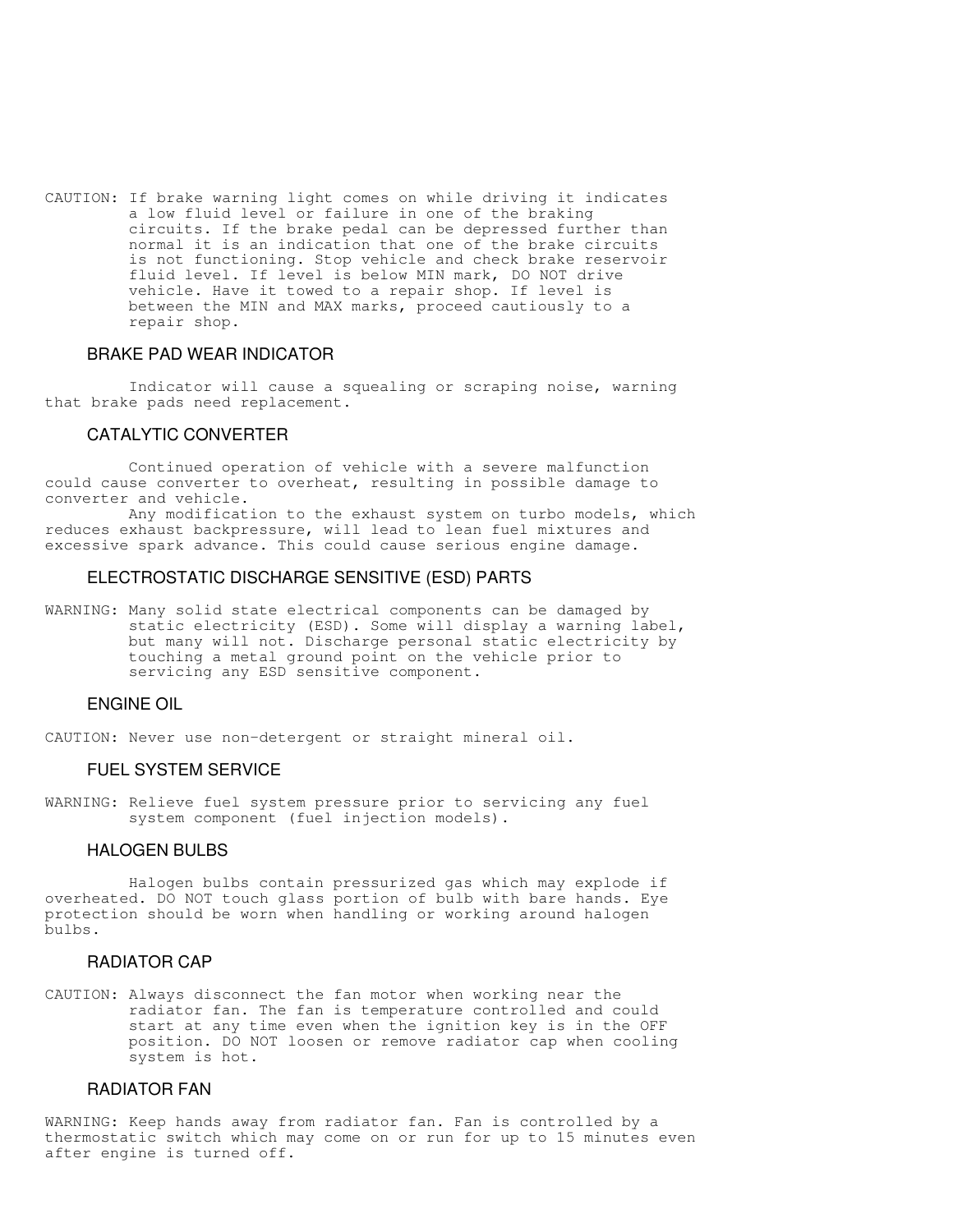## WHEELS & TIRES

 Only wheels tested and approved by the manufacturer should be used on models equipped with Air Dam aerodynamic components.

## **SERVICE POINT LOCATIONS**

- 1 Data plate
- 2 Oil filler cap, engine
- 3 Engine oil dip-stick
- 4 Brake fluid reservoir
- 5 Washer fluid reservoir
- 6 Expansion tank, coolant
- 7 Radiator
- 8 Air cleaner
- 9 Power steering fluid reservoir
- 10 Battery
	- 50A11601



Fig. 1: Service Point Locations (1992-94) Courtesy of Volvo Cars of North America.

## **Engine compartment** 960

- 1 Expansion tank, coolant
- 2 Oil filler cap, engine
- 3 Engine oil dip-stick
- 4 Brake fluid reservoir
- 5 Battery
- 6 Data plate
- 7 Radiator
- 8 Power steering fluid reservoir
- 9 Air cleaner
- 10 Washer fluid reservoir
- 11 Main fuse box
- 12 Relay/fuse box

#### WARNING!

The cooling fan may start or continue to operate (for up to 6 minutes) after the engine has been switched off.



Fig. 2: Service Point Locations (1995-96) Courtesy of Volvo Cars of North America.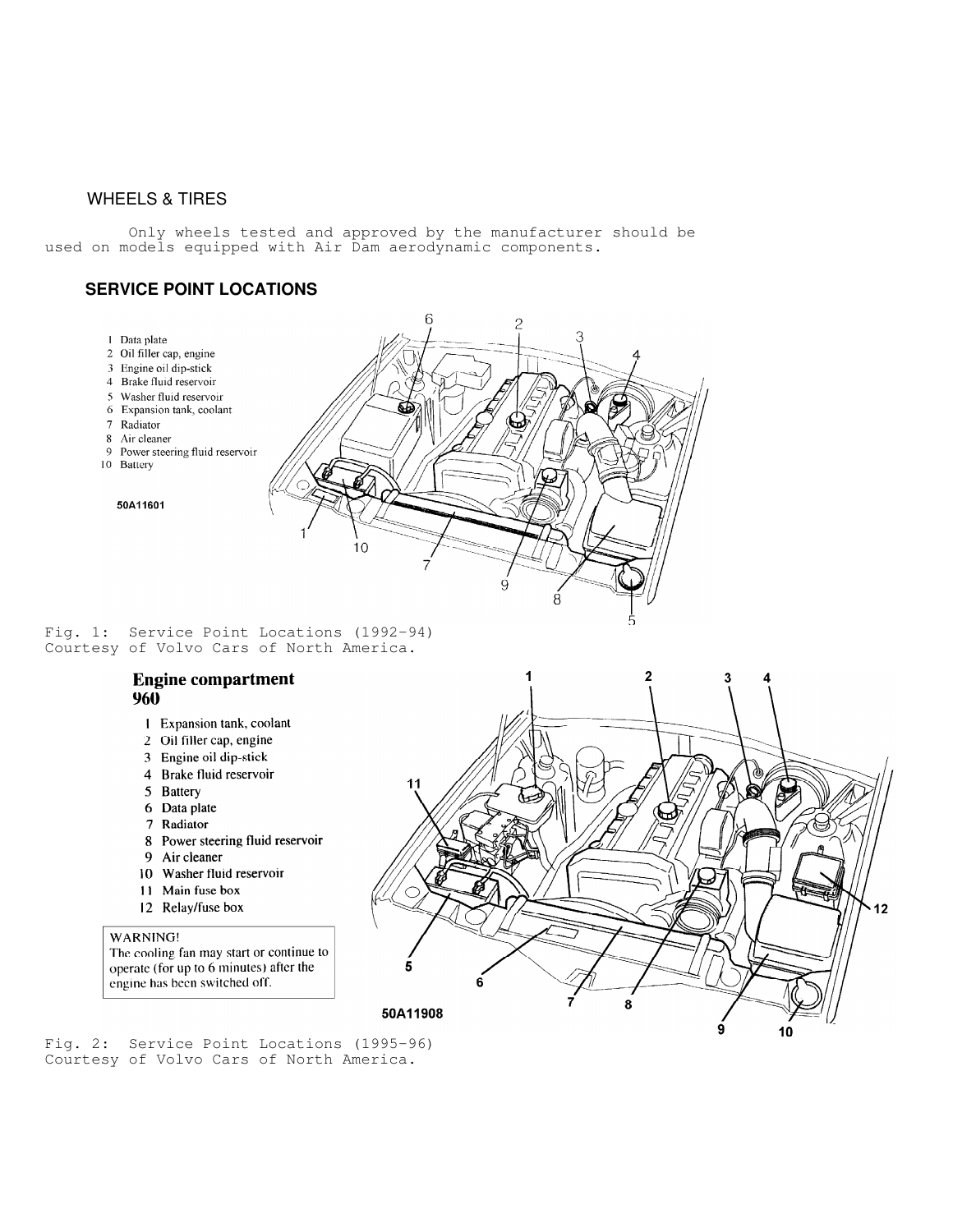

**Volvo System Tester** Scan Tool

Data link connector (DLC)



50112045

Fig. 3: OBD II Diagnostic Link Connector Location (1996) Courtesy of Volvo Cars of North America.

## **ADDITIONAL SERVICE INFORMATION**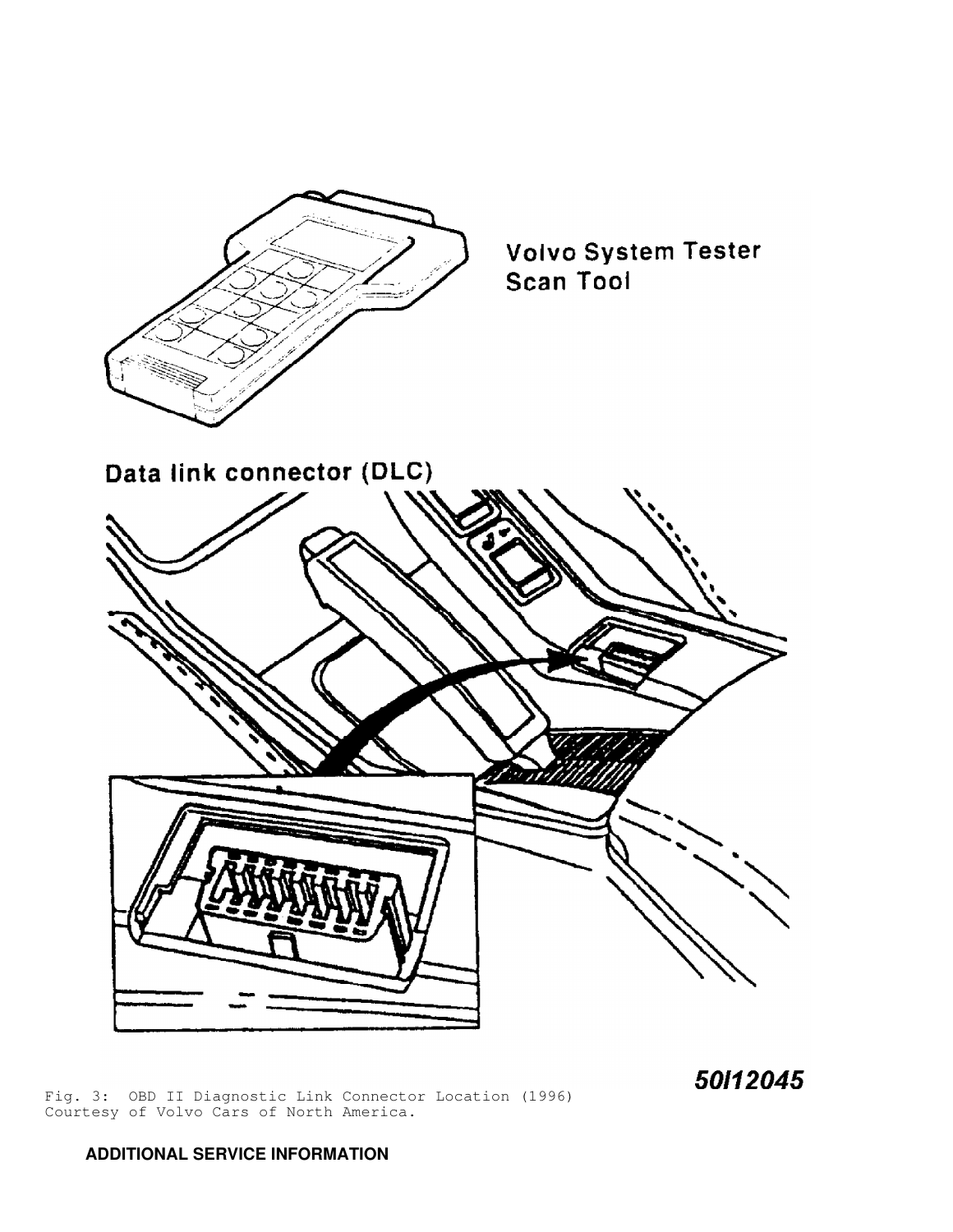

Fig. 4: Releasing Shift Interlock (1992 Models Only) Courtesy of Volvo Cars of North America.

- 1) With gear selector in Park, depress brake pedal.
- 2) Move gear selector to desired position.
- 3) If gear selector DOES NOT MOVE, check fuse #12.
- 4) TO MANUALLY RELEASE gear selector, push finger between
- brushes at base of shifter and push catch forward. (See Fig. 3). 5) Select a gear.

NOTE: 1993-96 models have a button located next to shifter.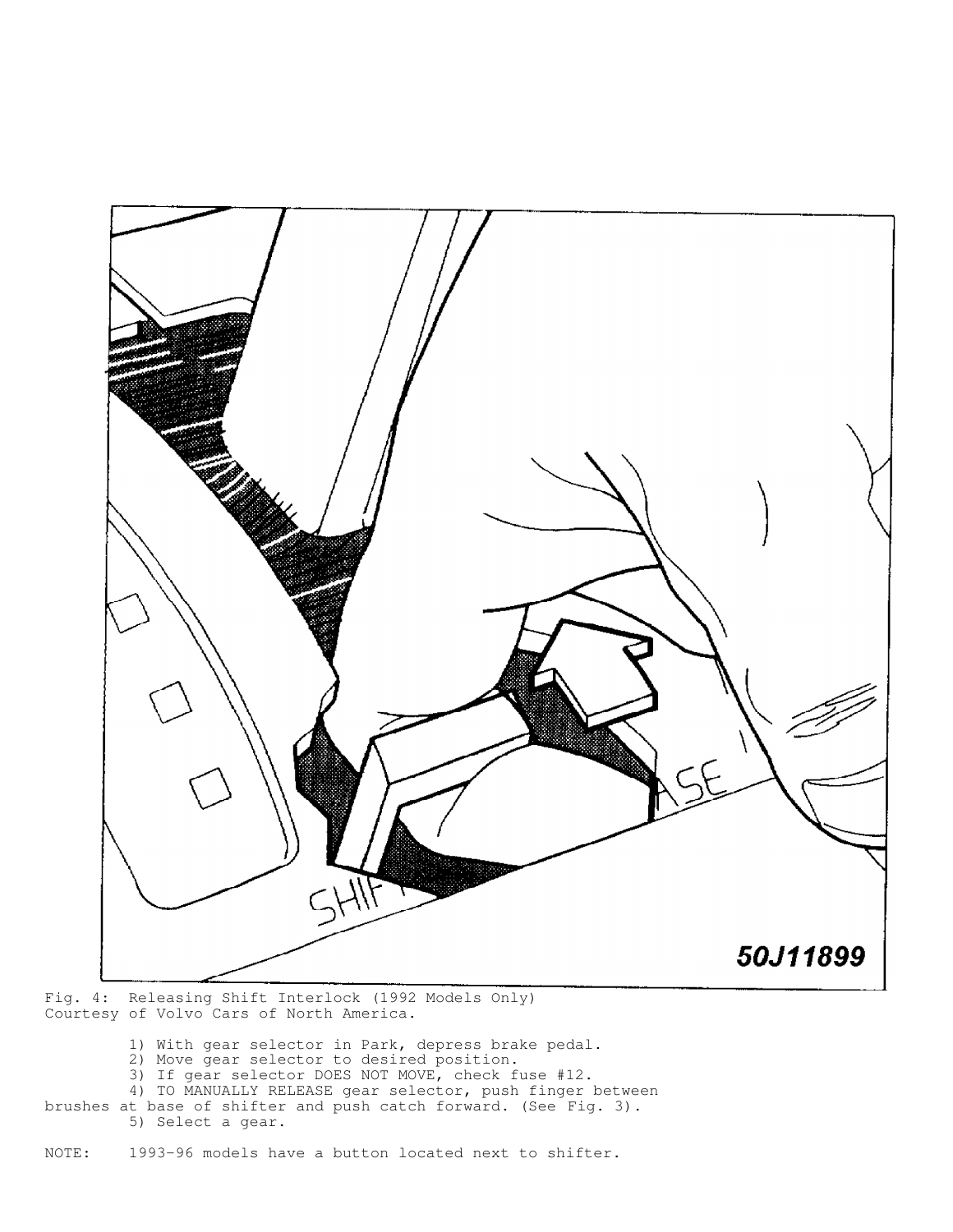ALIGNING CAMSHAFT TIMING MARKS



Fig. 5: Aligning Camshaft & Crankshaft Timing Marks Courtesy of Volvo Cars of North America.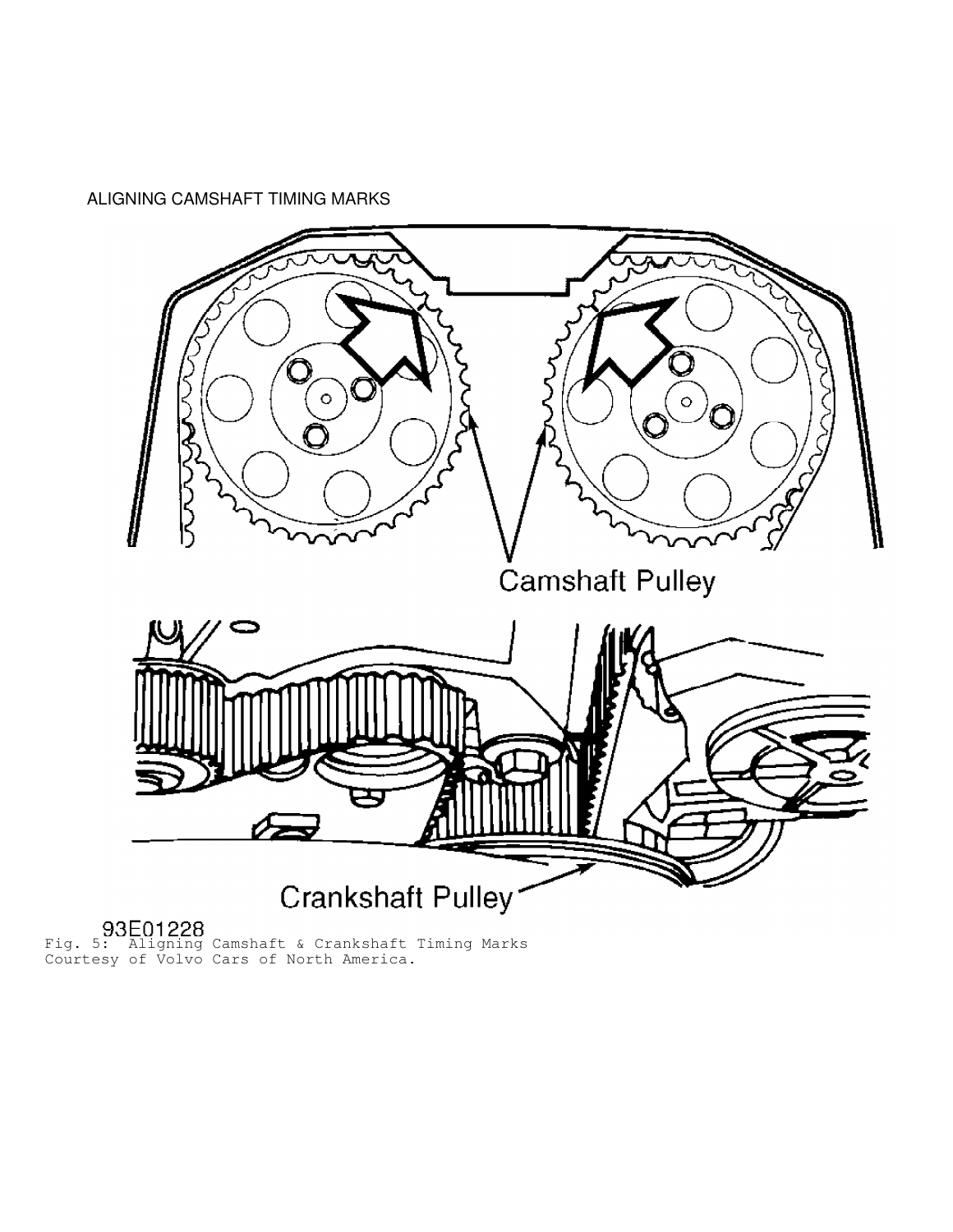

50H11905

## **Lubricating bushing**

## Remove:

- lever mounting screw
- tensioner pulley
- sleeve behind screw.

Lubricate surfaces of bushing, screw and sleeve with grease P/N 1161246-2 (50 grams) or 1161247-0 (500 grams).

## Reinstall:

- sleeve
- tensioner pulley
- lever mounting screw.

Torque screw to  $29 \pm 5$  ft lb = 39  $\pm 5$  Nm.

## Torques:

Pulley lever:  $30 \text{ ft lb} = 40 \text{ Nm}$ Idler pulley: 18 ft  $ib = 25$  Nm

Fig. 6: Lubricating Tensioner Pulley Bushing (Pivot Bearing) Courtesy of Volvo Cars of North America.

- CAUTION: Lubrication of the Tensioner Pulley Bushing is REQUIRED on 1992-93 Models, it is recommended that the bushing be checked for free play and lubrication on 1994-96 models.
- NOTE: For more information regarding camshaft timing belt service refer to the 2.9L 6-CYL article in the ENGINE MECHANICAL section.



## **Washer installation**

Place new washer on piston stem of belt tensioner.

Check that washer centers on piston stem and tensioner case.

## NOTE!

Make sure that correct side of washer is turned up. The countersunk side should face up. See illustration.

Fig. 7: Installing Washer on Timing Belt Tensioner Courtesy of Volvo Cars of North America.

MODEL 960 TIMING BELT REPLACEMENT TABLE

| Model<br>Year | Part<br>Number | 20K | 30K | 40K | 50K | 60K | 70K | 90K | 100K |
|---------------|----------------|-----|-----|-----|-----|-----|-----|-----|------|
| 1992          | 271705-6       |     |     |     |     |     | Χ   |     |      |
| $1993*$       | 271705-6       |     |     |     |     |     |     |     |      |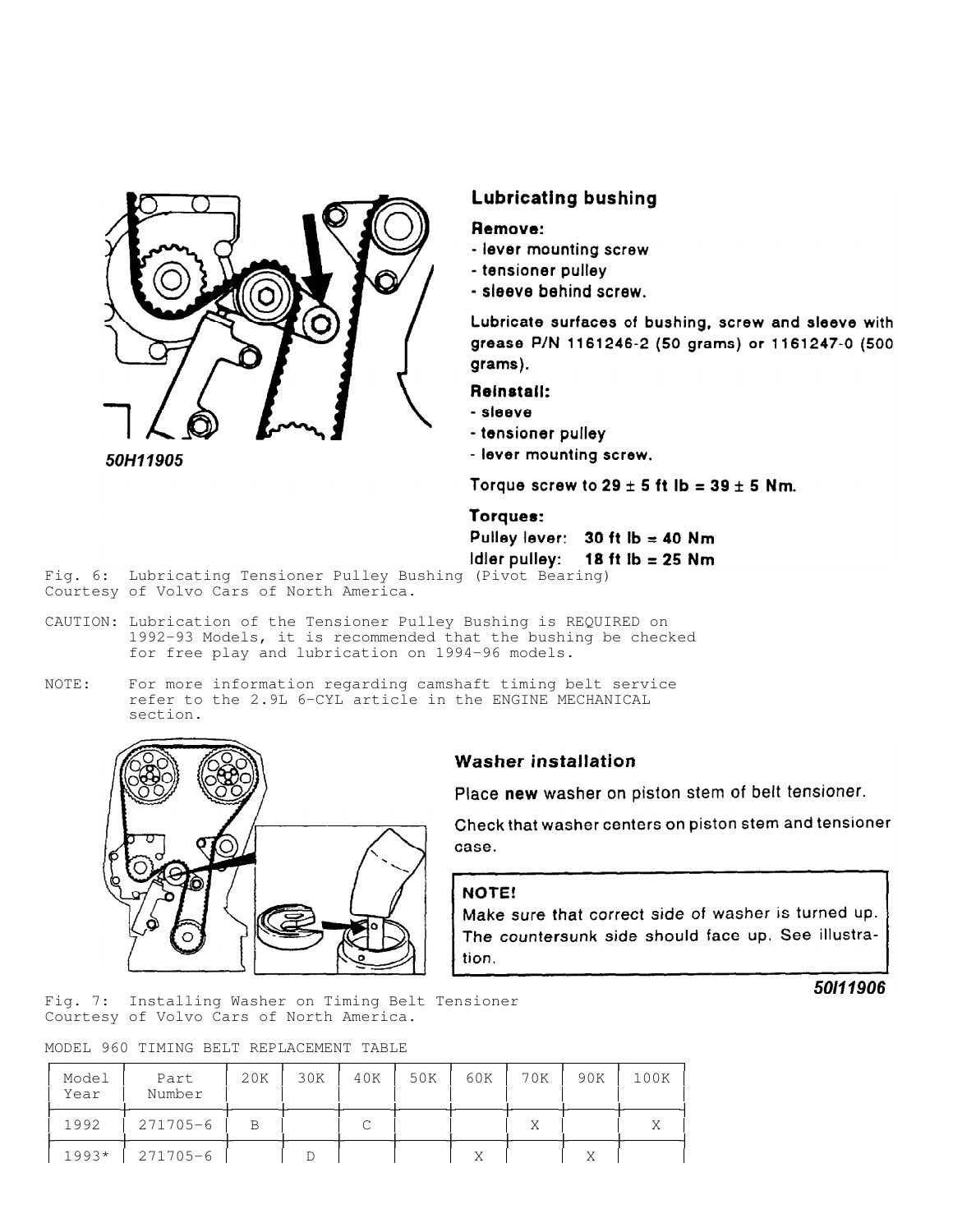| 271856-7<br>1994                                                                                                                                                                                                                                                                                                                                                                                                                                                                                                                                            |
|-------------------------------------------------------------------------------------------------------------------------------------------------------------------------------------------------------------------------------------------------------------------------------------------------------------------------------------------------------------------------------------------------------------------------------------------------------------------------------------------------------------------------------------------------------------|
| 271876-5<br>$1995 -$                                                                                                                                                                                                                                                                                                                                                                                                                                                                                                                                        |
| $*$ = Late M/Y 93 960's (from engine no. 131035) should have M/Y 94<br>timing belt (P/N 271856-7). See Parts Bulletin 21-13 and Tech<br>$DCS$ $21-02$ .<br>$B =$ See SMB 137A, timing belt replaced at no cost to customer<br>= See SMB 137A, SB 21-118, install torsion damper, replace<br>timing belt at no cost to customer<br>$D =$ Recommended timing belt replacement at no cost to customer<br>$E = Recommended timing belt replacement$<br>$X = Required$ timing belt replacement<br>CAUTION: On 1992 & 1993 960's, lubricate timing belt tensioner |

## LUBRICATING AUXILIARY DRIVE BELT TENSIONER

![](_page_8_Figure_2.jpeg)

Fig. 8: Auxiliary Drive Belt Tensioner Lubrication Points Courtesy of Volvo Cars of North America.

NOTE: For more information regarding auxiliary drive belt service refer to the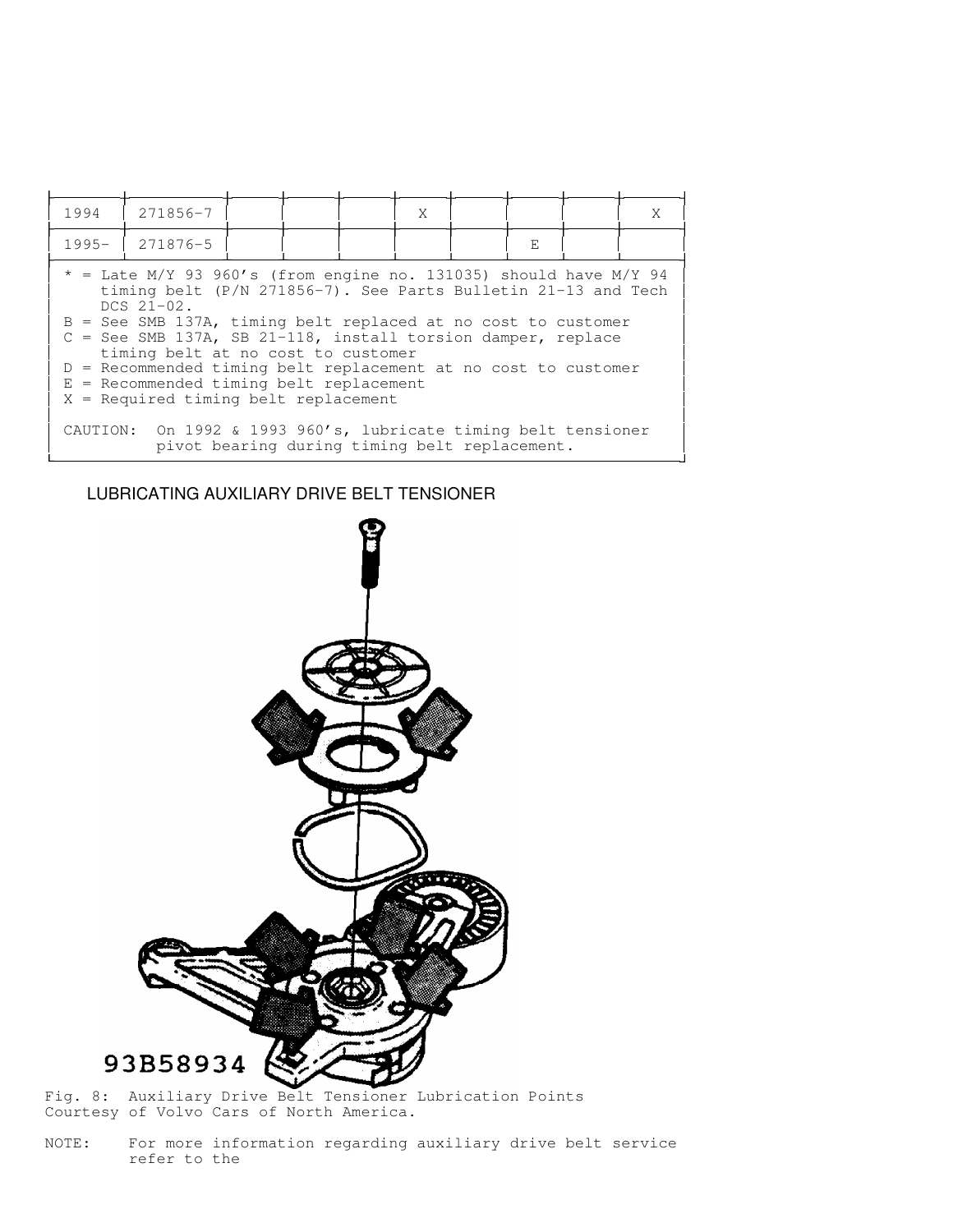GROUP 26, NO. 700 GREASING OF AUXILIARY DRIVE BELT TENSIONER article in the TSB section.

- NOTE: The automatic tensioner for the auxiliary drive belt must be greased every 30,000 miles (45,000 km) or if an abnormal noise is heard from the tensioner.
- NOTE: The auxiliary drive belt and automatic tensioner must be removed from engine in order to properly lubricate.

FLAME TRAP MAINTENANCE - PCV SYSTEM

![](_page_9_Figure_4.jpeg)

- Rotate flame trap casing approx.  $0.59" = 15$  mm left (bayonet catch).
- Pull out flame trap and remove oil filler cap.
- Blow clean hoses down towards crankcase ventilation.
- Reinsert flame trap in inlet hose and rotate flame trap **OUTER CASING back to original position.** 50A11916

Courtesy of Volvo Cars of North America.

ELECTRONIC AIR PUMP SYSTEM (1995-96)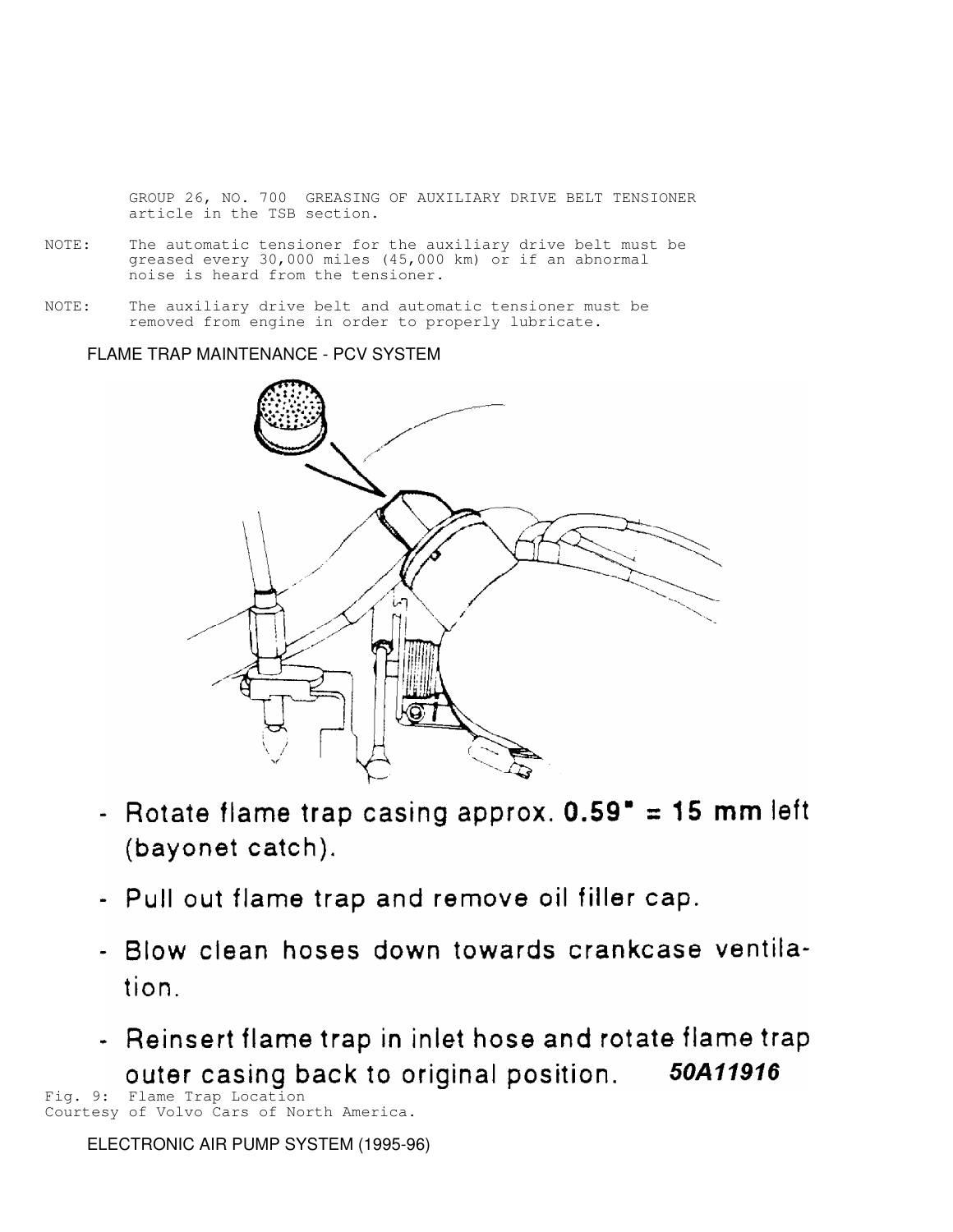![](_page_10_Figure_0.jpeg)

Fig. 10: Electronically Controlled Air Pump System (1995-96) Courtesy of Volvo Cars of North America.

![](_page_10_Figure_2.jpeg)

Fig. 11: Body Lubrication Points Courtesy of Volvo Cars of North America.

## REAR AXLE SERVICE POINTS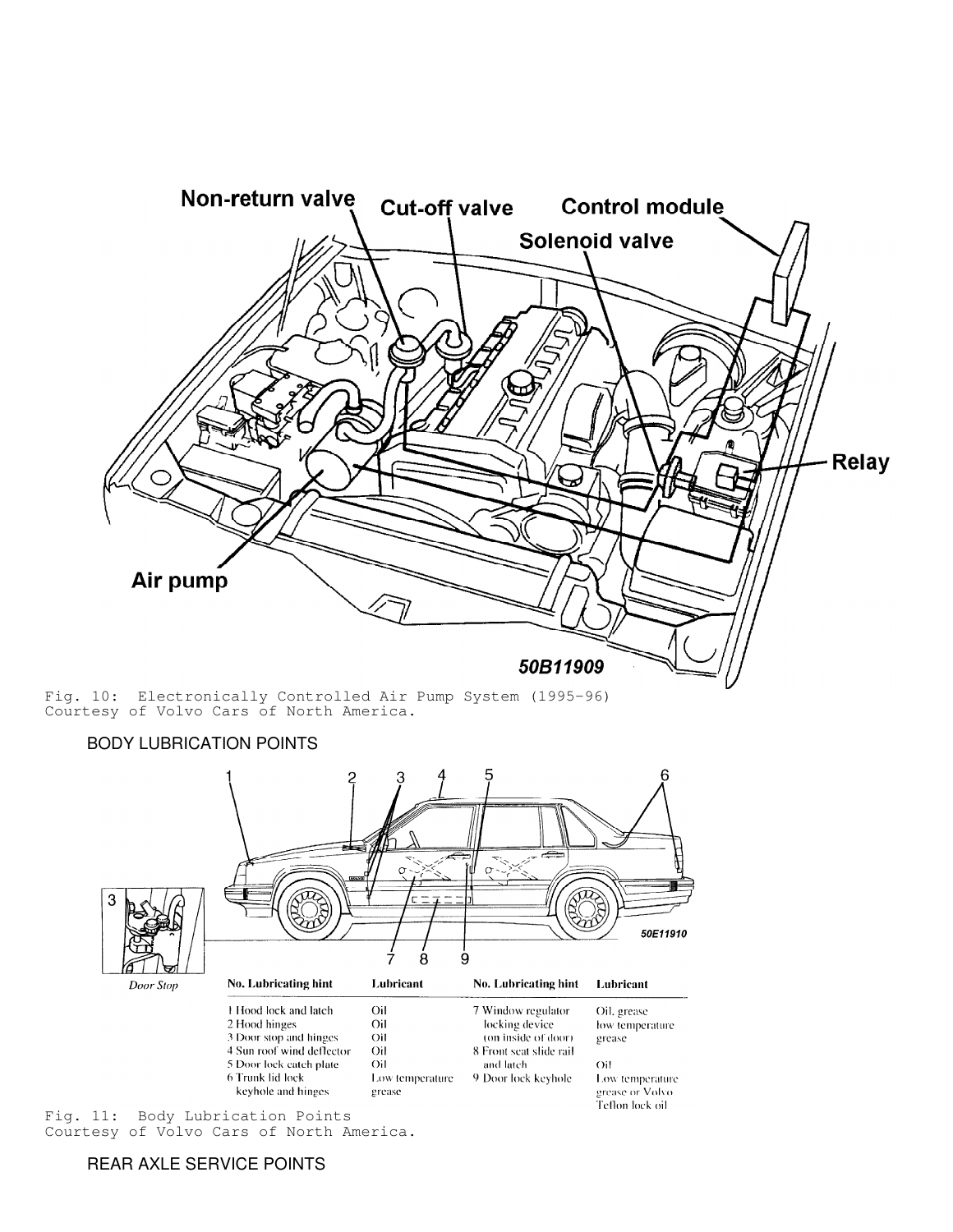![](_page_11_Figure_0.jpeg)

Fig. 12: Rear Axle Service Points (Sedan and Wagon) Courtesy of Volvo Cars of North America.

NOTE: All sedan and 1995-96 wagon models have an Independent Rear axle, the 1992-94 wagons have a solid axle.

## SUSPENSION TORQUE SPECIFICATIONS

![](_page_11_Figure_4.jpeg)

Fig. 13: Front Suspension Torque Specifications (1992-94 All) Courtesy of Volvo Cars of North America.

NOTE: For more information regarding front suspension service refer to the SUSPENSION - FRONT article in the STEERING & SUSPENSION section.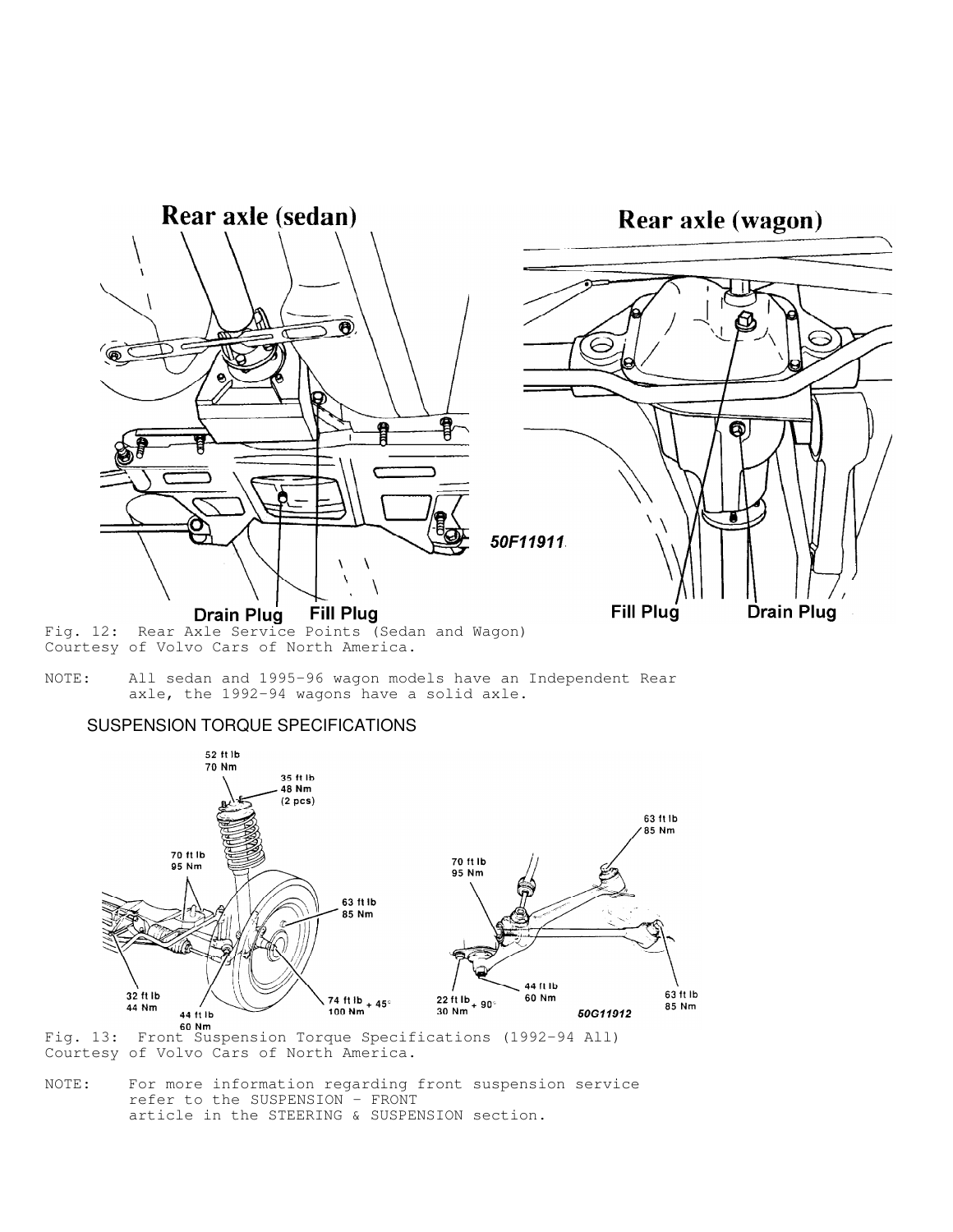![](_page_12_Figure_0.jpeg)

Eig. 14: Rear Suspension Torque Specifications (1992-94 Wagon) Courtesy of Volvo Cars of North America.

![](_page_12_Figure_2.jpeg)

Fig. 15: Rear Suspension Torque Specifications (1992-94 Sedan) Courtesy of Volvo Cars of North America.

NOTE: For more information regarding rear suspension service refer to the SUSPENSION - REAR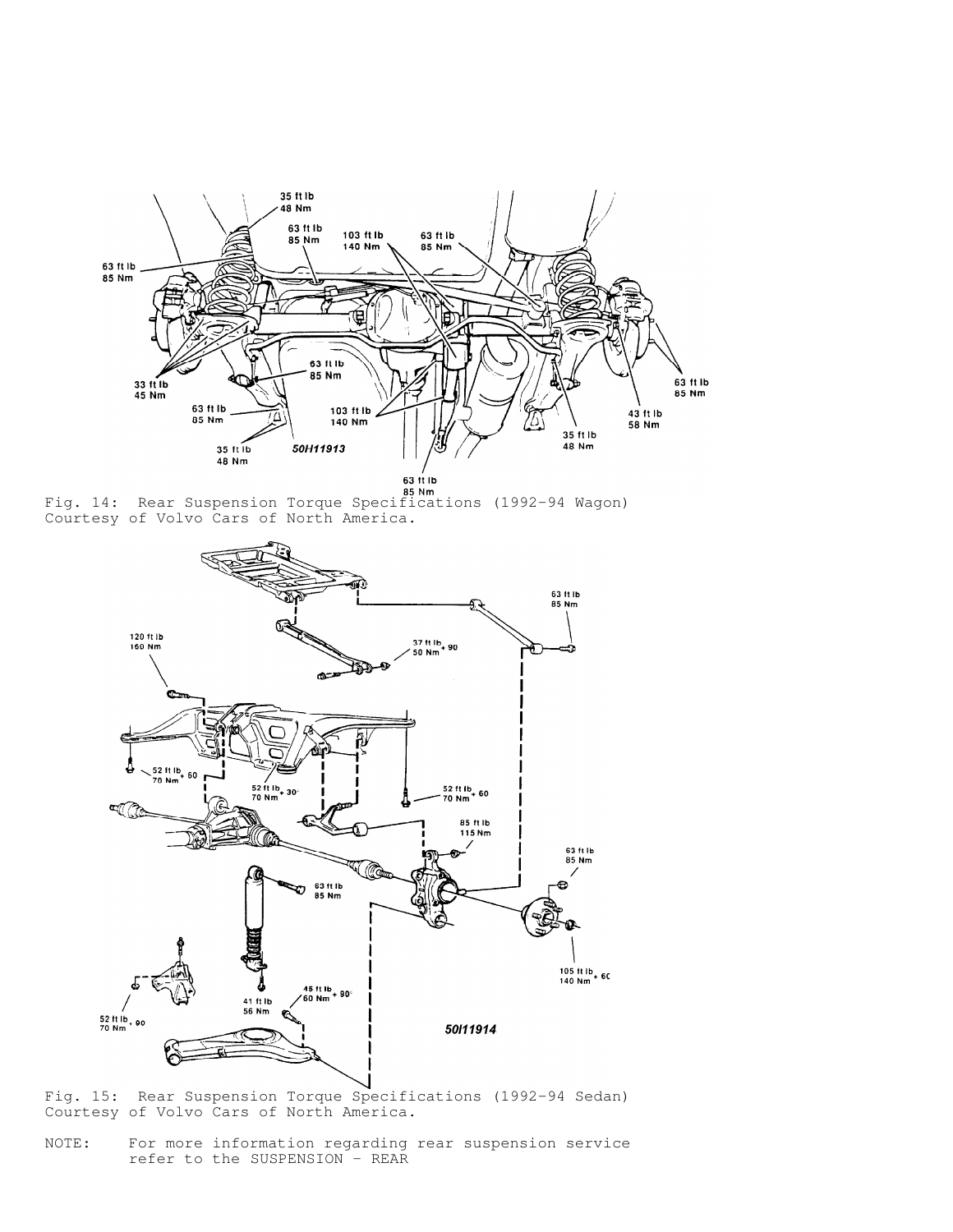article in the STEERING & SUSPENSION section.

NOTE: All 1995-96 models have a new Independent Rear Axle using a transverse composite leaf spring (instead of steel coils).

## VEHICLE LIFT POINTS

![](_page_13_Figure_3.jpeg)

90H09546 Fig. 16: Vehicle Lift Points (Typical) Courtesy of Volvo Cars of North America.

NOTE: For more information regarding lifting and hoisting refer to the JACKING & HOISTING article in the WHEEL ALIGNMENT section.

## INFORMATION LABEL LOCATIONS

![](_page_13_Picture_9.jpeg)

Courtesy of Volvo Cars of North America.

WHEEL TIGHTENING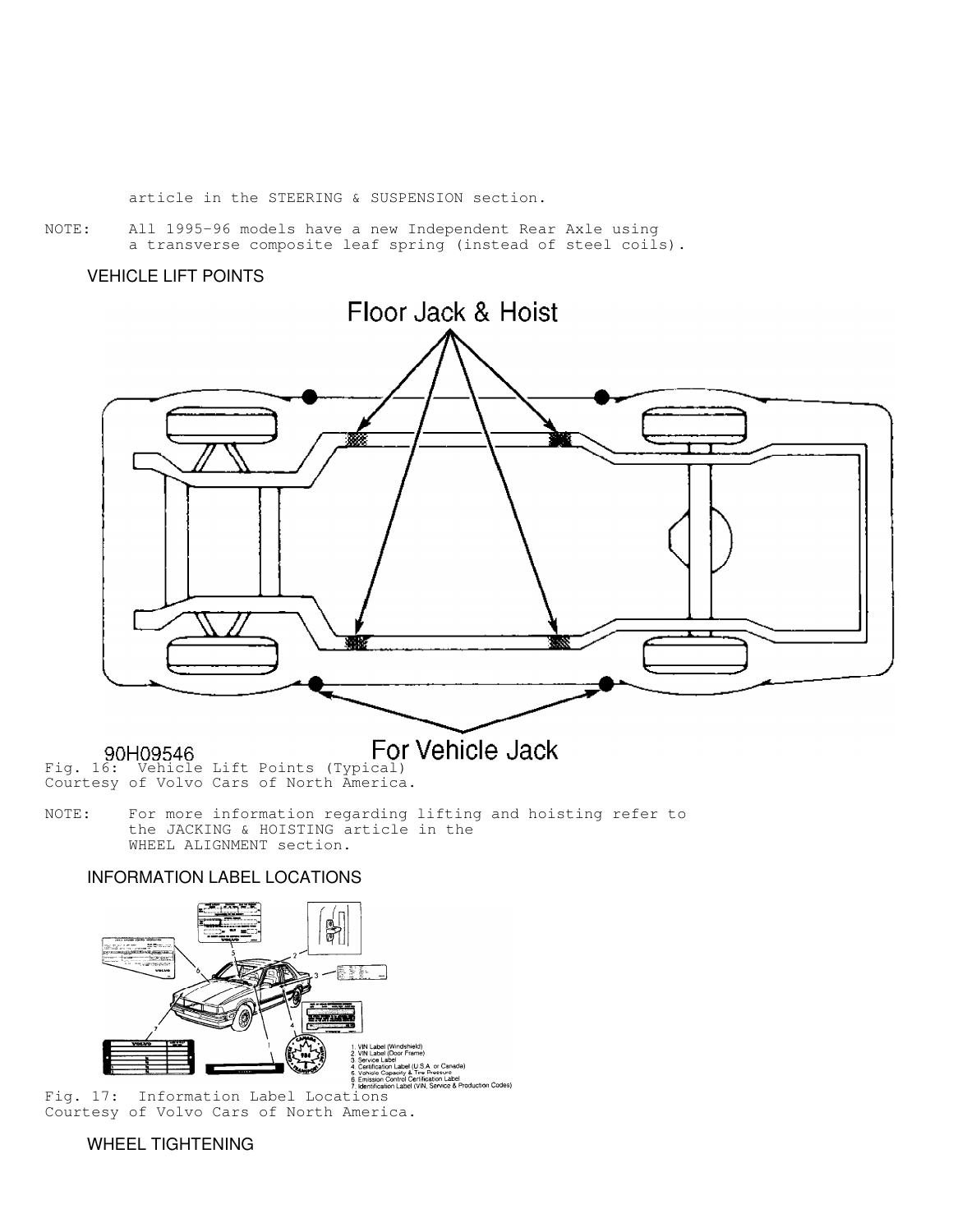Tighten all wheel lug nuts to 63 ft. lbs. (85 N.m) using pattern shown in Fig. 18.

## **TIRE ROTATION PATTERNS**

![](_page_14_Picture_2.jpeg)

![](_page_14_Picture_3.jpeg)

· Use rotation sequence shown in diagram.

**Tire rotation** 

.Tighten wheel bolt nuts to proper torque specification. 50J11915

Fig. 18: Tire Rotation Pattern & Lug Nut Torque Pattern Courtesy of Volvo Cars of North America.

## **CAMSHAFT TIMING BELT REPLACEMENT INFORMATION**

CAUTION: Failure to replace a faulty camshaft timing belt may result in serious engine damage.

 The condition of camshaft drive belts should always be checked on vehicles which have more than 50,000 miles. Although some manufacturers do not recommend belt replacement at a specified mileage, others require it at 60,000-100,000 miles. A camshaft drive belt failure may cause extensive damage to internal engine components on most engines, although some designs do not allow piston-to-valve contact. These designs are often called "Free Wheeling".

Many manufacturers changed their maintenance and warranty schedules in the mid-1980's to reflect timing belt inspection and/or replacement at 50,000-60,000 miles. Most service interval schedules in this manual reflect these changes.

 Belts or components should be inspected and replaced if any of the following conditions exist:

- Cracks Or Tears In Belt Surface
- \* Missing, Damaged, Cracked Or Rounded Teeth
- Oil Contamination
- Damaged Or Faulty Tensioners
- \* Incorrect Tension Adjustment

 Volvo recommends replacement of the camshaft timing belt at the following intervals:

CAMSHAFT TIMING BELT REPLACEMENT INTERVAL TABLE

| Application                                                                                | Interval (Miles) |  |
|--------------------------------------------------------------------------------------------|------------------|--|
|                                                                                            |                  |  |
| $(1)$ - First $(30,000$ Mile) timing belt change to be done by Volvo<br>dealer at no cost. |                  |  |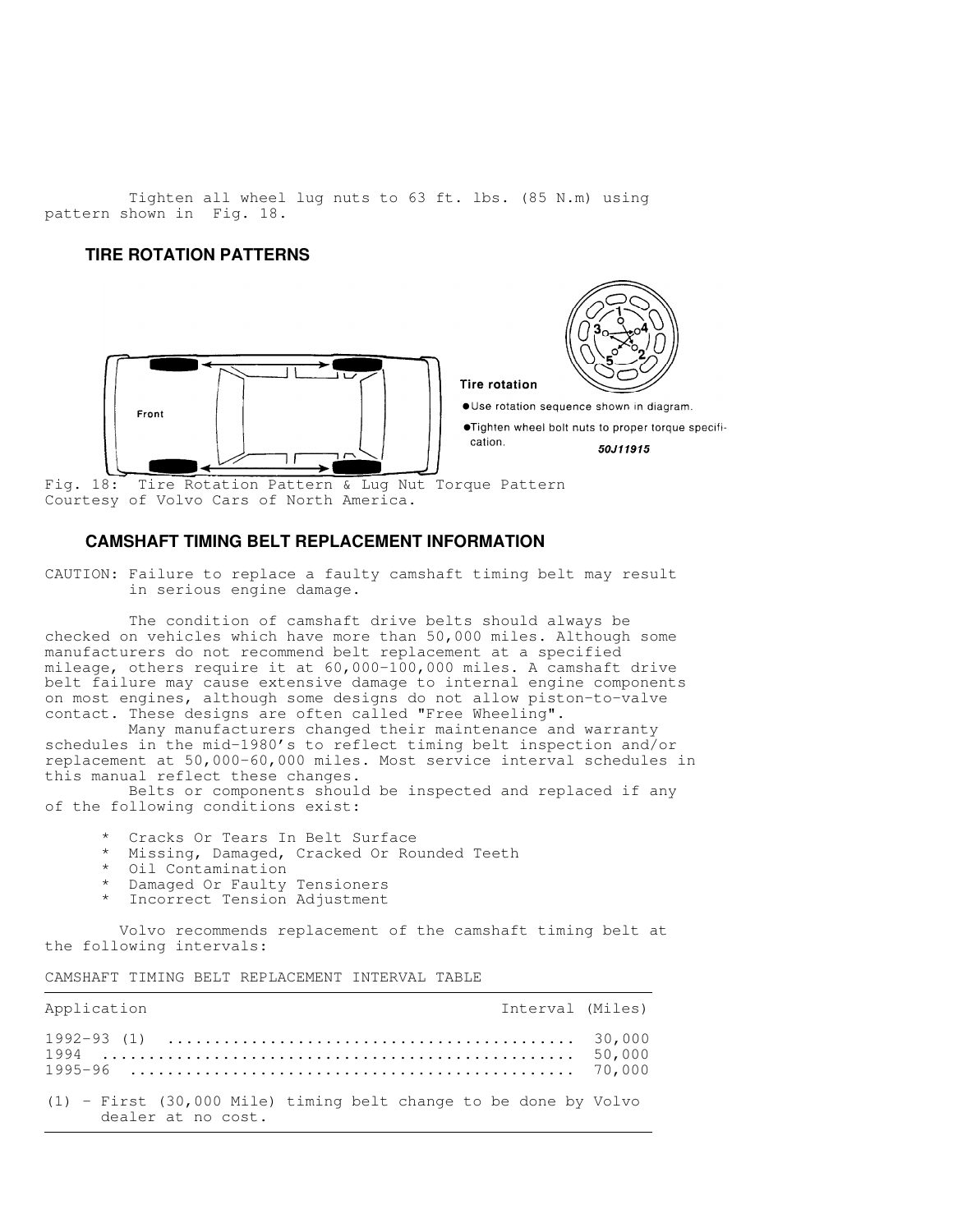## **SEVERE & NORMAL SERVICE DEFINITIONS**

NOTE: Use the Severe Service schedule if the vehicle to be serviced is operated under ANY (one or more) of these conditions:

 Service is recommended at mileage intervals based on vehicle operation. Service schedules are based on the following primary operating conditions:

Normal Service

- \* Driven More Than 10 Miles Daily
- \* No Operating Conditions From Severe Service Schedule

Severe Service (Unique Driving Conditions)

- \* Extended Idling Or Low Speed Operation
- \* Frequent Short Trips Of Less Than 7 Miles
- \* Extended Operation In Dusty Or Sandy Conditions
- \* Trailer Towing Operations
- \* Driving In Mountainous Conditions

#### **SEVERE SERVICE REQUIREMENTS (PERFORM W/SERVICE SCHEDULES)**

NOTE: The following services are to be performed on vehicles subjected to severe service. See SEVERE & NORMAL SERVICE DEFINITIONS. This service is to be performed in addition to the normal services listed in the NORMAL MAINTENANCE SERVICE SCHEDULES.

| Action  | Item                      | Perform Every (1)       |
|---------|---------------------------|-------------------------|
| Replace | Engine $0$ il &<br>Filter | 3,750 Miles or 3 Months |
| Replace | Engine Oil &<br>Filter    | 3,750 Miles or 3 Months |
| Replace | Engine Oil &<br>Filter    | 3,750 Miles or 3 Months |
| Replace | Engine $0$ il &<br>Filter | 3,750 Miles or 3 Months |
| Replace | Engine Oil &<br>Filter    | 3,750 Miles or 3 Months |
|         |                           |                         |

SEVERE SERVICE CONDITIONS/ACTIONS TABLE

 (1) - Perform these services at the mileage or number of months (since the last time), whichever comes first.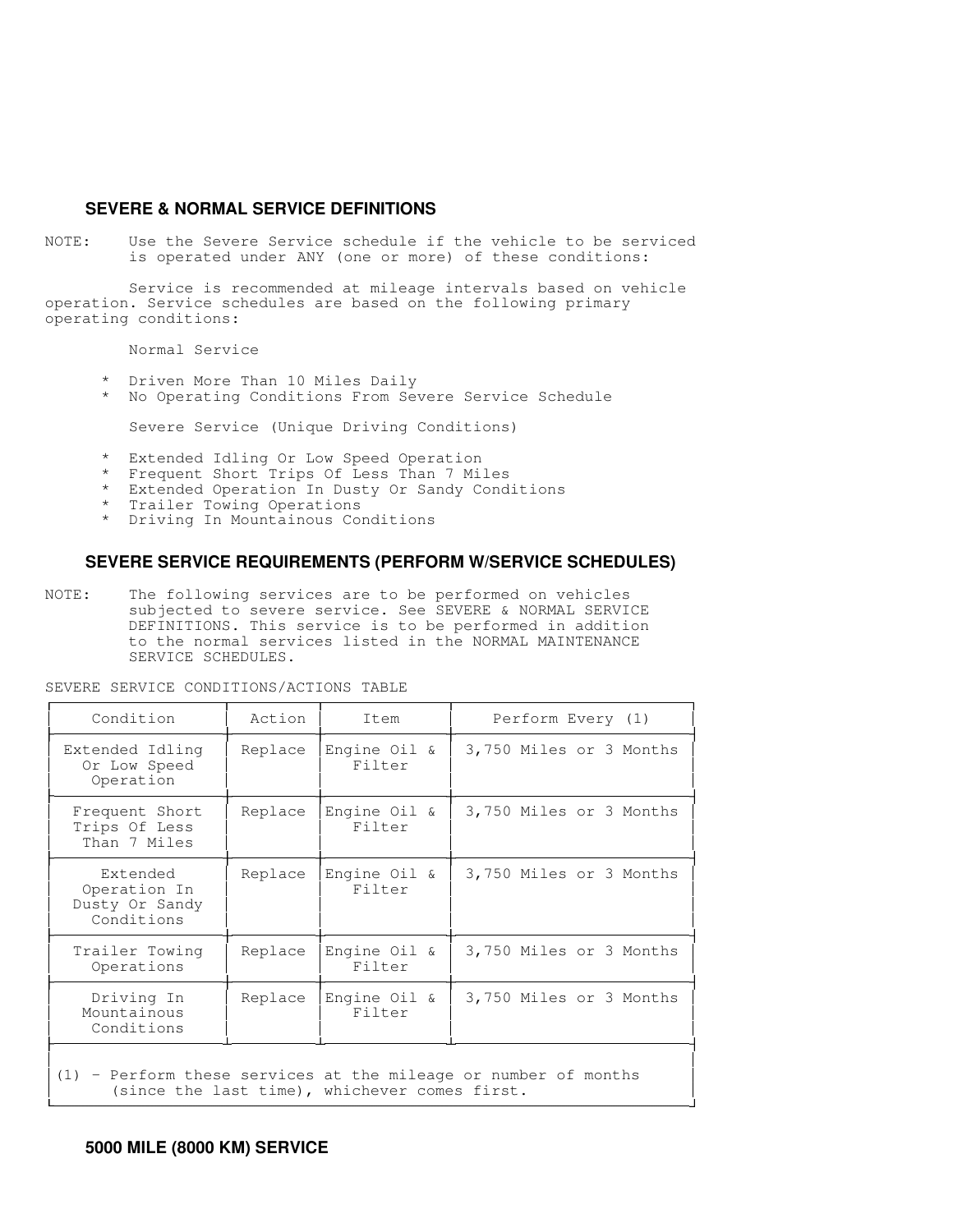## 5000 MILE (8000 KM) SERVICE

| Service Or Inspect                                                                                                                                                                                                                                                                                           |
|--------------------------------------------------------------------------------------------------------------------------------------------------------------------------------------------------------------------------------------------------------------------------------------------------------------|
| Check Fluid Levels                                                                                                                                                                                                                                                                                           |
| Inspect Coolant Hoses and Clamps                                                                                                                                                                                                                                                                             |
| Inspect Brake System                                                                                                                                                                                                                                                                                         |
| Inspect Exhaust System                                                                                                                                                                                                                                                                                       |
| Inspect Steering Linkage/Front Suspension                                                                                                                                                                                                                                                                    |
| Retorque Front & Rear Suspension Bolts (1992-94 Models Only)                                                                                                                                                                                                                                                 |
| Lubricate Chassis                                                                                                                                                                                                                                                                                            |
| Clean Power Antenna Mast                                                                                                                                                                                                                                                                                     |
| Road Test                                                                                                                                                                                                                                                                                                    |
| Replace                                                                                                                                                                                                                                                                                                      |
| Engine Oil                                                                                                                                                                                                                                                                                                   |
| Oil Filter                                                                                                                                                                                                                                                                                                   |
| Lubrication Specifications                                                                                                                                                                                                                                                                                   |
| Application<br>Specification                                                                                                                                                                                                                                                                                 |
| Brake Fluid  DOT 4 Or DOT 4+ Brake Fluid<br>Engine $0$ il $(1)$<br>Ambient Temperature<br>Less Than 68°F (20°C)  SAE 5W30 API SH/CD<br>$-4^{\circ}$ F To $100^{\circ}$ F (-20° To 38°C)  SAE 10W30 API SH/CD<br>Greater Than 14°F (-10°C)  SAE 15W40 API SH/CD<br>Power Antenna  WD-40 Or Equivalent Cleaner |
| (1) - SAE 15W-40 or 20W-40 engine oil is recommended for extreme<br>conditions or extended highway operation.                                                                                                                                                                                                |
| Fluid Capacities                                                                                                                                                                                                                                                                                             |
| Application<br>(1) Quantity                                                                                                                                                                                                                                                                                  |
| Engine Oil (Includes Oil Filter) $(2)$ 5.9 Qts. $(5.7L)$                                                                                                                                                                                                                                                     |
| (1) - Capacities are recommended or calculated levels. Always use<br>dipstick (if available) to measure level.<br>(2) - DO NOT use SAE 15W-40 oil in extremely low temperatures.                                                                                                                             |

## **10,000 MILE (16,000 KM) SERVICE**

10,000 MILE (16,000 KM) SERVICE

-

  $\sim$  10 Service Or Inspect

 Verify Last Major Service Was Performed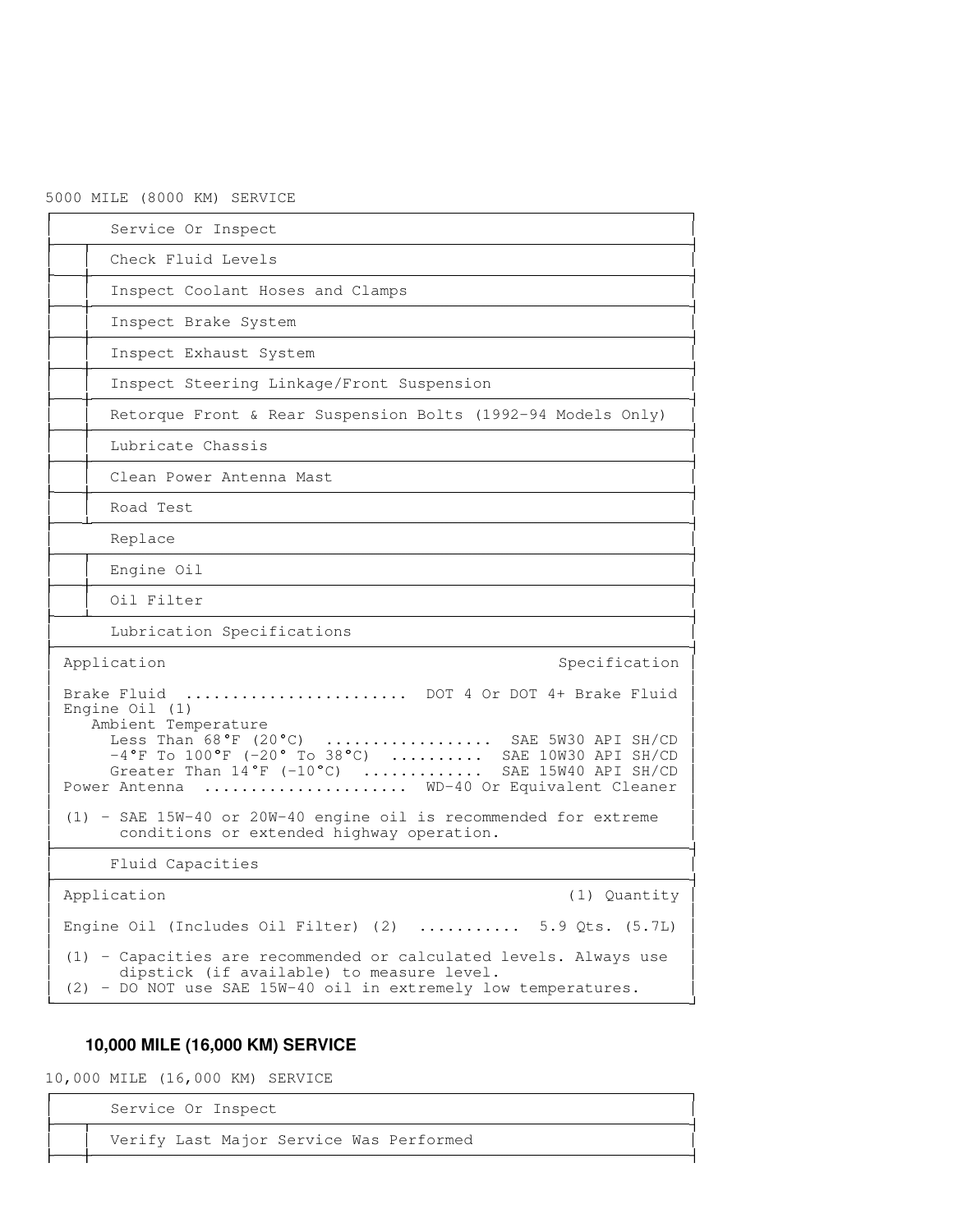| Check Fluid Levels                                            |
|---------------------------------------------------------------|
| Check Cooling System Hoses and Clamps                         |
| Check Coolant Strength                                        |
| Inspect Brake System                                          |
| Check Exhaust System & Heat Shielding                         |
| Clean Battery and Battery Terminals                           |
| Inspect Fuel/Tank/Cap/Lines                                   |
| Check Operation of Horn, Wipers/Washers & All Exterior Lights |
| Inspect Condition of Wiper Blades                             |
| Check Headlight Alignment                                     |
| Lubricate Weatherstripping with Silicone                      |
| Lubricate Door Hinges                                         |
| Lubricate Door Locks                                          |
| Check Body Drain Holes                                        |
| Clean Power Antenna Mast                                      |
| Check Seat Belt Webbing and Release Mechanisms                |
| Check Parking Brake Operation                                 |
| Check Shift Interlock Operation                               |
| Inspect Steering Linkage/Front Suspension                     |
| Inspect Propeller Shaft, Support Bearings and U-Joints        |
| Lubricate Chassis                                             |
| Inspect Brake Pads, Rotors and Calipers                       |
| Inspect Brake System Hoses & Lines                            |
| Inspect Shocks/Struts for Leakage                             |
| Inspect Tire Wear Pattern                                     |
| Rotate Tires and Adjust Air Pressure (Including Spare)        |
| Road Test                                                     |
| Reset Service Reminder Indicator                              |
| Replace                                                       |
| Engine Oil                                                    |
| Oil Filter                                                    |
| Lubrication Specifications                                    |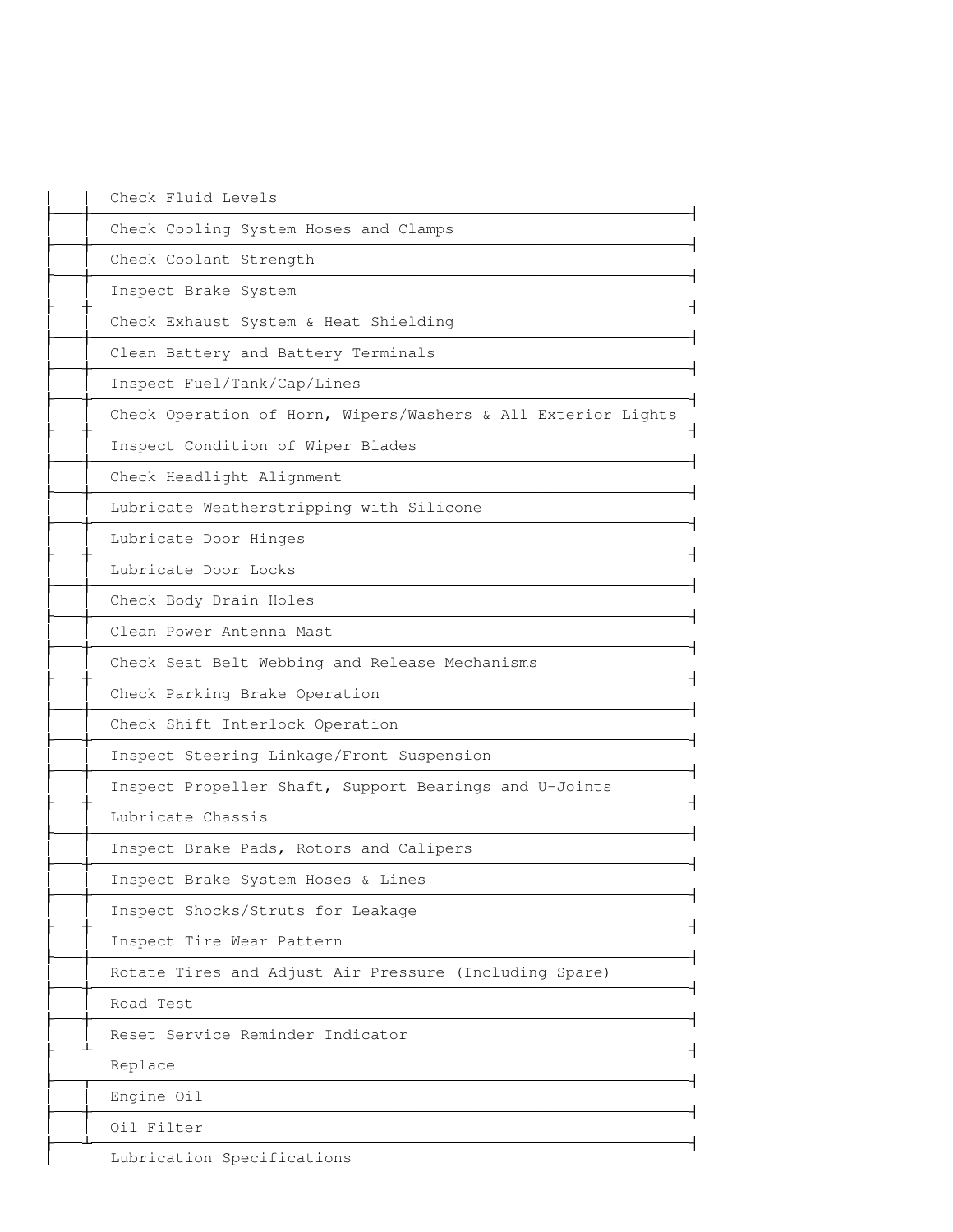Application Specification Specification Specification Specification Specification the contract of the contract of the contract of the contract of the contract of the contract of the contract of Brake Fluid ........................ DOT 4 Or DOT 4+ Brake Fluid Engine Oil (1) Ambient Temperature<br>Less Than  $68^{\circ}$ F (20 $^{\circ}$ C) **The Common** ................. SAE 5W30 API SH/CD  $-4\degree$ f to  $100\degree$ f (-20° to 38°C) .......... SAE 10W30 API SH/CD | **The Common** Greater Than  $14\degree$ F (-10 $\degree$ C) .............. SAE 15W40 API SH/CD  $\mid$  Power Antenna ...................... WD-40 Or Equivalent Cleaner the contract of the contract of the contract of the contract of the contract of the contract of the contract of (1) - SAE 15W-40 or 20W-40 engine oil is recommended for extreme conditions or extended highway operation. Fluid Capacities Application (1) Quantity **The Common** the contract of the contract of the contract of the contract of the contract of the contract of the contract of Engine Oil (Includes Oil Filter) (2) ........... 5.9 Qts.  $(5.7L)$  | the contract of the contract of the contract of the contract of the contract of the contract of the contract of (1) - Capacities are recommended or calculated levels. Always use dipstick (if available) to measure level. **The Common**  (2) - DO NOT use SAE 15W-40 oil in extremely low temperatures. 

## **20,000 MILE (32,000 KM) SERVICE**

20,000 MILE (32,000 KM) SERVICE

-

| Service Or Inspect                                            |
|---------------------------------------------------------------|
| Verify Last Major Service Was Performed                       |
| Check Fluid Levels                                            |
| Check Cooling System Hoses and Clamps                         |
| Check Coolant Strength                                        |
| Inspect Brake System                                          |
| Check Exhaust System & Heat Shielding                         |
| Clean Battery and Battery Terminals                           |
| Inspect Fuel/Tank/Cap/Lines                                   |
| Check Operation of Horn, Wipers/Washers & All Exterior Lights |
| Inspect Condition of Wiper Blades                             |
| Check Headlight Alignment                                     |
| Lubricate Weatherstripping with Silicone                      |
| Lubricate Door Hinges                                         |
| Lubricate Door Locks                                          |
| Check Body Drain Holes                                        |
| Clean Power Antenna Mast                                      |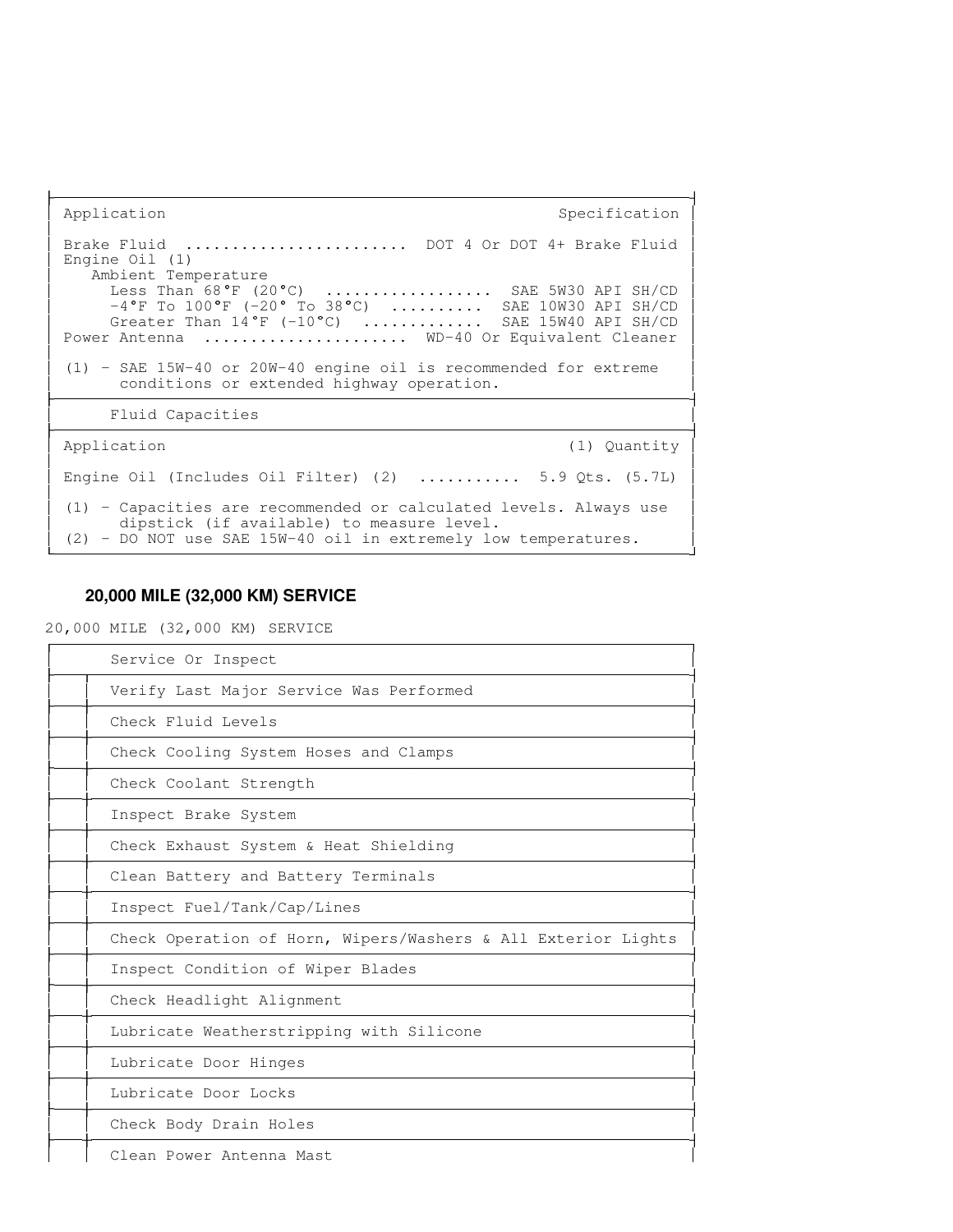| Check Seat Belt Webbing and Release Mechanisms                                                                                                                                                                                                                                                                                    |
|-----------------------------------------------------------------------------------------------------------------------------------------------------------------------------------------------------------------------------------------------------------------------------------------------------------------------------------|
| Check Parking Brake Operation                                                                                                                                                                                                                                                                                                     |
| Check Shift Interlock Operation                                                                                                                                                                                                                                                                                                   |
| Inspect Steering Linkage/Front Suspension                                                                                                                                                                                                                                                                                         |
| Inspect Propeller Shaft, Support Bearings and U-Joints                                                                                                                                                                                                                                                                            |
| Lubricate Chassis                                                                                                                                                                                                                                                                                                                 |
| Inspect Brake Pads, Rotors and Calipers                                                                                                                                                                                                                                                                                           |
| Inspect Brake System Hoses & Lines                                                                                                                                                                                                                                                                                                |
| Inspect Shocks/Struts for Leakage                                                                                                                                                                                                                                                                                                 |
| Inspect Tire Wear Pattern                                                                                                                                                                                                                                                                                                         |
| Rotate Tires and Adjust Air Pressure (Including Spare)                                                                                                                                                                                                                                                                            |
| Road Test                                                                                                                                                                                                                                                                                                                         |
| Reset Service Reminder Indicator                                                                                                                                                                                                                                                                                                  |
| Replace                                                                                                                                                                                                                                                                                                                           |
| Engine Oil                                                                                                                                                                                                                                                                                                                        |
| Oil Filter                                                                                                                                                                                                                                                                                                                        |
| Lubrication Specifications                                                                                                                                                                                                                                                                                                        |
| Application<br>Specification                                                                                                                                                                                                                                                                                                      |
| Brake Fluid<br>DOT 4 Or DOT 4+ Brake Fluid<br>Engine $Oil(1)$<br>Ambient Temperature<br>Less Than $68^{\circ}F$ (20°C)  SAE 5W30 API SH/CD $-4^{\circ}F$ To $100^{\circ}F$ (-20° To 38°C)  SAE 10W30 API SH/CD<br>Greater Than $14^{\circ}$ F (-10°C)<br>.<br>SAE 15W40 API SH/CD<br>WD-40 Or Equivalent Cleaner<br>Power Antenna |
| (1) - SAE 15W-40 or 20W-40 engine oil is recommended for extreme<br>conditions or extended highway operation.                                                                                                                                                                                                                     |
| Fluid Capacities                                                                                                                                                                                                                                                                                                                  |
| Application<br>(1) Quantity                                                                                                                                                                                                                                                                                                       |
| Engine Oil (Includes Oil Filter) $(2)$ 5.9 Qts. $(5.7L)$                                                                                                                                                                                                                                                                          |
| (1) - Capacities are recommended or calculated levels. Always use<br>dipstick (if available) to measure level.<br>(2) - DO NOT use SAE 15W-40 oil in extremely low temperatures.                                                                                                                                                  |

# **30,000 MILE (48,000 KM) SERVICE**

30,000 MILE (48,000 KM) SERVICE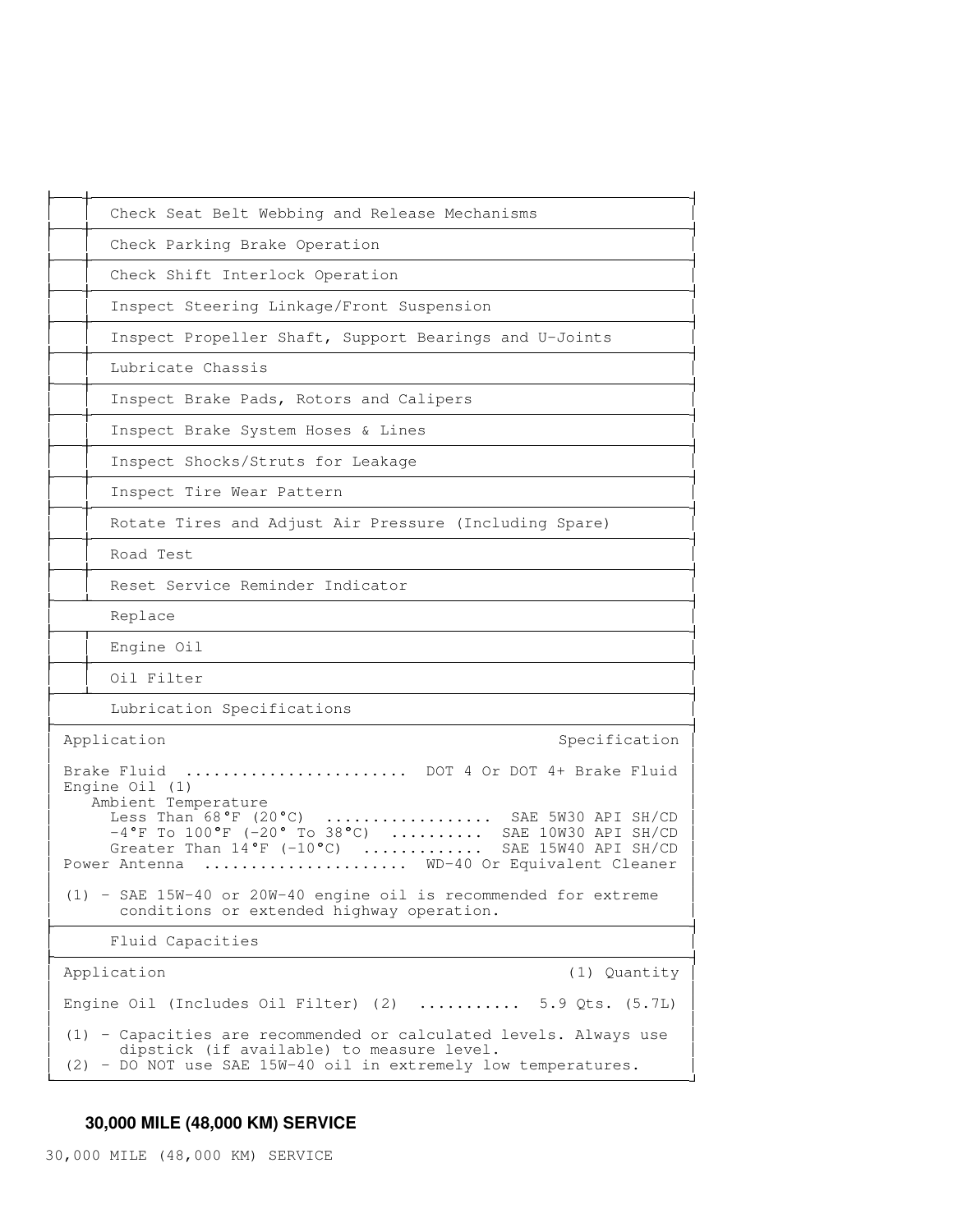| Service Or Inspect                                            |
|---------------------------------------------------------------|
| Verify Last Major Service Was Performed                       |
| Check Fluid Levels                                            |
| Check Cooling System Hoses and Clamps                         |
| Inspect Brake System                                          |
| Check Exhaust System & Heat Shielding                         |
| Clean Battery and Battery Terminals                           |
| Inspect/Adjust Accessory Drive Belts (Replace if Required)    |
| Lube Accessory Drive Belt Tensioner (1992-93 Models)          |
| Crankcase Ventilation System                                  |
| Inspect Fuel/Tank/Cap/Lines                                   |
| Check Operation of Horn, Wipers/Washers & All Exterior Lights |
| Inspect Condition of Wiper Blades                             |
| Check Headlight Alignment                                     |
| Lubricate Weatherstripping with Silicone                      |
| Lubricate Door Hinges                                         |
| Lubricate Door Locks                                          |
| Check Body Drain Holes                                        |
| Clean Power Antenna Mast                                      |
| Check Seat Belt Webbing and Release Mechanisms                |
| Check Parking Brake Operation                                 |
| Check Shift Interlock Operation                               |
| Inspect Steering Linkage/Front Suspension                     |
| Inspect Propeller Shaft, Support Bearings and U-Joints        |
| Lubricate Chassis                                             |
| Inspect Brake Pads, Rotors and Calipers                       |
| Inspect Brake System Hoses & Lines                            |
| ABS System Operation                                          |
| Inspect Shocks/Struts for Leakage                             |
| Suspension Bushings, Springs, Arms & Rear Jounce Bumpers      |
| Inspect Tire Wear Pattern                                     |
|                                                               |

-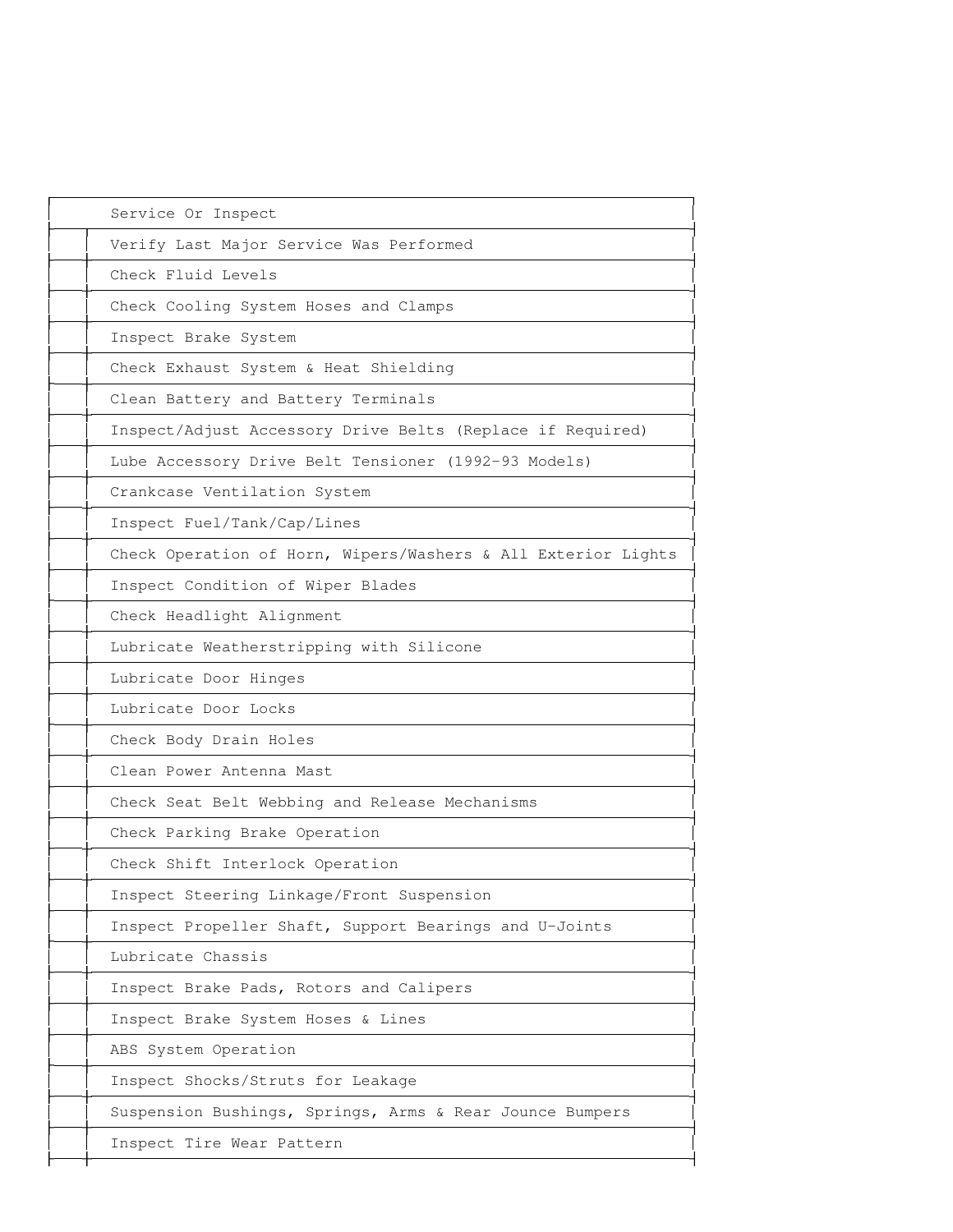| Rotate Tires and Adjust Air Pressure (Including Spare)                                                                                                                                                                                                                                                                                                                                                                                                                                                                                                                                                                                                                                                                                                                                                                                                                                                                                                                                                                    |
|---------------------------------------------------------------------------------------------------------------------------------------------------------------------------------------------------------------------------------------------------------------------------------------------------------------------------------------------------------------------------------------------------------------------------------------------------------------------------------------------------------------------------------------------------------------------------------------------------------------------------------------------------------------------------------------------------------------------------------------------------------------------------------------------------------------------------------------------------------------------------------------------------------------------------------------------------------------------------------------------------------------------------|
| Road Test                                                                                                                                                                                                                                                                                                                                                                                                                                                                                                                                                                                                                                                                                                                                                                                                                                                                                                                                                                                                                 |
| Reset Service Reminder Indicator                                                                                                                                                                                                                                                                                                                                                                                                                                                                                                                                                                                                                                                                                                                                                                                                                                                                                                                                                                                          |
| Replace                                                                                                                                                                                                                                                                                                                                                                                                                                                                                                                                                                                                                                                                                                                                                                                                                                                                                                                                                                                                                   |
| Engine Oil                                                                                                                                                                                                                                                                                                                                                                                                                                                                                                                                                                                                                                                                                                                                                                                                                                                                                                                                                                                                                |
| Oil Filter                                                                                                                                                                                                                                                                                                                                                                                                                                                                                                                                                                                                                                                                                                                                                                                                                                                                                                                                                                                                                |
| Spark Plugs                                                                                                                                                                                                                                                                                                                                                                                                                                                                                                                                                                                                                                                                                                                                                                                                                                                                                                                                                                                                               |
| Air Filter Element                                                                                                                                                                                                                                                                                                                                                                                                                                                                                                                                                                                                                                                                                                                                                                                                                                                                                                                                                                                                        |
| Camshaft Timing Belt (1992-93 Models Only)                                                                                                                                                                                                                                                                                                                                                                                                                                                                                                                                                                                                                                                                                                                                                                                                                                                                                                                                                                                |
| Drain, Flush and Refill Engine Coolant                                                                                                                                                                                                                                                                                                                                                                                                                                                                                                                                                                                                                                                                                                                                                                                                                                                                                                                                                                                    |
| Drain, Refill and Bleed Brake System Fluid                                                                                                                                                                                                                                                                                                                                                                                                                                                                                                                                                                                                                                                                                                                                                                                                                                                                                                                                                                                |
| Lubrication Specifications                                                                                                                                                                                                                                                                                                                                                                                                                                                                                                                                                                                                                                                                                                                                                                                                                                                                                                                                                                                                |
| Application<br>Specification                                                                                                                                                                                                                                                                                                                                                                                                                                                                                                                                                                                                                                                                                                                                                                                                                                                                                                                                                                                              |
| Brake Fluid  DOT 4 Or DOT 4+ Brake Fluid<br>Engine Oil (1)<br>Ambient Temperature<br>Less Than $68^{\circ}F$ (20°C)  SAE 5W30 API SH/CD $-4^{\circ}F$ To 100°F (-20° To 38°C)  SAE 10W30 API SH/CD<br>Greater Than 14°F (-10°C)  SAE 15W40 API SH/CD<br>Automatic Transmission  Dexron-IIE ATF<br>Power Steering Fluid  Dexron-IIE Or Mercon ATF<br>Rear Axle<br>Without Limited Slip  SAE 80W-90 API-GL-5 (2)<br>With Limited Slip  SAE 90 API-GL-5 (2) (3)<br>Limited Slip Additive  Volvo Additive (1161129-0)<br>Wheel Bearings  NLGI Grade 2 Category GC-LB<br>Drive Shaft U-Joints  NLGI Grade 2 Category GC-LB<br>Steering Linkage (4)(5)  NLGI Grade 2 Category GC-LB<br>Ball Joints (4) (6)  NLGI Grade 2 Category GC-LB<br>Aux. Drive Belt Tensioner  Volvo Grease (1161246-2)<br>Tensioner Pulley Bushing  Grease (P/N 116246-2 Or 116247-0)<br>Dielectric Silicone Grease<br>Weatherstrip<br>WD-40 Or Equivalent Cleaner<br>Power Antenna<br>(1) - SAE 15W-40 or 20W-40 engine oil is recommended for extreme |
| conditions or extended highway operation.<br>(2) - In Canada and cold climates use SAE 80W API GL-5.<br>(3) - Supplement with Volvo Additive (1161129-0).<br>$(4)$ - Use low pressure grease gun to prevent seal damage.<br>(5) - Fill until lubricant squeezes out from the base of seals.<br>(6) - Fill ball joint until seal starts to swell.                                                                                                                                                                                                                                                                                                                                                                                                                                                                                                                                                                                                                                                                          |
| Fluid Capacities                                                                                                                                                                                                                                                                                                                                                                                                                                                                                                                                                                                                                                                                                                                                                                                                                                                                                                                                                                                                          |
|                                                                                                                                                                                                                                                                                                                                                                                                                                                                                                                                                                                                                                                                                                                                                                                                                                                                                                                                                                                                                           |

(1) Quantity

Brake Master Cylinder .......................... 0.63 Qt. (0.6L) Cooling System ............................... 10.5 Qts. (10.0L)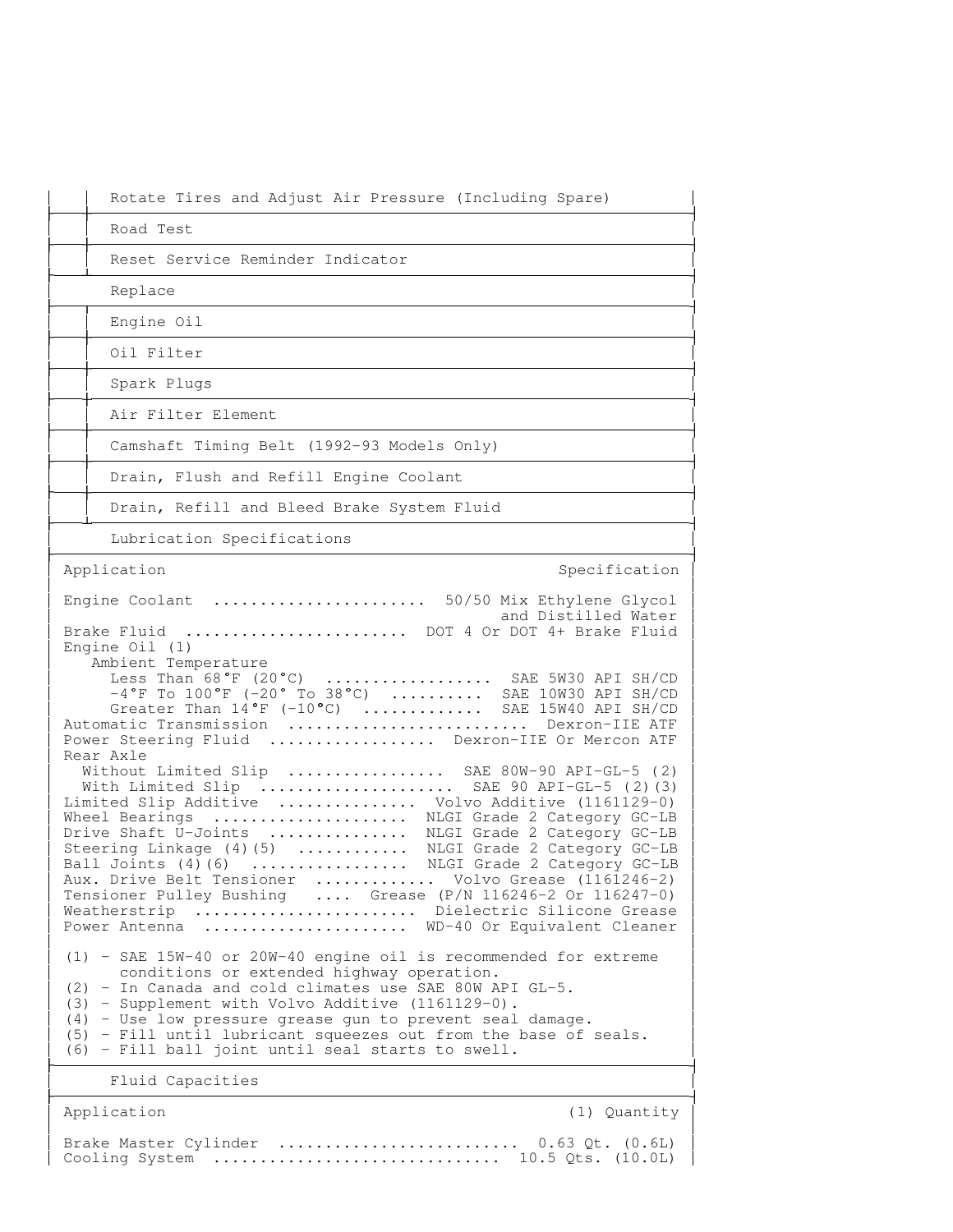Engine Oil (Includes Oil Filter) (2) ........... 5.9 Qts. (5.7L) Rear Axle (3) Sedan ........................................ 1.4 Qts. (1.3L) Wagon ........................................ 1.7 Qts. (1.6L) Power Steering ................................ 1.05 Qts. (1.0L) Auxiliary Drive Belt Tensioner ........................... 50g. (4) **The Common**  Tensioner Pulley Bushing ............... (P/N 116246-2) 50g. ( 5) Tensioner Pulley Bushing ............. (P/N 116247-0) 500g. ( 5) **The Common** the contract of the contract of the contract of the contract of the contract of the contract of the contract of (1) - Capacities are recommended or calculated levels. Always use dipstick (if available) to measure level. (2) - DO NOT use SAE 15W-40 oil in extremely low temperatures. (3) - If equipped with limited slip differential add lubricant **The Common** additive (Volvo P/N 1161129-0) first, then add new fluid. (4) - Apply to surfaces between friction plate and cover as well **The Common**  as packing the (4) spring holes. See Fig. 7. (5) - Disassemble Tensioner Pulley, clean all surfaces and check **The Common**  for worn areas. Repack bushing assembly and reinstall. Letter and the control of the control of the control of the control of the control of the control of the control of Service Labor Times Application (1)(2) Hours **The Common** the contract of the contract of the contract of the contract of the contract of the contract of the contract of 3.0L ....................................................... 6.3 **The Common** the contract of the contract of the contract of the contract of the contract of the contract of the contract of (1) - To replace camshaft timing belt, add 1.3 hours. (2) - Add 0.4 hours to service accessory drive belt tensioner.

 

## **40,000 MILE (64,000 KM) SERVICE**

40,000 MILE (64,000 KM) SERVICE

| Service Or Inspect                                            |
|---------------------------------------------------------------|
| Verify Last Major Service Was Performed                       |
| Check Fluid Levels                                            |
| Check Cooling System Hoses and Clamps                         |
| Check Coolant Strength                                        |
| Inspect Brake System                                          |
| Check Exhaust System & Heat Shielding                         |
| Clean Battery and Battery Terminals                           |
| Inspect Fuel/Tank/Cap/Lines                                   |
| Check Operation of Horn, Wipers/Washers & All Exterior Lights |
| Inspect Condition of Wiper Blades                             |
| Check Headlight Alignment                                     |
| Lubricate Weatherstripping with Silicone                      |
| Lubricate Door Hinges                                         |
| Lubricate Door Locks                                          |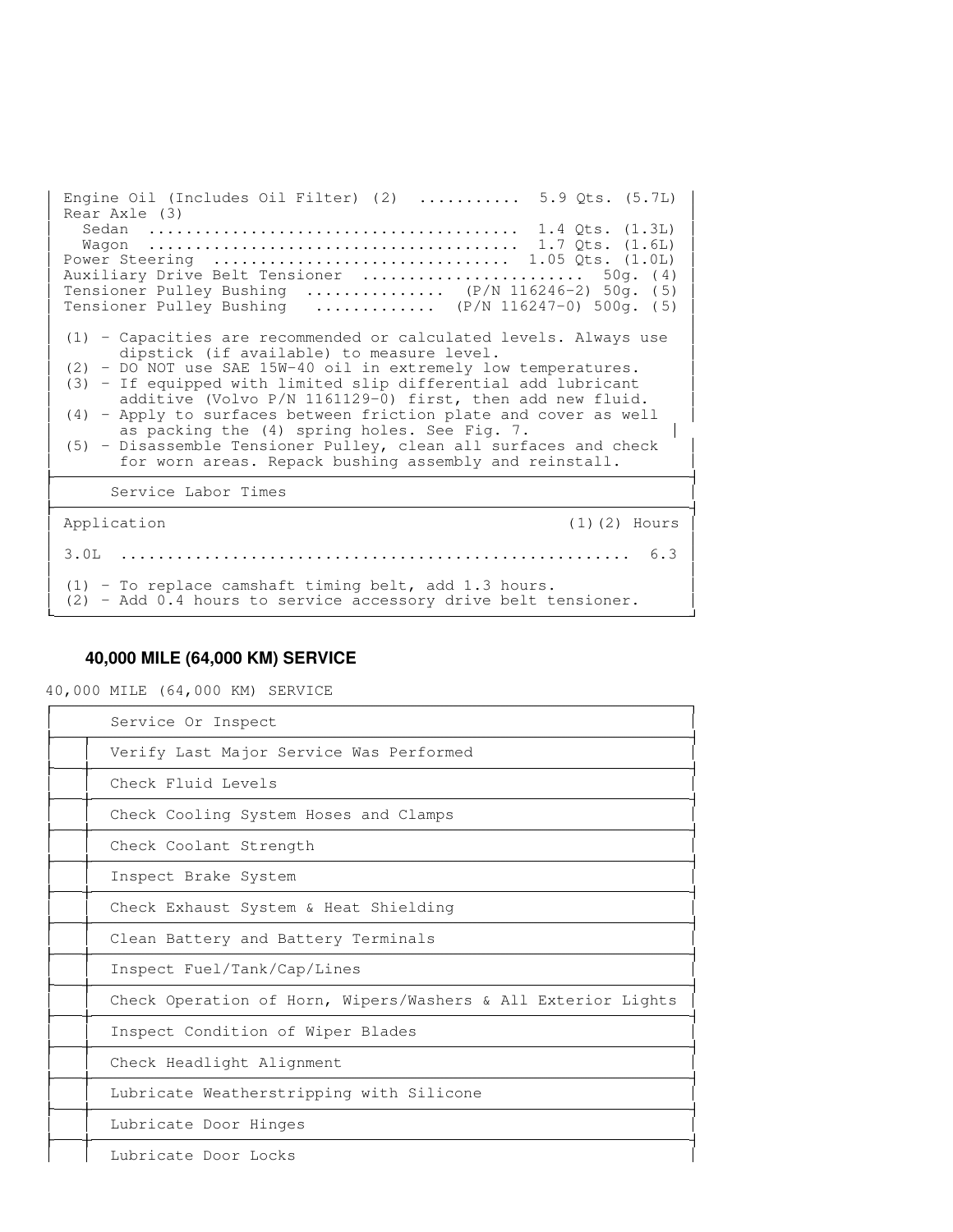| Check Body Drain Holes                                                                             |                                                                                                                                                                                                                                                                                                                       |
|----------------------------------------------------------------------------------------------------|-----------------------------------------------------------------------------------------------------------------------------------------------------------------------------------------------------------------------------------------------------------------------------------------------------------------------|
| Clean Power Antenna Mast                                                                           |                                                                                                                                                                                                                                                                                                                       |
|                                                                                                    | Check Seat Belt Webbing and Release Mechanisms                                                                                                                                                                                                                                                                        |
| Check Parking Brake Operation                                                                      |                                                                                                                                                                                                                                                                                                                       |
| Check Shift Interlock Operation                                                                    |                                                                                                                                                                                                                                                                                                                       |
| Inspect Steering Linkage/Front Suspension                                                          |                                                                                                                                                                                                                                                                                                                       |
|                                                                                                    | Inspect Propeller Shaft, Support Bearings and U-Joints                                                                                                                                                                                                                                                                |
| Lubricate Chassis                                                                                  |                                                                                                                                                                                                                                                                                                                       |
| Inspect Brake Pads, Rotors and Calipers                                                            |                                                                                                                                                                                                                                                                                                                       |
| Inspect Brake System Hoses & Lines                                                                 |                                                                                                                                                                                                                                                                                                                       |
| Inspect Shocks/Struts for Leakage                                                                  |                                                                                                                                                                                                                                                                                                                       |
| Inspect Tire Wear Pattern                                                                          |                                                                                                                                                                                                                                                                                                                       |
|                                                                                                    | Rotate Tires and Adjust Air Pressure (Including Spare)                                                                                                                                                                                                                                                                |
| Road Test                                                                                          |                                                                                                                                                                                                                                                                                                                       |
| Reset Service Reminder Indicator                                                                   |                                                                                                                                                                                                                                                                                                                       |
| Replace                                                                                            |                                                                                                                                                                                                                                                                                                                       |
| Engine Oil                                                                                         |                                                                                                                                                                                                                                                                                                                       |
| Oil Filter                                                                                         |                                                                                                                                                                                                                                                                                                                       |
| Lubrication Specifications                                                                         |                                                                                                                                                                                                                                                                                                                       |
| Application                                                                                        | Specification                                                                                                                                                                                                                                                                                                         |
| Brake Fluid<br>Engine $Oil(1)$<br>Ambient Temperature<br>conditions or extended highway operation. | DOT 4 Or DOT 4+ Brake Fluid<br>Less Than 68°F (20°C)  SAE 5W30 API SH/CD<br>$-4^{\circ}$ F To $100^{\circ}$ F (-20° To 38°C)  SAE 10W30 API SH/CD<br>Greater Than 14°F (-10°C)  SAE 15W40 API SH/CD<br>Power Antenna  WD-40 Or Equivalent Cleaner<br>(1) - SAE 15W-40 or 20W-40 engine oil is recommended for extreme |
| Fluid Capacities                                                                                   |                                                                                                                                                                                                                                                                                                                       |
| Application                                                                                        | (1) Quantity                                                                                                                                                                                                                                                                                                          |
|                                                                                                    | Engine Oil (Includes Oil Filter) (2)  5.9 Qts. $(5.7L)$                                                                                                                                                                                                                                                               |
| dipstick (if available) to measure level.                                                          | (1) - Capacities are recommended or calculated levels. Always use<br>(2) - DO NOT use SAE 15W-40 oil in extremely low temperatures.                                                                                                                                                                                   |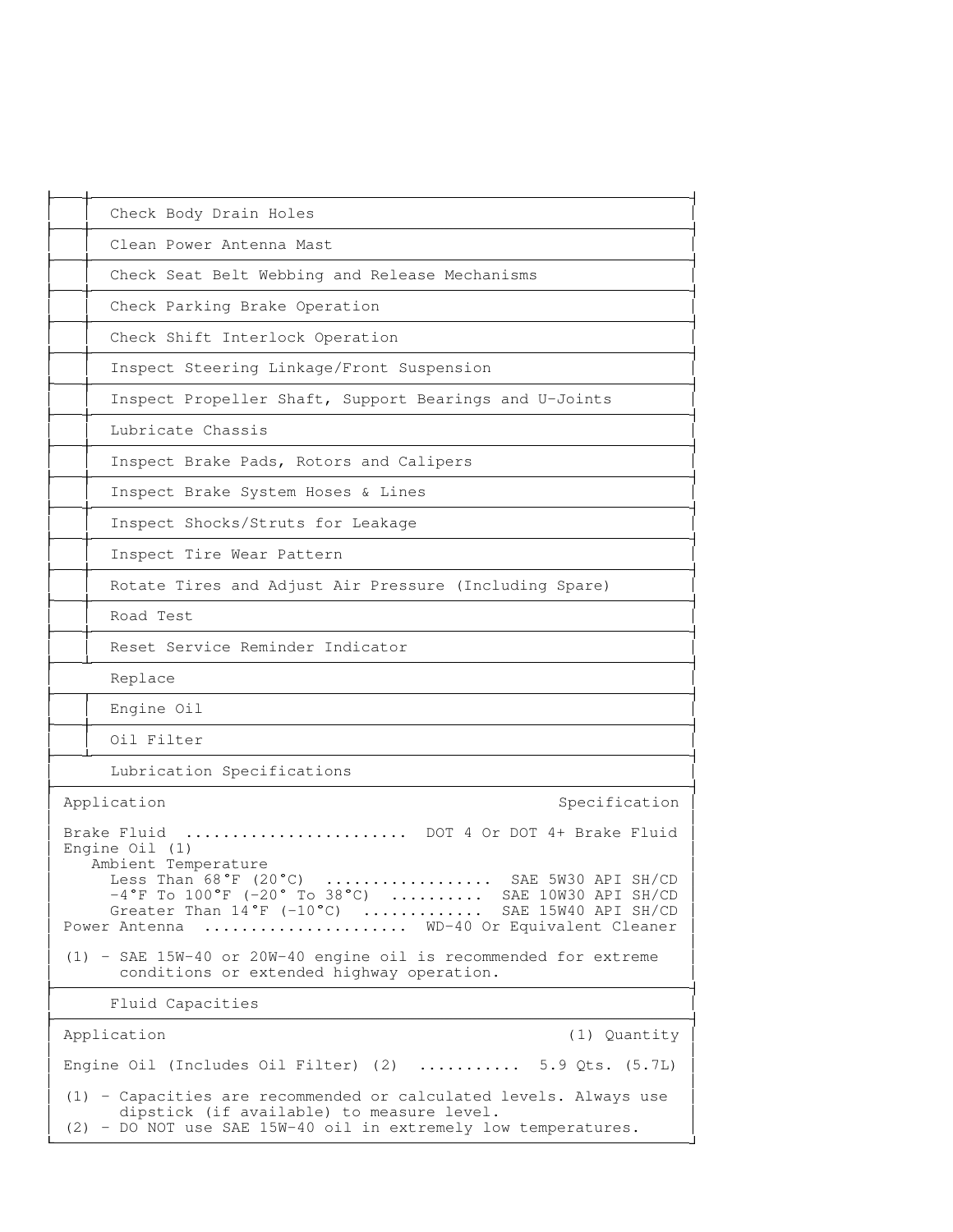# **50,000 MILE (80,000 KM) SERVICE**

50,000 MILE (80,000 KM) SERVICE

| Service Or Inspect                                            |
|---------------------------------------------------------------|
| Verify Last Major Service Was Performed                       |
| Check Fluid Levels                                            |
| Check Cooling System Hoses and Clamps                         |
| Check Coolant Strength                                        |
| Inspect Brake System                                          |
| Check Exhaust System & Heat Shielding                         |
| Clean Battery and Battery Terminals                           |
| Inspect Fuel/Tank/Cap/Lines                                   |
| Check Operation of Horn, Wipers/Washers & All Exterior Lights |
| Inspect Condition of Wiper Blades                             |
| Check Headlight Alignment                                     |
| Lubricate Weatherstripping with Silicone                      |
| Lubricate Door Hinges                                         |
| Lubricate Door Locks                                          |
| Check Body Drain Holes                                        |
| Clean Power Antenna Mast                                      |
| Check Seat Belt Webbing and Release Mechanisms                |
| Check Parking Brake Operation                                 |
| Check Shift Interlock Operation                               |
| Inspect Steering Linkage/Front Suspension                     |
| Inspect Propeller Shaft, Support Bearings and U-Joints        |
| Lubricate Chassis                                             |
| Inspect Brake Pads, Rotors and Calipers                       |
| Inspect Brake System Hoses & Lines                            |
| Inspect Shocks/Struts for Leakage                             |
| Inspect Tire Wear Pattern                                     |
| Rotate Tires and Adjust Air Pressure (Including Spare)        |
| Road Test                                                     |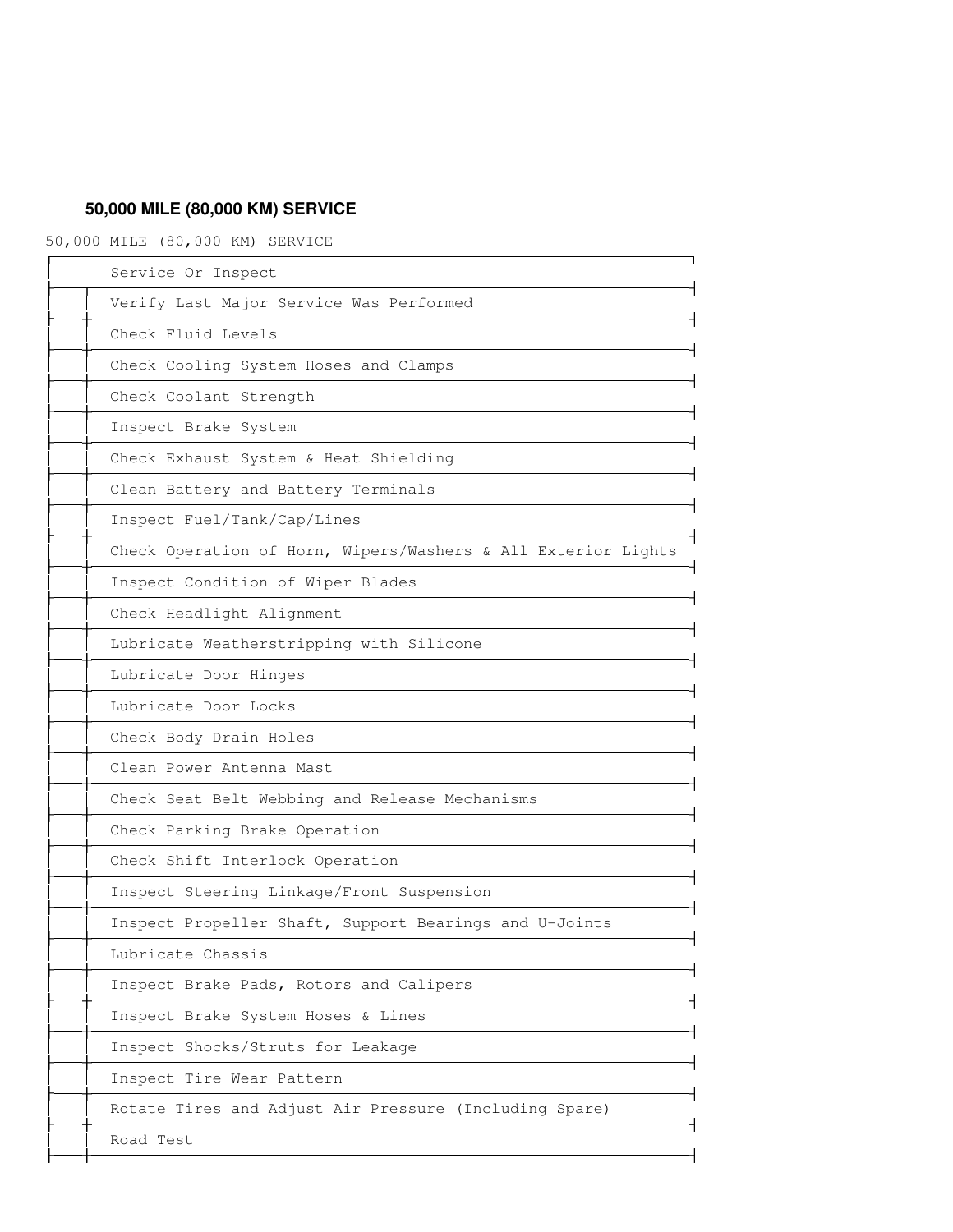|      | Reset Service Reminder Indicator                                                                                                                                                                                                                                                                                                                                                                                                                 |
|------|--------------------------------------------------------------------------------------------------------------------------------------------------------------------------------------------------------------------------------------------------------------------------------------------------------------------------------------------------------------------------------------------------------------------------------------------------|
|      | Replace                                                                                                                                                                                                                                                                                                                                                                                                                                          |
|      | Engine Oil                                                                                                                                                                                                                                                                                                                                                                                                                                       |
|      | Oil Filter                                                                                                                                                                                                                                                                                                                                                                                                                                       |
|      | Drain, Flush and Refill Engine Coolant                                                                                                                                                                                                                                                                                                                                                                                                           |
|      | Accessory Drive Belts (1992-93 Models Only)                                                                                                                                                                                                                                                                                                                                                                                                      |
|      | Camshaft Timing Belt (1994 Models Only)                                                                                                                                                                                                                                                                                                                                                                                                          |
|      | Lubrication Specifications                                                                                                                                                                                                                                                                                                                                                                                                                       |
|      | Application<br>Specification                                                                                                                                                                                                                                                                                                                                                                                                                     |
|      | Brake Fluid  DOT 4 Or DOT 4+ Brake Fluid<br>Engine $Oil(1)$<br>Ambient Temperature<br>Less Than $68^{\circ}$ F (20 $^{\circ}$ C)<br>SAE 5W30 API SH/CD<br>$-4^{\circ}$ F To $100^{\circ}$ F (-20° To 38°C)  SAE 10W30 API SH/CD<br>Greater Than 14°F (-10°C)  SAE 15W40 API SH/CD<br>Power Antenna  WD-40 Or Equivalent Cleaner<br>(1) - SAE 15W-40 or 20W-40 engine oil is recommended for extreme<br>conditions or extended highway operation. |
|      | Fluid Capacities                                                                                                                                                                                                                                                                                                                                                                                                                                 |
|      | Application<br>(1) Quantity                                                                                                                                                                                                                                                                                                                                                                                                                      |
|      | Engine Oil (Includes Oil Filter) $(2)$ 5.9 Qts. $(5.7L)$                                                                                                                                                                                                                                                                                                                                                                                         |
|      | (1) - Capacities are recommended or calculated levels. Always use<br>dipstick (if available) to measure level.<br>(2) - DO NOT use SAE 15W-40 oil in extremely low temperatures.                                                                                                                                                                                                                                                                 |
|      | Service Labor Times                                                                                                                                                                                                                                                                                                                                                                                                                              |
|      | Application<br>$(1)$ $(2)$ Hours                                                                                                                                                                                                                                                                                                                                                                                                                 |
| 3.0L |                                                                                                                                                                                                                                                                                                                                                                                                                                                  |
|      | (1) - To replace camshaft timing belt, add 1.3 hours.<br>(2) - Add 0.4 hours to service accessory drive belt tensioner.                                                                                                                                                                                                                                                                                                                          |

## **60,000 MILE (96,000 KM) SERVICE**

60,000 MILE (96,000 KM) SERVICE

| Service Or Inspect                      |
|-----------------------------------------|
| Verify Last Major Service Was Performed |
| Check Fluid Levels                      |
| Check Cooling System Hoses and Clamps   |
| Inspect Brake System                    |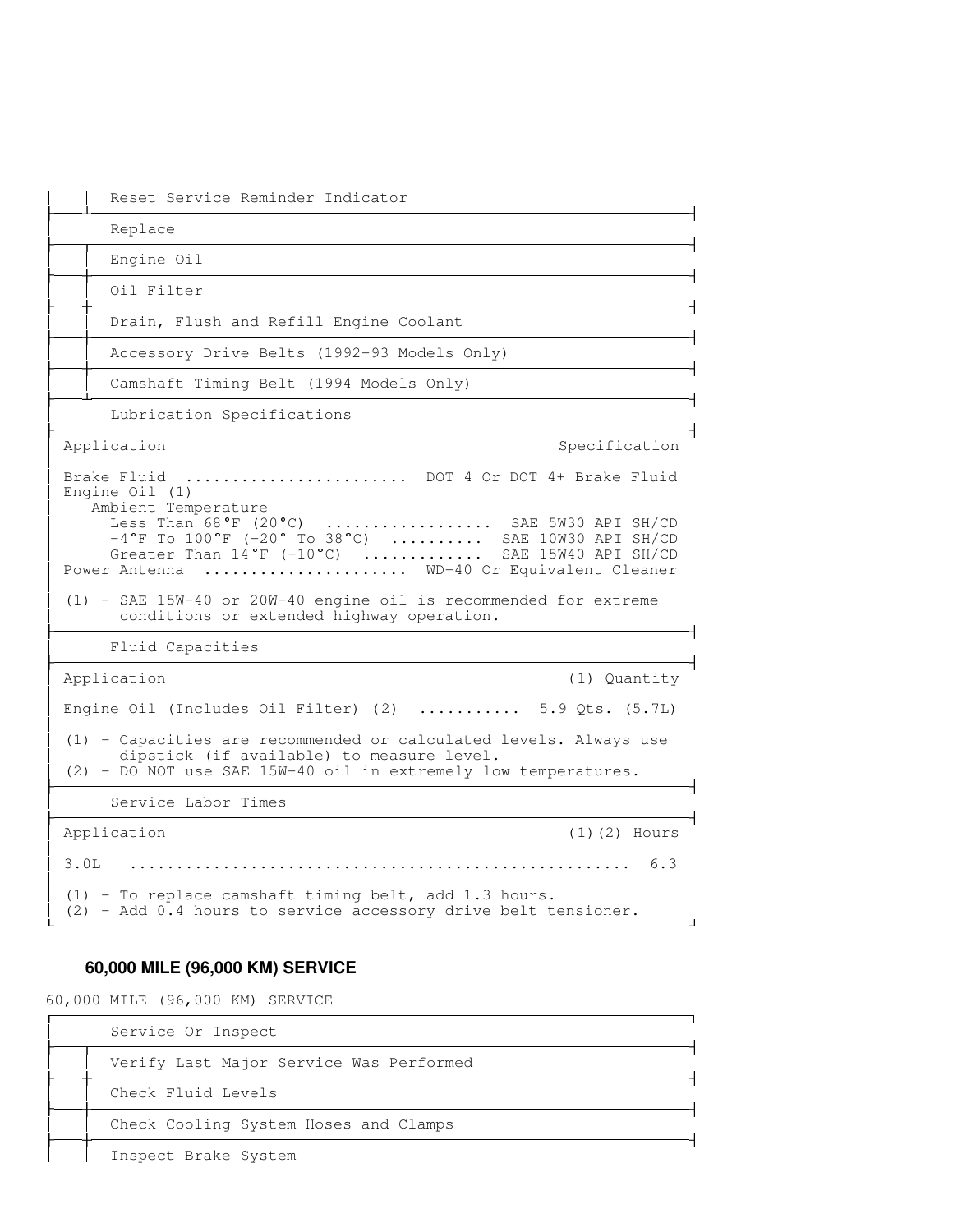| Check Exhaust System & Heat Shielding                         |  |
|---------------------------------------------------------------|--|
| Clean Battery and Battery Terminals                           |  |
| Inspect/Adjust Drive Belts (1992-93 Replace if Required)      |  |
| Lube Accessory Drive Belt Tensioner (1992-93 Models)          |  |
| Clean EGR System (1992-94 Models Only)                        |  |
| Inspect PCV Valve, Flame Guard and Hoses                      |  |
| Crankcase Ventilation System                                  |  |
| Inspect Fuel/Tank/Cap/Lines                                   |  |
| Check Operation of Horn, Wipers/Washers & All Exterior Lights |  |
| Inspect Condition of Wiper Blades                             |  |
| Check Headlight Alignment                                     |  |
| Lubricate Weatherstripping with Silicone                      |  |
| Lubricate Door Hinges                                         |  |
| Lubricate Door Locks                                          |  |
| Check Body Drain Holes                                        |  |
| Clean Power Antenna Mast                                      |  |
| Check Seat Belt Webbing and Release Mechanisms                |  |
| Check Parking Brake Operation                                 |  |
| Check Shift Interlock Operation                               |  |
| Inspect Steering Linkage/Front Suspension                     |  |
| Steering System & Wheel Alignment                             |  |
| Inspect Propeller Shaft, Support Bearings and U-Joints        |  |
| Lubricate Chassis                                             |  |
| Inspect Brake Pads, Rotors and Calipers                       |  |
| Inspect Brake System Hoses & Lines                            |  |
| ABS System Operation                                          |  |
| Inspect Shocks/Struts for Leakage                             |  |
| Suspension Bushings, Springs, Arms & Rear Jounce Bumpers      |  |
| Inspect Tire Wear Pattern                                     |  |
| Rotate Tires and Adjust Air Pressure (Including Spare)        |  |
| Road Test                                                     |  |
|                                                               |  |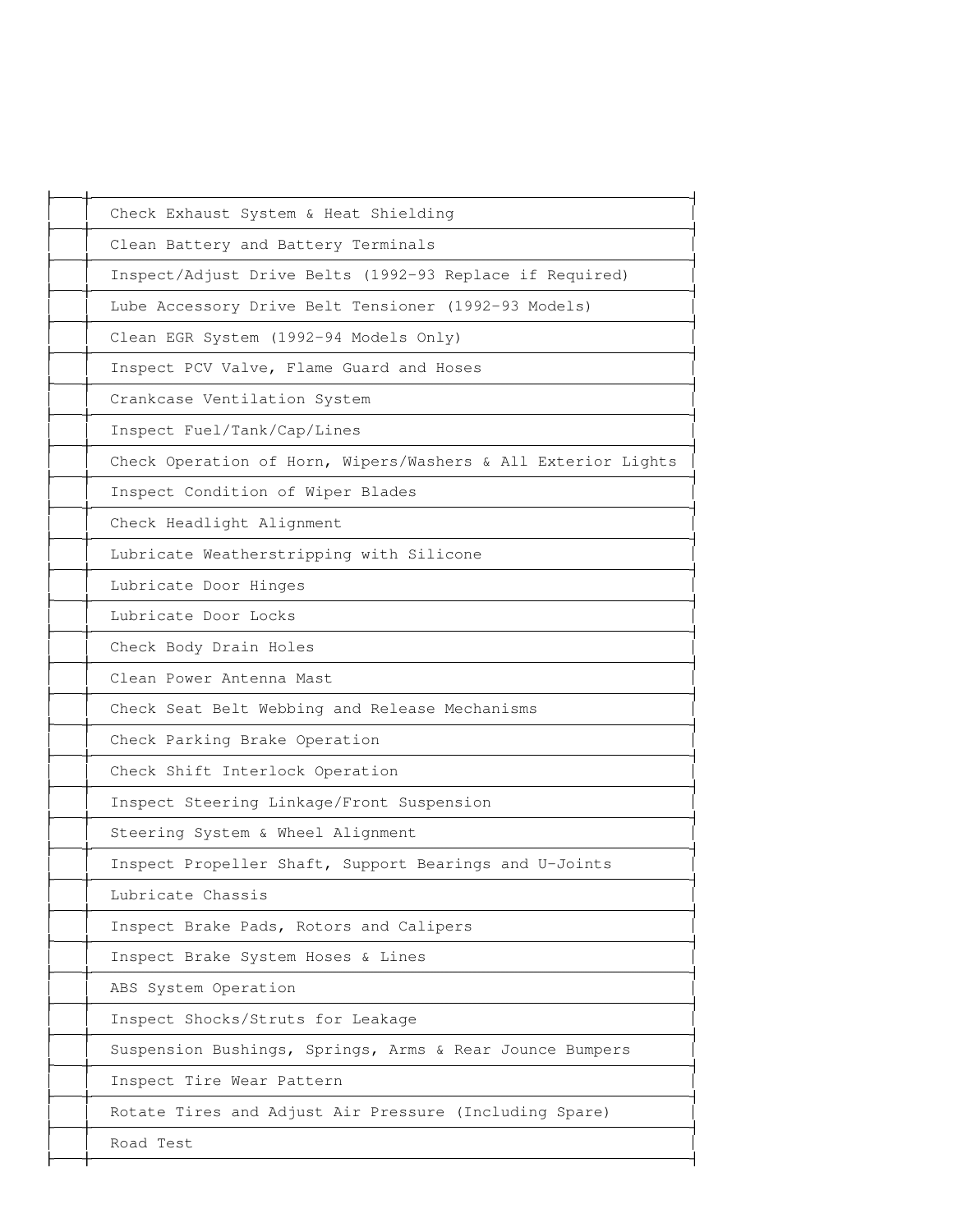| Reset Service Reminder Indicator                                                                                                                                                                                                                                                                                                                                                                                                                                                                                                                                                                                                                                                                                                                                                                                                                                                                                                                                                                                                                                             |
|------------------------------------------------------------------------------------------------------------------------------------------------------------------------------------------------------------------------------------------------------------------------------------------------------------------------------------------------------------------------------------------------------------------------------------------------------------------------------------------------------------------------------------------------------------------------------------------------------------------------------------------------------------------------------------------------------------------------------------------------------------------------------------------------------------------------------------------------------------------------------------------------------------------------------------------------------------------------------------------------------------------------------------------------------------------------------|
| Replace                                                                                                                                                                                                                                                                                                                                                                                                                                                                                                                                                                                                                                                                                                                                                                                                                                                                                                                                                                                                                                                                      |
| Engine Oil                                                                                                                                                                                                                                                                                                                                                                                                                                                                                                                                                                                                                                                                                                                                                                                                                                                                                                                                                                                                                                                                   |
| Oil Filter                                                                                                                                                                                                                                                                                                                                                                                                                                                                                                                                                                                                                                                                                                                                                                                                                                                                                                                                                                                                                                                                   |
| Spark Plugs                                                                                                                                                                                                                                                                                                                                                                                                                                                                                                                                                                                                                                                                                                                                                                                                                                                                                                                                                                                                                                                                  |
| Air Filter Element                                                                                                                                                                                                                                                                                                                                                                                                                                                                                                                                                                                                                                                                                                                                                                                                                                                                                                                                                                                                                                                           |
| Fuel Filter (1992-94 Models)                                                                                                                                                                                                                                                                                                                                                                                                                                                                                                                                                                                                                                                                                                                                                                                                                                                                                                                                                                                                                                                 |
| PCV Valve Flame Guard                                                                                                                                                                                                                                                                                                                                                                                                                                                                                                                                                                                                                                                                                                                                                                                                                                                                                                                                                                                                                                                        |
| Accessory Drive Belts (1994-95 Models Only)                                                                                                                                                                                                                                                                                                                                                                                                                                                                                                                                                                                                                                                                                                                                                                                                                                                                                                                                                                                                                                  |
| Camshaft Timing Belt (1992-93 Models Only)                                                                                                                                                                                                                                                                                                                                                                                                                                                                                                                                                                                                                                                                                                                                                                                                                                                                                                                                                                                                                                   |
| Drain, Flush and Refill Engine Coolant                                                                                                                                                                                                                                                                                                                                                                                                                                                                                                                                                                                                                                                                                                                                                                                                                                                                                                                                                                                                                                       |
| Drain, Refill and Bleed Brake System Fluid                                                                                                                                                                                                                                                                                                                                                                                                                                                                                                                                                                                                                                                                                                                                                                                                                                                                                                                                                                                                                                   |
| Lubrication Specifications                                                                                                                                                                                                                                                                                                                                                                                                                                                                                                                                                                                                                                                                                                                                                                                                                                                                                                                                                                                                                                                   |
| Application<br>Specification                                                                                                                                                                                                                                                                                                                                                                                                                                                                                                                                                                                                                                                                                                                                                                                                                                                                                                                                                                                                                                                 |
| Brake Fluid  DOT 4 Or DOT 4+ Brake Fluid<br>Engine $Oil(1)$<br>Ambient Temperature<br>Less Than 68°F (20°C)  SAE 5W30 API SH/CD<br>$-4^{\circ}$ F To $100^{\circ}$ F (-20° To 38°C)  SAE 10W30 API SH/CD<br>Greater Than 14°F (-10°C)  SAE 15W40 API SH/CD<br>Automatic Transmission  Dexron-IIE ATF<br>Power Steering Fluid  Dexron-IIE Or Mercon ATF<br>Rear Axle<br>Without Limited Slip  SAE 80W-90 API-GL-5 (2)<br>With Limited Slip  SAE 90 API-GL-5 (2) (3)<br>Limited Slip Additive  Volvo Additive (1161129-0)<br>Wheel Bearings  NLGI Grade 2 Category GC-LB<br>Drive Shaft U-Joints  NLGI Grade 2 Category GC-LB<br>Steering Linkage (4)(5)  NLGI Grade 2 Category GC-LB<br>Ball Joints (4) (6)  NLGI Grade 2 Category GC-LB<br>Aux. Drive Belt Tensioner  Volvo Grease (1161246-2)<br>Tensioner Pulley Bushing  Grease (P/N 116246-2 Or 116247-0)<br>Weatherstrip  Dielectric Silicone Grease<br>Power Antenna<br>WD-40 Or Equivalent Cleaner<br>$(1)$ - SAE 15W-40 or 20W-40 engine oil is recommended for extreme<br>conditions or extended highway operation. |
| (2) - In Canada and cold climates use SAE 80W API GL-5.<br>(3) - Supplement with Volvo Additive (1161129-0).<br>(4) - Use low pressure grease gun to prevent seal damage.<br>(5) - Fill until lubricant squeezes out from the base of seals.<br>(6) - Fill ball joint until seal starts to swell.                                                                                                                                                                                                                                                                                                                                                                                                                                                                                                                                                                                                                                                                                                                                                                            |
| Fluid Capacities                                                                                                                                                                                                                                                                                                                                                                                                                                                                                                                                                                                                                                                                                                                                                                                                                                                                                                                                                                                                                                                             |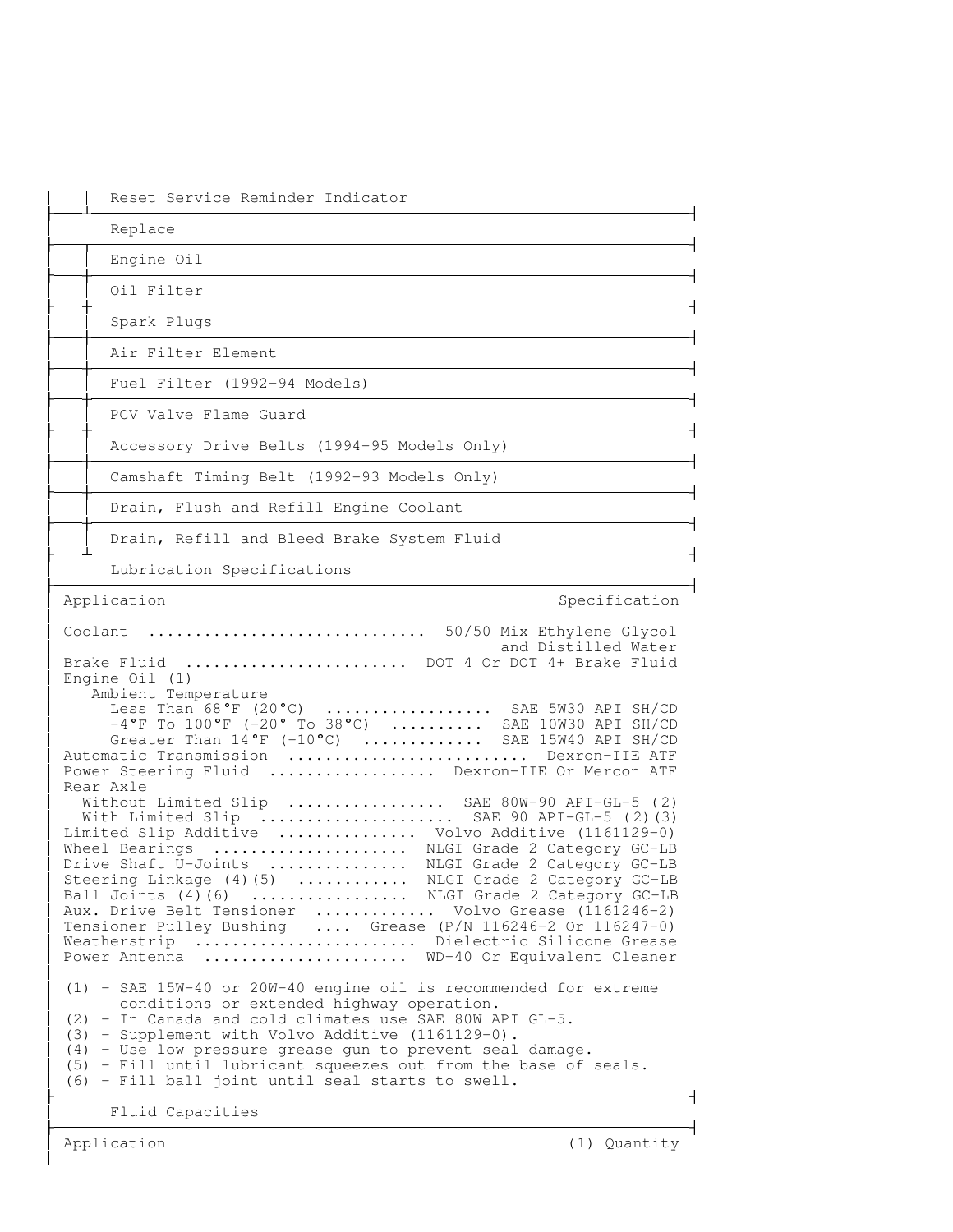Brake Master Cylinder .......................... 0.63 Qt. (0.6L) Cooling System ............................... 10.5 Qts. (10.0L) Engine Oil (Includes Oil Filter) (2) ........... 5.9 Qts. (5.7L) Rear Axle (3) Sedan ........................................ 1.4 Qts. (1.3L) Wagon ........................................ 1.7 Qts. (1.6L) **The Common**  Power Steering ................................ 1.05 Qts. (1.0L) Auxiliary Drive Belt Tensioner ........................ 50g. ( 4) **The Common** Tensioner Pulley Bushing ............... (P/N 116246-2) 50g. (5)<br>Tensioner Pulley Bushing ............. (P/N 116247-0) 500g. (5)  $\cdots$ ........... (P/N 116247-0) 500g. (5) the contract of the contract of the contract of the contract of the contract of the contract of the contract of (1) - Capacities are recommended or calculated levels. Always use dipstick (if available) to measure level. **The Common**  (2) - DO NOT use SAE 15W-40 oil in extremely low temperatures. (3) - If equipped with limited slip differential add lubricant **The Common**  additive (Volvo P/N 1161129-0) first, then add new fluid. (4) - Apply to surfaces between friction plate and cover as well **The Common**  as packing the (4) spring holes. See Fig. 7. (5) - Disassemble Tensioner Pulley, clean all surfaces and check for worn areas. Repack bushing assembly and reinstall. Service Labor Times Application (1)(2) Hours **The Common** the contract of the contract of the contract of the contract of the contract of the contract of the contract of 3.0L ....................................................... 7.7 the contract of the contract of the contract of the contract of the contract of the contract of the contract of (1) - To replace camshaft timing belt, add 1.3 hours. (2) - Add 0.4 hours to service accessory drive belt tensioner.

 

## **70,000 MILE (112,000 KM) SERVICE**

70,000 MILE (112,000 KM) SERVICE

| Service Or Inspect                                            |
|---------------------------------------------------------------|
| Verify Last Major Service Was Performed                       |
| Check Fluid Levels                                            |
| Check Cooling System Hoses and Clamps                         |
| Check Coolant Strength                                        |
| Inspect Brake System                                          |
| Check Exhaust System & Heat Shielding                         |
| Clean Battery and Battery Terminals                           |
| Inspect Fuel/Tank/Cap/Lines                                   |
| Check Operation of Horn, Wipers/Washers & All Exterior Lights |
| Inspect Condition of Wiper Blades                             |
| Check Headlight Alignment                                     |
| Lubricate Weatherstripping with Silicone                      |
| Lubricate Door Hinges                                         |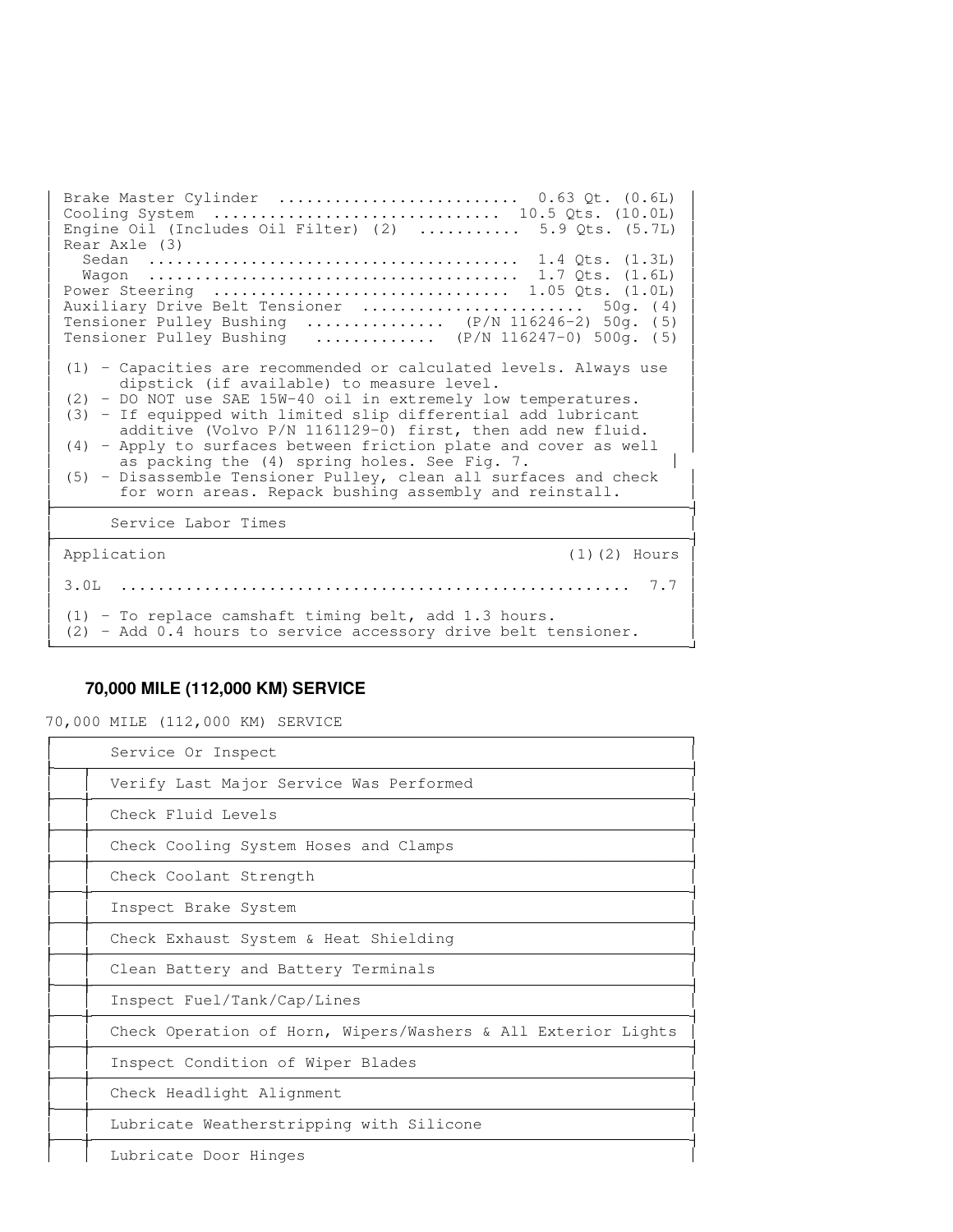| Lubricate Door Locks                                                                                                                                                                                                                                                                                                  |
|-----------------------------------------------------------------------------------------------------------------------------------------------------------------------------------------------------------------------------------------------------------------------------------------------------------------------|
| Check Body Drain Holes                                                                                                                                                                                                                                                                                                |
| Clean Power Antenna Mast                                                                                                                                                                                                                                                                                              |
| Check Seat Belt Webbing and Release Mechanisms                                                                                                                                                                                                                                                                        |
| Check Parking Brake Operation                                                                                                                                                                                                                                                                                         |
| Check Shift Interlock Operation                                                                                                                                                                                                                                                                                       |
| Inspect Steering Linkage/Front Suspension                                                                                                                                                                                                                                                                             |
| Inspect Propeller Shaft, Support Bearings and U-Joints                                                                                                                                                                                                                                                                |
| Lubricate Chassis                                                                                                                                                                                                                                                                                                     |
| Inspect Brake Pads, Rotors and Calipers                                                                                                                                                                                                                                                                               |
| Inspect Brake System Hoses & Lines                                                                                                                                                                                                                                                                                    |
| Inspect Shocks/Struts for Leakage                                                                                                                                                                                                                                                                                     |
| Inspect Tire Wear Pattern                                                                                                                                                                                                                                                                                             |
| Rotate Tires and Adjust Air Pressure (Including Spare)                                                                                                                                                                                                                                                                |
| Road Test                                                                                                                                                                                                                                                                                                             |
| Reset Service Reminder Indicator                                                                                                                                                                                                                                                                                      |
| Replace                                                                                                                                                                                                                                                                                                               |
| Engine Oil                                                                                                                                                                                                                                                                                                            |
| Oil Filter                                                                                                                                                                                                                                                                                                            |
| Camshaft Timing Belt (1995 960 Models Only)                                                                                                                                                                                                                                                                           |
| Lubrication Specifications                                                                                                                                                                                                                                                                                            |
| Application<br>Specification                                                                                                                                                                                                                                                                                          |
| Brake Fluid<br>DOT 4 Or DOT 4+ Brake Fluid<br>Engine Oil (1)<br>Ambient Temperature<br>Less Than $68^{\circ}$ F (20°C)<br>SAE 5W30 API SH/CD<br>$-4^{\circ}$ F To $100^{\circ}$ F (-20° To 38°C)  SAE 10W30 API SH/CD<br>Greater Than 14°F (-10°C)  SAE 15W40 API SH/CD<br>Power Antenna  WD-40 Or Equivalent Cleaner |
| $(1)$ - SAE 15W-40 or 20W-40 engine oil is recommended for extreme<br>conditions or extended highway operation.                                                                                                                                                                                                       |
| Fluid Capacities                                                                                                                                                                                                                                                                                                      |
| Application<br>(1) Quantity                                                                                                                                                                                                                                                                                           |
| Engine Oil (Includes Oil Filter) $(2)$ 5.9 Qts. $(5.7L)$                                                                                                                                                                                                                                                              |
| (1) - Capacities are recommended or calculated levels. Always use                                                                                                                                                                                                                                                     |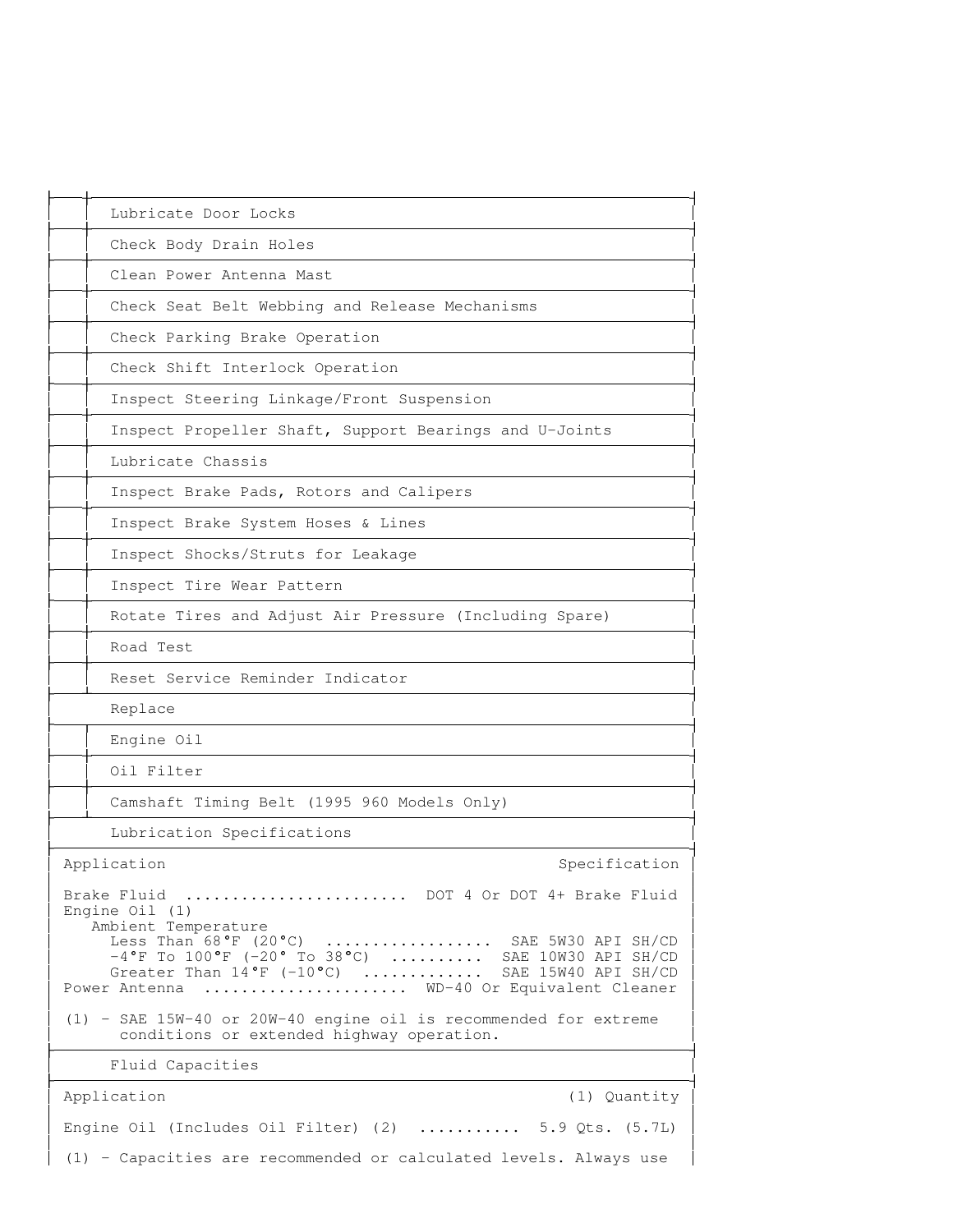dipstick (if available) to measure level. (2) - DO NOT use SAE 15W-40 oil in extremely low temperatures. 

## **80,000 MILE (128,000 KM) SERVICE**

80,000 MILE (128,000 KM) SERVICE

| Service Or Inspect                                            |
|---------------------------------------------------------------|
| Verify Last Major Service Was Performed                       |
| Check Fluid Levels                                            |
| Check Cooling System Hoses and Clamps                         |
| Check Coolant Strength                                        |
| Inspect Brake System                                          |
| Check Exhaust System & Heat Shielding                         |
| Clean EGR System (1992-94 Models Only)                        |
| Clean Battery and Battery Terminals                           |
| Inspect Fuel/Tank/Cap/Lines                                   |
| Check Operation of Horn, Wipers/Washers & All Exterior Lights |
| Inspect Condition of Wiper Blades                             |
| Check Headlight Alignment                                     |
| Lubricate Weatherstripping with Silicone                      |
| Lubricate Door Hinges                                         |
| Lubricate Door Locks                                          |
| Check Body Drain Holes                                        |
| Clean Power Antenna Mast                                      |
| Check Seat Belt Webbing and Release Mechanisms                |
| Check Parking Brake Operation                                 |
| Check Shift Interlock Operation                               |
| Inspect Steering Linkage/Front Suspension                     |
| Inspect Propeller Shaft, Support Bearings and U-Joints        |
| Lubricate Chassis                                             |
| Inspect Brake Pads, Rotors and Calipers                       |
| Inspect Brake System Hoses & Lines                            |
| Inspect Shocks/Struts for Leakage                             |
|                                                               |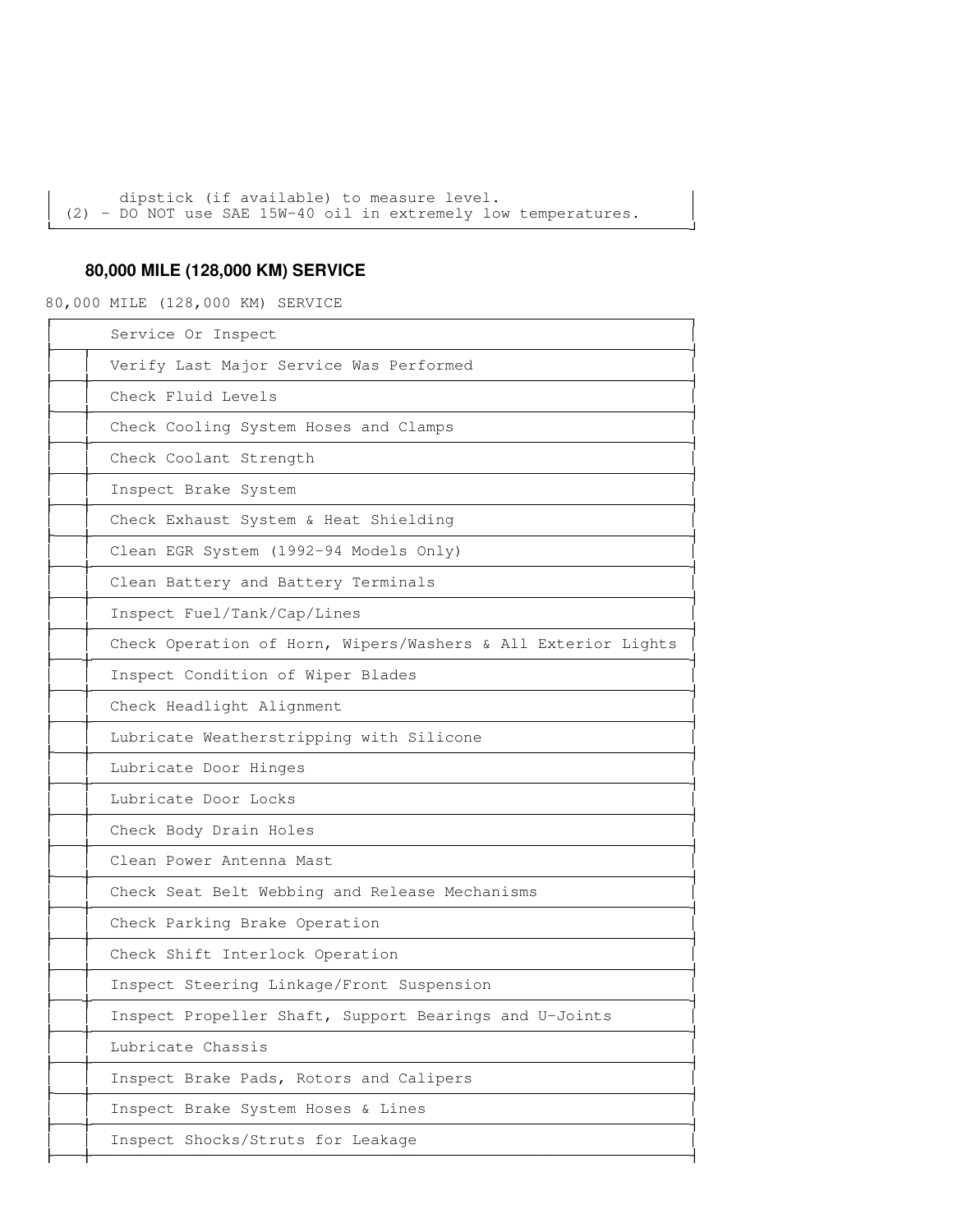$\sim$  10 Inspect Tire Wear Pattern  $\sim$  10 Rotate Tires and Adjust Air Pressure (Including Spare)  $\sim$  10 Road Test  $\sim$  10 Reset Service Reminder Indicator **Contract Contract**  Replace the contract of the contract of the contract of the contract of the contract of the contract of the contract of the contract of the contract of the contract of the contract of the contract of the contract of the co  $\mathcal{L} \subset \mathbb{R}^n$  Engine Oil  $\sim$  10 Oil Filter **Contract Contract**  Lubrication Specifications Application Specification Specification Specification Specification Specification **The Common** the contract of the contract of the contract of the contract of the contract of the contract of the contract of Brake Fluid ............................ DOT 4 Or DOT 4+ Brake Fluid Engine Oil (1) Ambient Temperature<br>Less Than 68°F (20°C) .................. SAE 5W30 API SH/CD **The Common**  $-4°$ F To  $100°$ F (-20° To 38°C) .......... SAE 10W30 API SH/CD Greater Than 14°F (-10°C) ............ SAE 15W40 API SH/CD **The Common** Power Antenna ..................... WD-40 Or Equivalent Cleaner the contract of the contract of the contract of the contract of the contract of the contract of the contract of (1) - SAE 15W-40 or 20W-40 engine oil is recommended for extreme conditions or extended highway operation. Fluid Capacities Application (1) Quantity the contract of the contract of the contract of the contract of the contract of the contract of the contract of **The Common**  Engine Oil (Includes Oil Filter) (2) ........... 5.9 Qts. (5.7L) the contract of the contract of the contract of the contract of the contract of the contract of the contract of (1) - Capacities are recommended or calculated levels. Always use dipstick (if available) to measure level. (2) - DO NOT use SAE 15W-40 oil in extremely low temperatures. 

## **90,000 MILE (144,000 KM) SERVICE**

90,000 MILE (144,000 KM) SERVICE

| Service Or Inspect                                         |
|------------------------------------------------------------|
| Verify Last Major Service Was Performed                    |
| Check Fluid Levels                                         |
| Check Cooling System Hoses and Clamps                      |
| Inspect Brake System                                       |
| Check Exhaust System & Heat Shielding                      |
| Clean Battery and Battery Terminals                        |
| Inspect/Adjust Accessory Drive Belts (Replace if Required) |
| Lube Accessory Drive Belt Tensioner (1992-93 Models)       |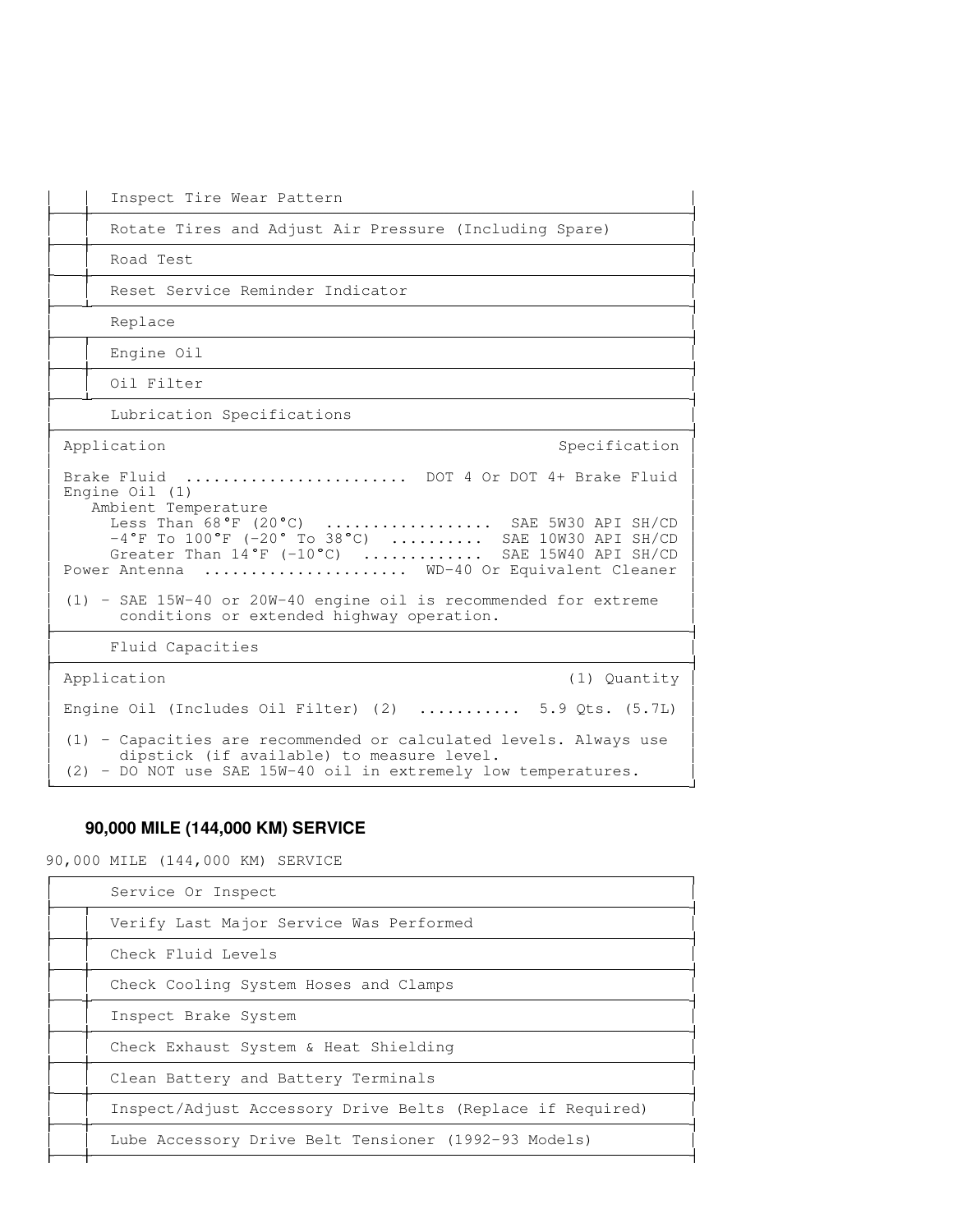| Crankcase Ventilation System                                  |
|---------------------------------------------------------------|
| Inspect Fuel/Tank/Cap/Lines                                   |
| Check Operation of Horn, Wipers/Washers & All Exterior Lights |
| Inspect Condition of Wiper Blades                             |
| Check Headlight Alignment                                     |
| Lubricate Weatherstripping with Silicone                      |
| Lubricate Door Hinges                                         |
| Lubricate Door Locks                                          |
| Check Body Drain Holes                                        |
| Clean Power Antenna Mast                                      |
| Check Seat Belt Webbing and Release Mechanisms                |
| Check Parking Brake Operation                                 |
| Check Shift Interlock Operation                               |
| Inspect Steering Linkage/Front Suspension                     |
| Steering System & Wheel Alignment                             |
| Inspect Propeller Shaft, Support Bearings and U-Joints        |
| Lubricate Chassis                                             |
| Inspect Brake Pads, Rotors and Calipers                       |
| Inspect Brake System Hoses & Lines                            |
| ABS System Operation                                          |
| Inspect Shocks/Struts for Leakage                             |
| Suspension Bushings, Springs, Arms & Rear Jounce Bumpers      |
| Inspect Tire Wear Pattern                                     |
| Rotate Tires and Adjust Air Pressure (Including Spare)        |
| Road Test                                                     |
| Reset Service Reminder Indicator                              |
| Replace                                                       |
| Engine Oil                                                    |
| Oil Filter                                                    |
| Spark Plugs                                                   |
| Air Filter Element                                            |
| Camshaft Timing Belt (1992-93 960 Models Only)                |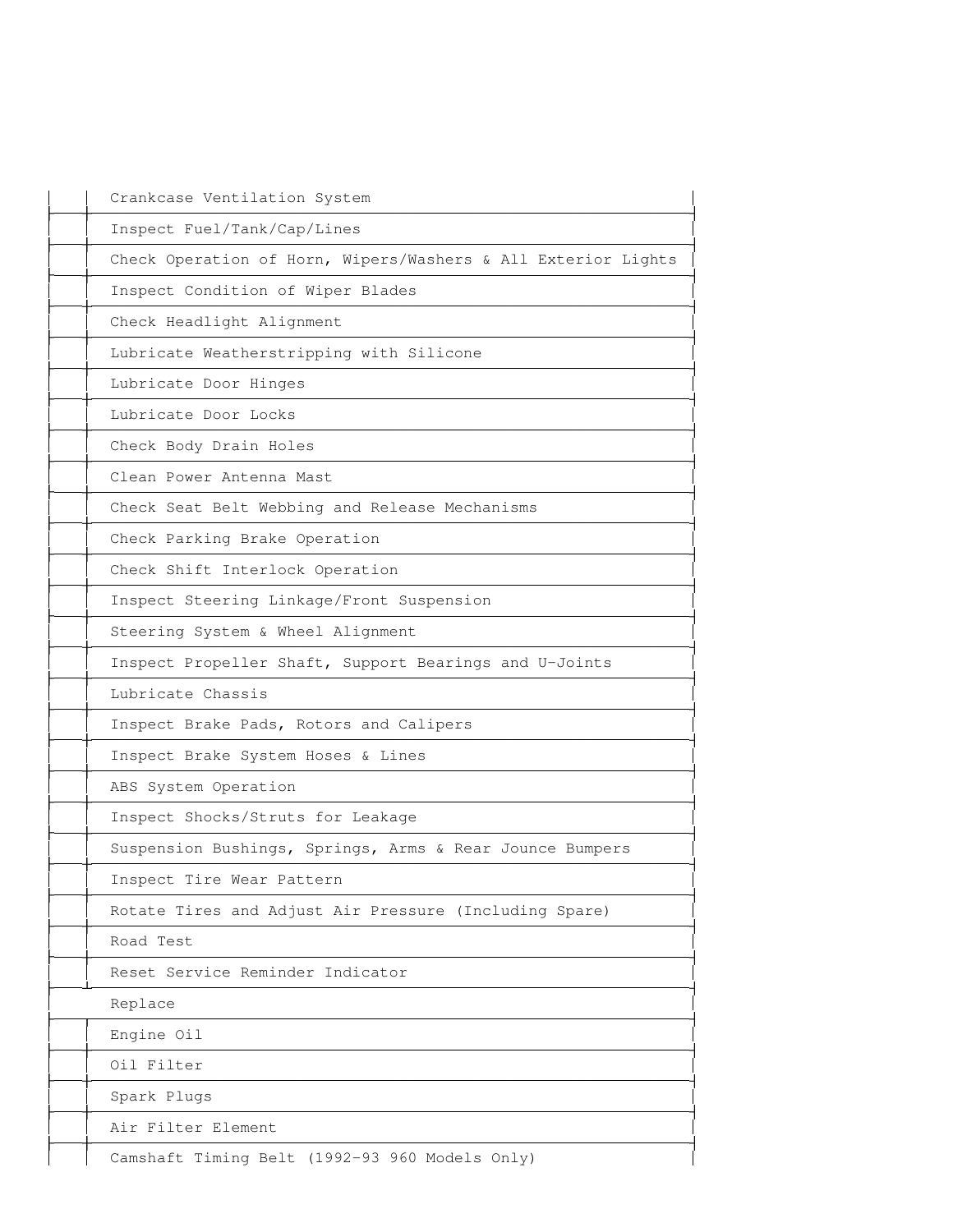$\mathcal{L} \subset \mathbb{R}^n$  Drain, Flush and Refill Engine Coolant  $\mathcal{L} \subset \mathbb{R}^n$  Drain, Refill and Bleed Brake System **Contract Contract**  Lubrication Specifications Application Specification Specification Specification Specification Specification **The Common** the contract of the contract of the contract of the contract of the contract of the contract of the contract of Engine Coolant ....................... 50/50 Mix Ethylene Glycol and Distilled Water Brake Fluid ........................ DOT 4 Or DOT 4+ Brake Fluid Engine Oil (1) **The Common** Ambient Temperature<br>Less Than 68°F (20°C) ................. SAE 5W30 API SH/CD **The Common**  $-4 °$ F To  $100 °$ F ( $-20 °$  To  $38 °$ C) .......... SAE 10W30 API SH/CD Greater Than  $14^{\circ}$ F (-10°C) ............. SAE 15W40 API SH/CD **The Common**  Automatic Transmission .......................... Dexron-IIE ATF Power Steering Fluid .................. Dexron-IIE Or Mercon ATF Rear Axle **Extending Section 2**  Without Limited Slip  $\dots\dots\dots\dots\dots$  SAE 80W-90 API-GL-5 (2) | With Limited Slip ...................... SAE 90 API-GL-5 (2)(3) **The Common**  Limited Slip Additive ............... Volvo Additive (1161129-0) Wheel Bearings .................... NLGI Grade 2 Category GC-LB **The Common** Drive Shaft U-Joints .............. NLGI Grade 2 Category GC-LB Steering Linkage (4)(5) ............ NLGI Grade 2 Category GC-LB Ball Joints (4)(6) ................ NLGI Grade 2 Category GC-LB Aux. Drive Belt Tensioner ............. Volvo Grease (1161246-2) Tensioner Pulley Bushing .... Grease (P/N 116246-2 Or 116247-0) Weatherstrip ......................... Dielectric Silicone Grease Power Antenna ...................... WD-40 Or Equivalent Cleaner **The Common** the contract of the contract of the contract of the contract of the contract of the contract of the contract of (1) - SAE 15W-40 or 20W-40 engine oil is recommended for extreme **The Common**  conditions or extended highway operation. (2) - In Canada and cold climates use SAE 80W API GL-5. (3) - Supplement with Volvo Additive (1161129-0). (4) - Use low pressure grease gun to prevent seal damage. (5) - Fill until lubricant squeezes out from the base of seals. (6) - Fill ball joint until seal starts to swell. Fluid Capacities Application (1) Quantity

 

 the contract of the contract of the contract of the contract of the contract of the contract of the contract of Brake Master Cylinder .......................... 0.63 Qt. (0.6L) Cooling System ............................... 10.5 Qts. (10.0L) Engine Oil (Includes Oil Filter) (2) ........... 5.9 Qts. (5.7L) **The Common**  Rear Axle (3) Sedan ........................................ 1.4 Qts. (1.3L) **The Common**  Wagon ........................................ 1.7 Qts. (1.6L) Power Steering ................................ 1.05 Qts. (1.0L) **The Common**  Auxiliary Drive Belt Tensioner ........................ 50g. ( 4) Tensioner Pulley Bushing ............... (P/N 116246-2) 50g. ( 5) Tensioner Pulley Bushing ............. (P/N 116247-0) 500g. ( 5) the contract of the contract of the contract of the contract of the contract of the contract of the contract of (1) - Capacities are recommended or calculated levels. Always use **The Common**  dipstick (if available) to measure level. (2) - DO NOT use SAE 15W-40 oil in extremely low temperatures. **The Common**  (3) - If equipped with limited slip differential add lubricant additive (Volvo P/N 1161129-0) first, then add new fluid. (4) - Apply to surfaces between friction plate and cover as well as packing the (4) spring holes. See Fig. 7. (5) - Disassemble Tensioner Pulley, clean all surfaces and check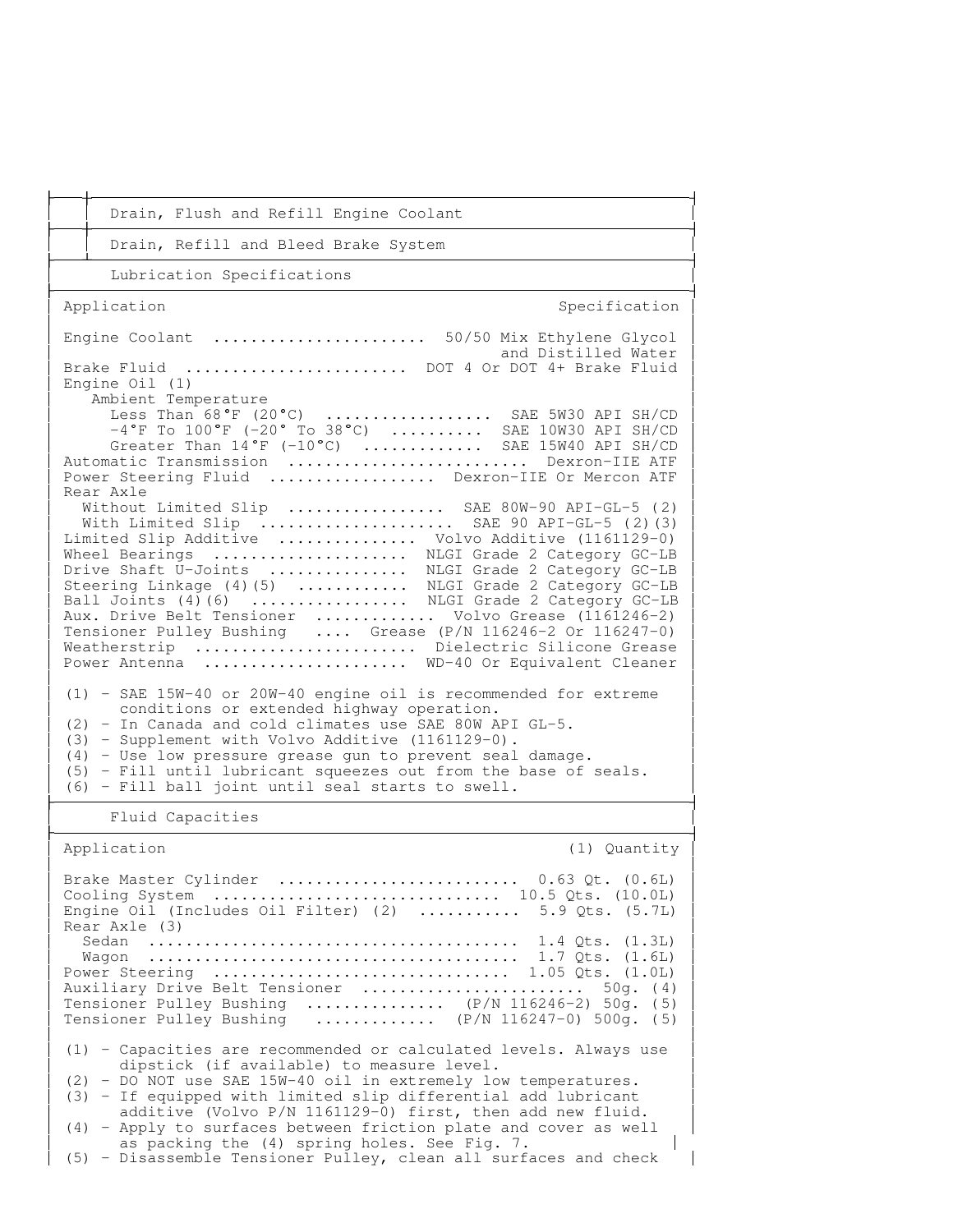for worn areas. Repack bushing assembly and reinstall.

 

 

| Service Labor Times                                                                                                       |                   |
|---------------------------------------------------------------------------------------------------------------------------|-------------------|
| Application                                                                                                               | $(1)$ $(2)$ Hours |
|                                                                                                                           |                   |
| $(1)$ - To replace camshaft timing belt, add 1.3 hours.<br>(2) - Add 0.4 hours to service accessory drive belt tensioner. |                   |

## **100,000 MILE (160,000 KM) SERVICE**

100,000 MILE (160,000 KM) SERVICE

| Service Or Inspect                                            |
|---------------------------------------------------------------|
| Verify Last Major Service Was Performed                       |
| Check Fluid Levels                                            |
| Check Cooling System Hoses and Clamps                         |
| Check Coolant Strength                                        |
| Inspect Brake System                                          |
| Check Exhaust System & Heat Shielding                         |
| Clean EGR System (All Models)                                 |
| Inspect PCV Valve, Flame Guard and Hoses                      |
| Clean Battery and Battery Terminals                           |
| Inspect Fuel/Tank/Cap/Lines                                   |
| Check Operation of Horn, Wipers/Washers & All Exterior Lights |
| Inspect Condition of Wiper Blades                             |
| Check Headlight Alignment                                     |
| Lubricate Weatherstripping with Silicone                      |
| Lubricate Door Hinges                                         |
| Lubricate Door Locks                                          |
| Check Body Drain Holes                                        |
| Clean Power Antenna Mast                                      |
| Check Seat Belt Webbing and Release Mechanisms                |
| Check Parking Brake Operation                                 |
| Check Shift Interlock Operation                               |
| Inspect Steering Linkage/Front Suspension                     |
|                                                               |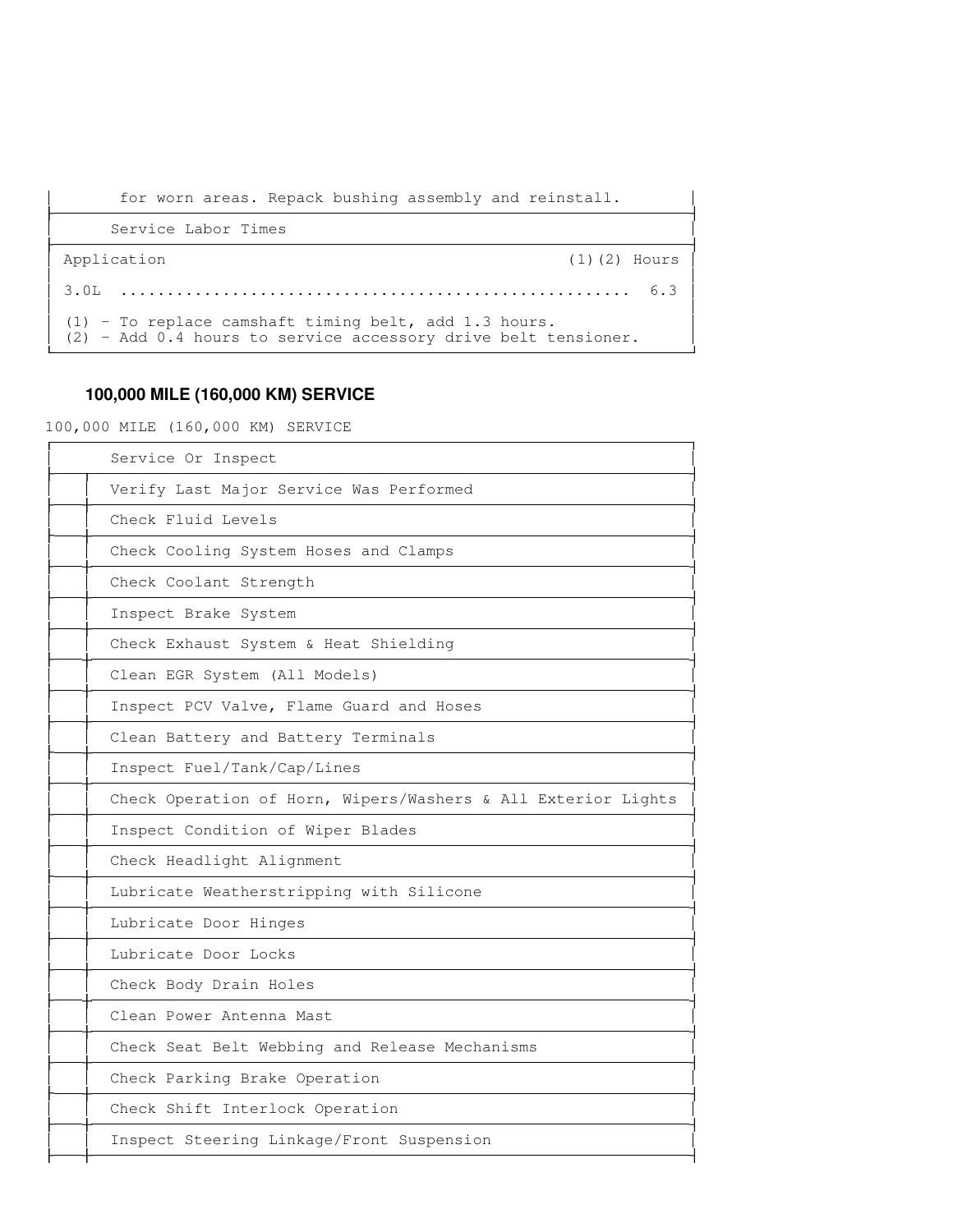| Inspect Propeller Shaft, Support Bearings and U-Joints                                                                                                                                                                                                                                                                                                                                                                                      |
|---------------------------------------------------------------------------------------------------------------------------------------------------------------------------------------------------------------------------------------------------------------------------------------------------------------------------------------------------------------------------------------------------------------------------------------------|
| Lubricate Chassis                                                                                                                                                                                                                                                                                                                                                                                                                           |
| Inspect Brake Pads, Rotors and Calipers                                                                                                                                                                                                                                                                                                                                                                                                     |
| Inspect Brake System Hoses & Lines                                                                                                                                                                                                                                                                                                                                                                                                          |
| Inspect Shocks/Struts for Leakage                                                                                                                                                                                                                                                                                                                                                                                                           |
| Inspect Tire Wear Pattern                                                                                                                                                                                                                                                                                                                                                                                                                   |
| Rotate Tires and Adjust Air Pressure (Including Spare)                                                                                                                                                                                                                                                                                                                                                                                      |
| Road Test                                                                                                                                                                                                                                                                                                                                                                                                                                   |
| Reset Service Reminder Indicator                                                                                                                                                                                                                                                                                                                                                                                                            |
| Replace                                                                                                                                                                                                                                                                                                                                                                                                                                     |
| Engine Oil                                                                                                                                                                                                                                                                                                                                                                                                                                  |
| Oil Filter                                                                                                                                                                                                                                                                                                                                                                                                                                  |
| Fuel Filter (1995 Models Only)                                                                                                                                                                                                                                                                                                                                                                                                              |
| Accessory Drive Belts (1992-93 Models Only)                                                                                                                                                                                                                                                                                                                                                                                                 |
| Camshaft Timing Belt (1994 Models Only)                                                                                                                                                                                                                                                                                                                                                                                                     |
| Drain, Refill and Bleed Brake System Fluid                                                                                                                                                                                                                                                                                                                                                                                                  |
| Lubrication Specifications                                                                                                                                                                                                                                                                                                                                                                                                                  |
| Application<br>Specification                                                                                                                                                                                                                                                                                                                                                                                                                |
| Brake Fluid  DOT 4 Or DOT 4+ Brake Fluid<br>Engine $Oil(1)$<br>Ambient Temperature<br>Less Than $68^{\circ}$ F (20 $^{\circ}$ C)<br>SAE 5W30 API SH/CD<br>$-4^{\circ}$ F To $100^{\circ}$ F (-20° To 38°C)  SAE 10W30 API SH/CD<br>Greater Than $14^{\circ}$ F (-10°C)<br>SAE 15W40 API SH/CD<br>WD-40 Or Equivalent Cleaner<br>Power Antenna<br>$\ddot{\phantom{a}}$<br>$(1)$ - SAE 15W-40 or 20W-40 engine oil is recommended for extreme |
| conditions or extended highway operation.                                                                                                                                                                                                                                                                                                                                                                                                   |
| Fluid Capacities                                                                                                                                                                                                                                                                                                                                                                                                                            |
| Application<br>(1) Quantity                                                                                                                                                                                                                                                                                                                                                                                                                 |
| Brake Master Cylinder<br>Engine Oil (Includes Oil Filter) (2)<br>5.9 Qts. (5.7L)                                                                                                                                                                                                                                                                                                                                                            |
| (1) - Capacities are recommended or calculated levels. Always use<br>dipstick (if available) to measure level.<br>(2) - DO NOT use SAE 15W-40 oil in extremely low temperatures.                                                                                                                                                                                                                                                            |

# **110,000 MILE (176,000 KM) SERVICE**

110,000 MILE (176,000 KM) SERVICE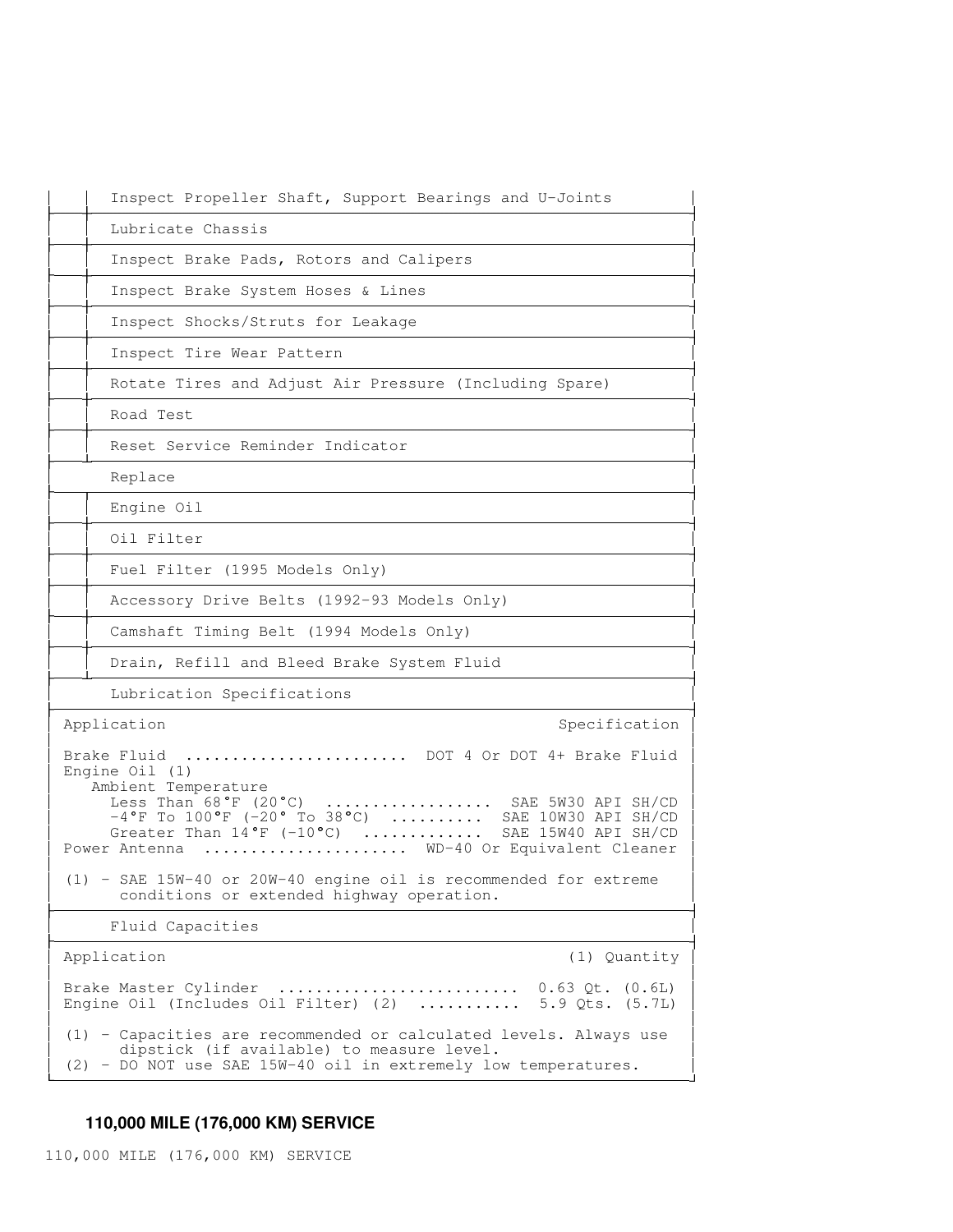| Service Or Inspect                                            |
|---------------------------------------------------------------|
| Verify Last Major Service Was Performed                       |
| Check Fluid Levels                                            |
| Check Cooling System Hoses and Clamps                         |
| Check Coolant Strength                                        |
| Inspect Brake System                                          |
| Check Exhaust System & Heat Shielding                         |
| Clean Battery and Battery Terminals                           |
| Inspect Fuel/Tank/Cap/Lines                                   |
| Check Operation of Horn, Wipers/Washers & All Exterior Lights |
| Inspect Condition of Wiper Blades                             |
| Check Headlight Alignment                                     |
| Lubricate Weatherstripping with Silicone                      |
| Lubricate Door Hinges                                         |
| Lubricate Door Locks                                          |
| Check Body Drain Holes                                        |
| Clean Power Antenna Mast                                      |
| Check Seat Belt Webbing and Release Mechanisms                |
| Check Parking Brake Operation                                 |
| Check Shift Interlock Operation                               |
| Inspect Steering Linkage/Front Suspension                     |
| Inspect Propeller Shaft, Support Bearings and U-Joints        |
| Lubricate Chassis                                             |
| Inspect Brake Pads, Rotors and Calipers                       |
| Inspect Brake System Hoses & Lines                            |
| Inspect Shocks/Struts for Leakage                             |
| Inspect Tire Wear Pattern                                     |
| Rotate Tires and Adjust Air Pressure (Including Spare)        |
| Road Test                                                     |
| Reset Service Reminder Indicator                              |
| Replace                                                       |

-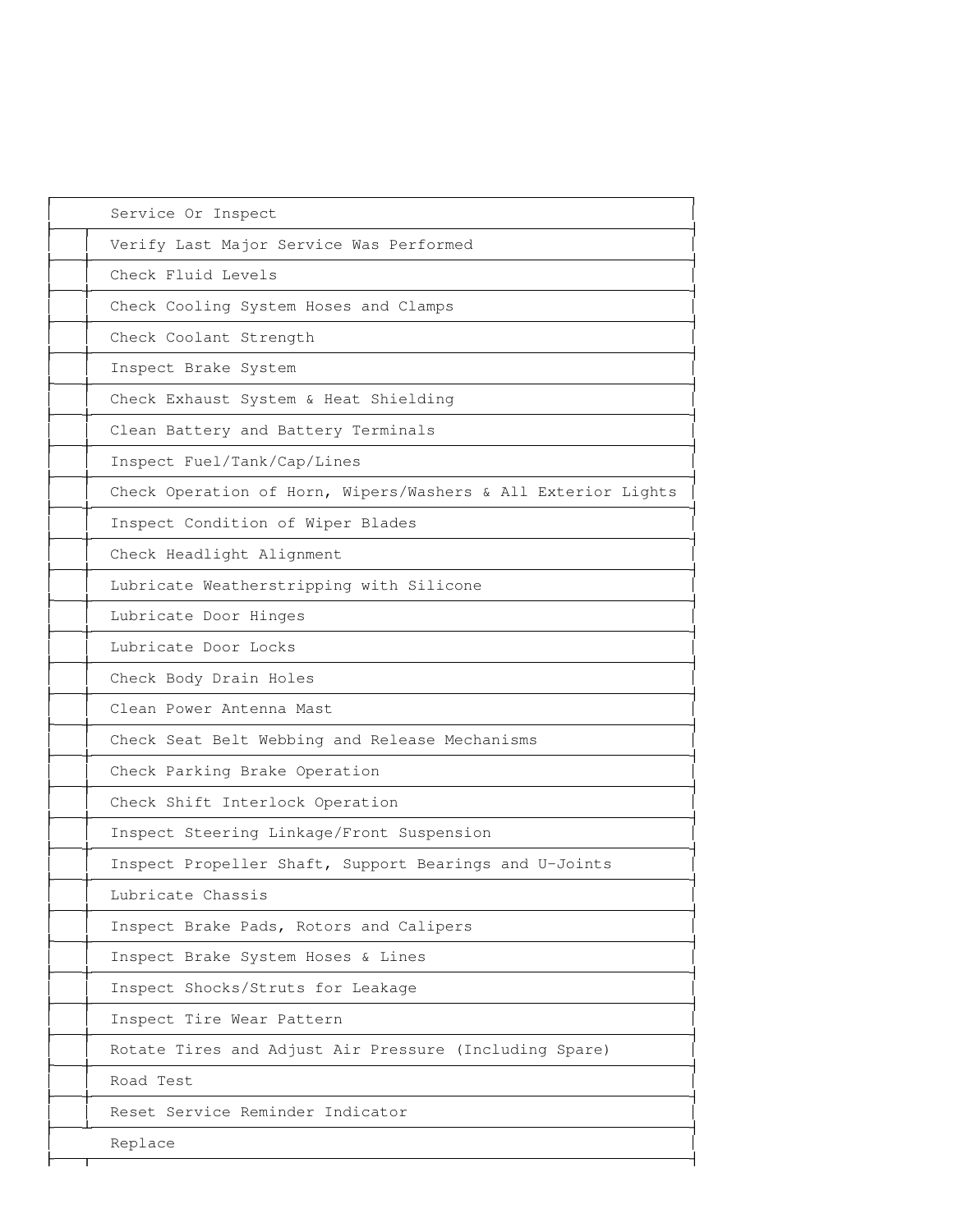| Engine Oil                                                                                                                                                                                                                                                                                                                                                                                                                          |  |
|-------------------------------------------------------------------------------------------------------------------------------------------------------------------------------------------------------------------------------------------------------------------------------------------------------------------------------------------------------------------------------------------------------------------------------------|--|
| Oil Filter                                                                                                                                                                                                                                                                                                                                                                                                                          |  |
| Lubrication Specifications                                                                                                                                                                                                                                                                                                                                                                                                          |  |
| Specification<br>Application                                                                                                                                                                                                                                                                                                                                                                                                        |  |
| Brake Fluid  DOT 4 Or DOT 4+ Brake Fluid<br>Engine $Oil(1)$<br>Ambient Temperature<br>Less Than 68°F (20°C)  SAE 5W30 API SH/CD<br>$-4^{\circ}$ F To $100^{\circ}$ F (-20° To 38°C)  SAE 10W30 API SH/CD<br>Greater Than $14^{\circ}$ F (-10°C)  SAE 15W40 API SH/CD<br>Power Antenna  WD-40 Or Equivalent Cleaner<br>(1) - SAE 15W-40 or 20W-40 engine oil is recommended for extreme<br>conditions or extended highway operation. |  |
| Fluid Capacities                                                                                                                                                                                                                                                                                                                                                                                                                    |  |
| Application<br>(1) Quantity                                                                                                                                                                                                                                                                                                                                                                                                         |  |
| Engine Oil (Includes Oil Filter) (2) $\ldots$ 5.9 Qts. (5.7L)                                                                                                                                                                                                                                                                                                                                                                       |  |
| (1) - Capacities are recommended or calculated levels. Always use<br>dipstick (if available) to measure level.<br>(2) - DO NOT use SAE 15W-40 oil in extremely low temperatures.                                                                                                                                                                                                                                                    |  |

# **120,000 MILE (192,000 KM) SERVICE**

120,000 MILE (192,000 KM) SERVICE

| Service Or Inspect                                       |
|----------------------------------------------------------|
| Verify Last Major Service Was Performed                  |
| Check Fluid Levels                                       |
| Check Cooling System Hoses and Clamps                    |
| Inspect Brake System                                     |
| Check Exhaust System & Heat Shielding                    |
| Clean Battery and Battery Terminals                      |
| Inspect/Adjust Drive Belts (1992-93 Replace if Required) |
| Lube Accessory Drive Belt Tensioner (1992-93 Models)     |
| Inspect and Clean EGR System (All Models)                |
| Check EGR Valve                                          |
| Inspect PCV Valve, Flame Guard and Hoses                 |
| Crankcase Ventilation System                             |
| Inspect Fuel/Tank/Cap/Lines                              |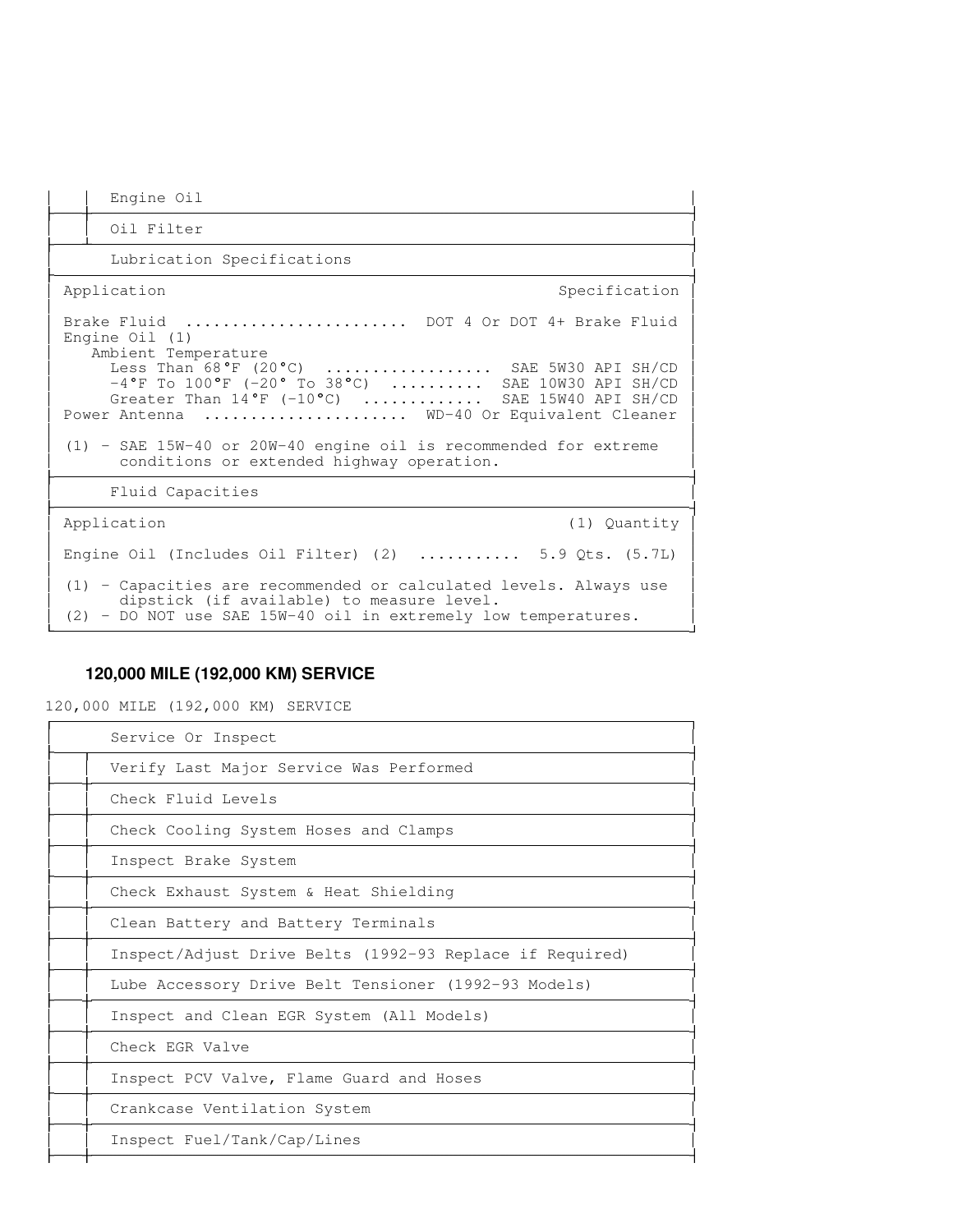| Check Operation of Horn, Wipers/Washers & All Exterior Lights |
|---------------------------------------------------------------|
| Inspect Condition of Wiper Blades                             |
| Check Headlight Alignment                                     |
| Lubricate Weatherstripping with Silicone                      |
| Lubricate Door Hinges                                         |
| Lubricate Door Locks                                          |
| Check Body Drain Holes                                        |
| Clean Power Antenna Mast                                      |
| Check Seat Belt Webbing and Release Mechanisms                |
| Check Parking Brake Operation                                 |
| Check Shift Interlock Operation                               |
| Inspect Steering Linkage/Front Suspension                     |
| Steering System & Wheel Alignment                             |
| Inspect Propeller Shaft, Support Bearings and U-Joints        |
| Lubricate Chassis                                             |
| Inspect Brake Pads, Rotors and Calipers                       |
| Inspect Brake System Hoses & Lines                            |
| ABS System Operation                                          |
| Inspect Shocks/Struts for Leakage                             |
| Suspension Bushings, Springs, Arms & Rear Jounce Bumpers      |
| Inspect Tire Wear Pattern                                     |
| Rotate Tires and Adjust Air Pressure (Including Spare)        |
| Road Test                                                     |
| Reset Service Reminder Indicator                              |
| Replace                                                       |
| Engine Oil                                                    |
| Oil Filter                                                    |
| Spark Plugs                                                   |
| Air Filter Element                                            |
| Fuel Filter (1992-94 Models Only)                             |
| PCV Valve Flame Guard                                         |
| Accessory Drive Belts (1994-95 Models Only)                   |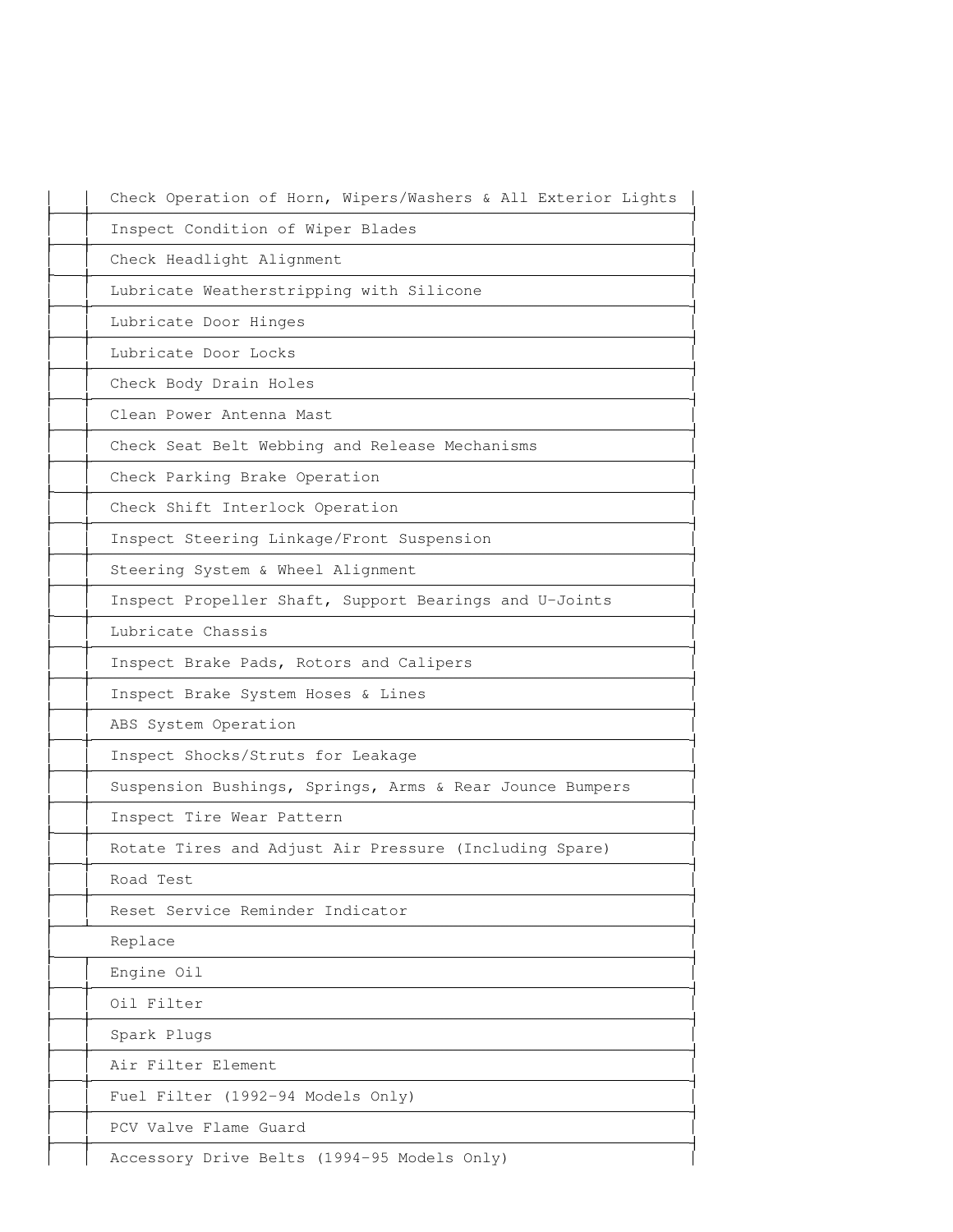| Camshaft Timing Belt (1992-93 Models Only)                                                                                                                                                                                                                                                                                                                                                                                                                                                                                                                                                                                                                                                                                                                                                                                                                                                                                                                                                                                                                                                                                                                                                                                                                                                                                           |
|--------------------------------------------------------------------------------------------------------------------------------------------------------------------------------------------------------------------------------------------------------------------------------------------------------------------------------------------------------------------------------------------------------------------------------------------------------------------------------------------------------------------------------------------------------------------------------------------------------------------------------------------------------------------------------------------------------------------------------------------------------------------------------------------------------------------------------------------------------------------------------------------------------------------------------------------------------------------------------------------------------------------------------------------------------------------------------------------------------------------------------------------------------------------------------------------------------------------------------------------------------------------------------------------------------------------------------------|
| Drain, Flush and Refill Engine Coolant                                                                                                                                                                                                                                                                                                                                                                                                                                                                                                                                                                                                                                                                                                                                                                                                                                                                                                                                                                                                                                                                                                                                                                                                                                                                                               |
| Drain, Refill and Bleed Brake System Fluid                                                                                                                                                                                                                                                                                                                                                                                                                                                                                                                                                                                                                                                                                                                                                                                                                                                                                                                                                                                                                                                                                                                                                                                                                                                                                           |
| Lubrication Specifications                                                                                                                                                                                                                                                                                                                                                                                                                                                                                                                                                                                                                                                                                                                                                                                                                                                                                                                                                                                                                                                                                                                                                                                                                                                                                                           |
| Application<br>Specification                                                                                                                                                                                                                                                                                                                                                                                                                                                                                                                                                                                                                                                                                                                                                                                                                                                                                                                                                                                                                                                                                                                                                                                                                                                                                                         |
| Engine Coolant  50/50 Mix Ethylene Glycol<br>and Distilled Water<br>Brake Fluid  DOT 4 Or DOT 4+ Brake Fluid<br>Engine $Oil(1)$<br>Ambient Temperature<br>Less Than $68^{\circ}F$ (20°C)  SAE 5W30 API SH/CD $-4^{\circ}F$ To $100^{\circ}F$ (-20° To 38°C)  SAE 10W30 API SH/CD Greater Than $14^{\circ}F$ (-10°C)  SAE 15W40 API SH/CD<br>Automatic Transmission  Dexron-IIE ATF<br>Power Steering Fluid  Dexron-IIE Or Mercon ATF<br>Rear Axle<br>Without Limited Slip  SAE 80W-90 API-GL-5 (2)<br>With Limited Slip  SAE 90 API-GL-5 (2) (3)<br>Limited Slip Additive  Volvo Additive (1161129-0)<br>Wheel Bearings  NLGI Grade 2 Category GC-LB<br>Drive Shaft U-Joints  NLGI Grade 2 Category GC-LB<br>Steering Linkage (4)(5)  NLGI Grade 2 Category GC-LB<br>Ball Joints (4)(6)  NLGI Grade 2 Category GC-LB<br>Aux. Drive Belt Tensioner  Volvo Grease (1161246-2)<br>Tensioner Pulley Bushing  Grease (P/N 116246-2 Or 116247-0)<br>Weatherstrip  Dielectric Silicone Grease<br>Power Antenna<br>WD-40 Or Equivalent Cleaner<br>(1) - SAE 15W-40 or 20W-40 engine oil is recommended for extreme<br>conditions or extended highway operation.<br>(2) - In Canada and cold climates use SAE 80W API GL-5.<br>(3) - Supplement with Volvo Additive (1161129-0).<br>(4) - Use low pressure grease gun to prevent seal damage. |
| (5) - Fill until lubricant squeezes out from the base of seals.<br>(6) - Fill ball joint until seal starts to swell.                                                                                                                                                                                                                                                                                                                                                                                                                                                                                                                                                                                                                                                                                                                                                                                                                                                                                                                                                                                                                                                                                                                                                                                                                 |
| Fluid Capacities                                                                                                                                                                                                                                                                                                                                                                                                                                                                                                                                                                                                                                                                                                                                                                                                                                                                                                                                                                                                                                                                                                                                                                                                                                                                                                                     |
| Application<br>(1) Quantity                                                                                                                                                                                                                                                                                                                                                                                                                                                                                                                                                                                                                                                                                                                                                                                                                                                                                                                                                                                                                                                                                                                                                                                                                                                                                                          |
| Brake Master Cylinder  0.63 Qt. (0.6L)<br>Cooling System  10.5 Qts. (10.0L)<br>Engine Oil (Includes Oil Filter) (2)  5.9 Qts. $(5.7L)$<br>Rear Axle (3)                                                                                                                                                                                                                                                                                                                                                                                                                                                                                                                                                                                                                                                                                                                                                                                                                                                                                                                                                                                                                                                                                                                                                                              |
| Power Steering  1.05 Qts. $(1.0L)$<br>Auxiliary Drive Belt Tensioner  50g. (4)<br>Tensioner Pulley Bushing  (P/N 116246-2) 50g. (5)<br>Tensioner Pulley Bushing $(P/N 116247-0) 500q. (5)$                                                                                                                                                                                                                                                                                                                                                                                                                                                                                                                                                                                                                                                                                                                                                                                                                                                                                                                                                                                                                                                                                                                                           |
| (1) - Capacities are recommended or calculated levels. Always use<br>dipstick (if available) to measure level.<br>(2) - DO NOT use SAE 15W-40 oil in extremely low temperatures.<br>(3) - If equipped with limited slip differential add lubricant<br>additive (Volvo P/N 1161129-0) first, then add new fluid.                                                                                                                                                                                                                                                                                                                                                                                                                                                                                                                                                                                                                                                                                                                                                                                                                                                                                                                                                                                                                      |

(4) - Apply to surfaces between friction plate and cover as well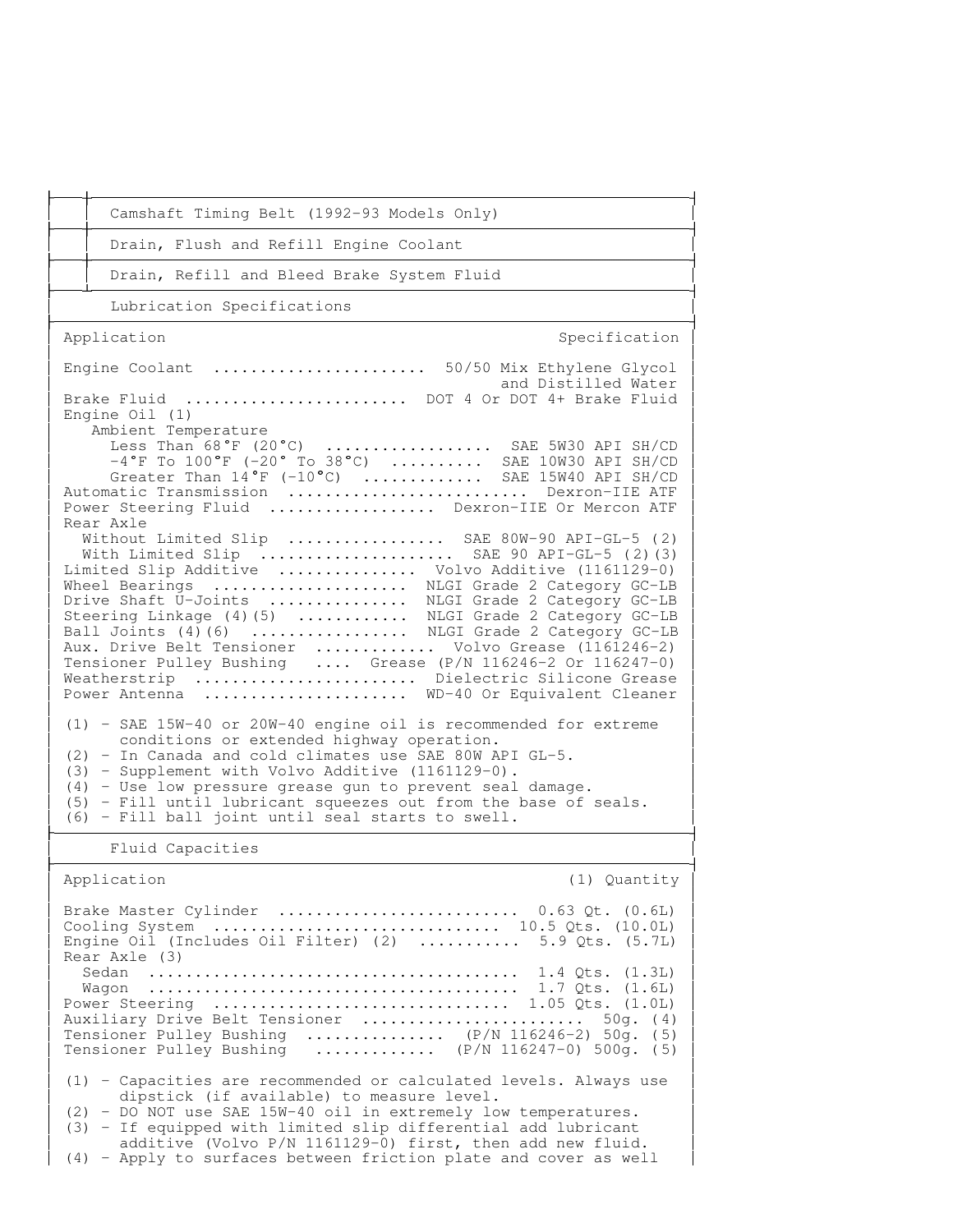```

      as packing the (4) spring holes. See Fig. 7. 

  (5) - Disassemble Tensioner Pulley, clean all surfaces and check 

      for worn areas. Repack bushing assembly and reinstall. 

      Service Labor Times 

 Application (1)(2) Hours

the contract of the contract of the contract of the contract of the contract of the contract of the contract of
The Common
  3.0L ....................................................... 7.7 

the contract of the contract of the contract of the contract of the contract of the contract of the contract of

  (1) - To replace camshaft timing belt, add 1.3 hours. 

  (2) - Add 0.4 hours to service accessory drive belt tensioner.
```
#### **LUBRICATION SPECIFICATIONS**

CAUTION: DO NOT use SAE 15W-40 oil in extremely low ambient temperatures.

LUBRICATION SPECIFICATIONS TABLE

Application **Fluid Specifications** Engine Coolant ...................... 50/50 Mix Ethylene Glycol and Distilled Water Brake Fluid ....................... DOT 4 Or DOT 4+ Brake Fluid Engine Oil (1) Ambient Temperature Less Than 68°F (20°C) ................. SAE 5W-30 API SH/CD  $-4^{\circ}$ F To  $100^{\circ}$ F (-20° To 38°C) ........ SAE  $10W-30$  API SH/CD Greater Than 14°F (-10°C) .......... SAE 15W-40 API SH/CD Automatic Transmission AW30/40 ...................................... Dexron-IIE ATF AW30/43 ...................................... Dexron-IIE ATF Power Steering Fluid ................. Dexron-IIE Or Mercon ATF Rear Axle Without Limited Slip ................ SAE 80W-90 API-GL-5 (2) With Limited Slip .................... SAE 90 API-GL-5 (2)(3) Limited Slip Additive .............. Volvo Additive (1161129-0) Wheel Bearings .................... NLGI Grade 2 Category GC-LB Drive Shaft U-Joints .............. NLGI Grade 2 Category GC-LB Steering Linkage (4)(5) ........... NLGI Grade 2 Category GC-LB Ball Joints (4)(6) ............... NLGI Grade 2 Category GC-LB Aux. Drive Belt Tensioner ............ Volvo Grease (1161246-2) Tensioner Pulley Bushing ... Grease (P/N 116246-2 Or 116247-0) Weatherstrip ....................... Dielectric Silicone Grease (1) - SAE 15W-40 or 20W-40 engine oil is recommended for extreme conditions or extended highway operation. (2) - In Canada and cold climates use SAE 80W API GL-5. (3) - Supplement with Volvo Additive (1161129-0) (4) - Use low pressure grease gun to prevent seal damage. (5) - Fill until lubricant squeezes out from the base of seals. (6) - Fill ball joint until seal starts to swell.

## **FLUID CAPACITIES**

FLUID CAPACITIES TABLE